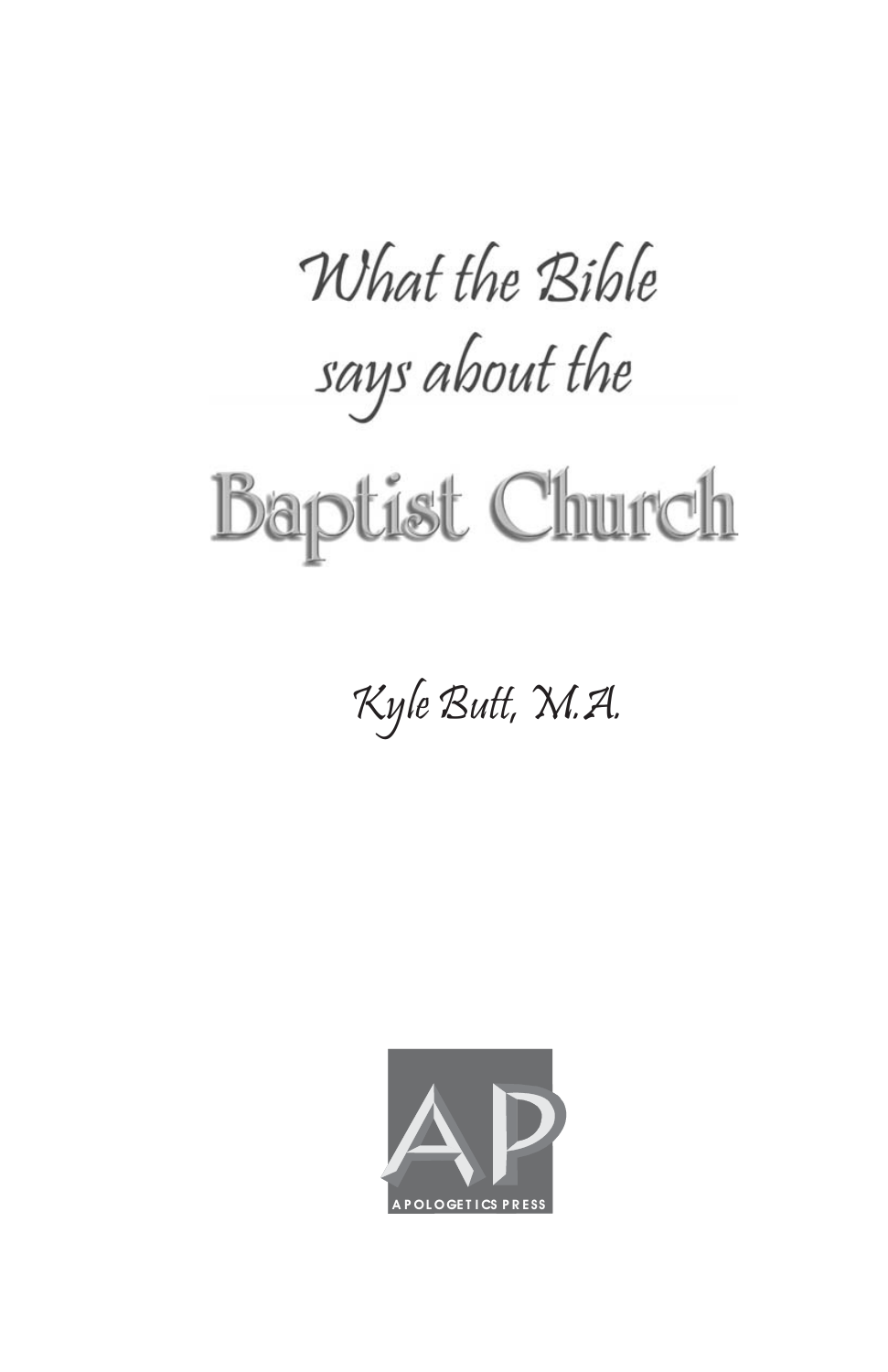#### **Apologetics Press, Inc. 230 Landmark Drive Montgomery, Alabama 36117-2752**

© Copyright 2007 ISBN: 978-0-932859-82-2

All rights reserved. No part of this book may be reproduced in any form without permission from the publisher, except in the case of brief quotations.

All Scripture quotations are from The New King James Version of the Bible, unless otherwise specified. Copyright © 1982, Thomas Nelson, Inc.

#### Library of Congress Cataloging-in-Publication

Kyle Butt, 1976 -

What the Bible says about the Baptist Church/Kyle Butt Includes bibliographic references

ISBN: 978-0-932859-82-2

1. Comparative religion. 2. Christian theology. I. Title

280—dc22 2005926365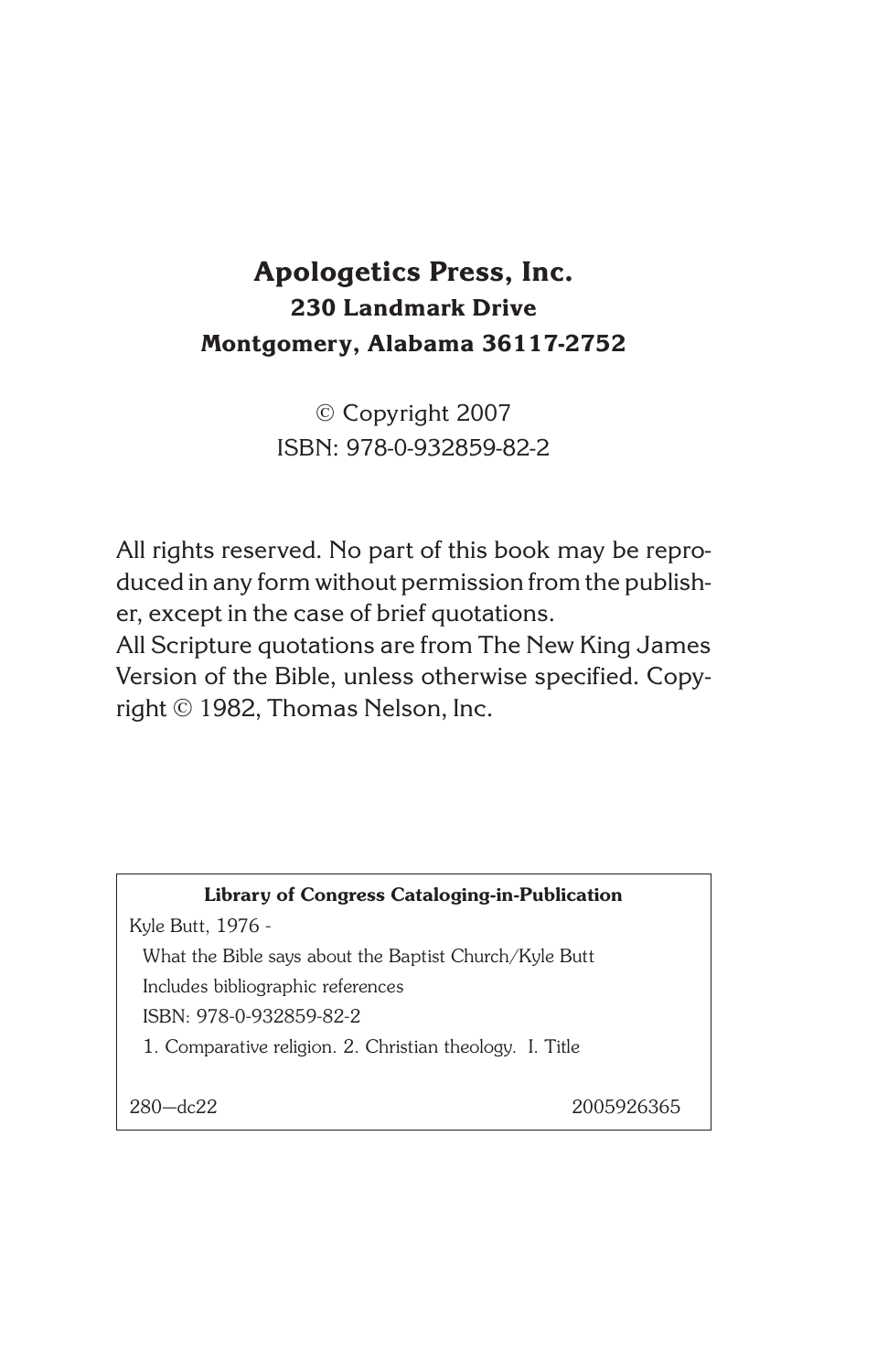### **TABLE OF CONTENTS**

| Chapter 1 | The Baptist Church-<br>A Denomination. 1                                                                                        |
|-----------|---------------------------------------------------------------------------------------------------------------------------------|
|           | What is a Denomination? $\ldots \ldots \ldots 2$                                                                                |
|           | What does the Bible Say<br>about Denominations?3                                                                                |
|           | Denominationalism Compared to<br>New Testament Christianity $\dots \dots 4$                                                     |
| Chapter 2 |                                                                                                                                 |
|           | The Candidate for Baptism $\ldots \ldots \ldots 10$                                                                             |
|           | In Christ $\ldots \ldots \ldots \ldots \ldots \ldots \ldots 16$                                                                 |
|           | Baptism is Necessary for Church<br>Membership, but not for Salvation? 19                                                        |
|           | What if a Person Wants to be<br>Baptized, but Dies Before He<br>or She has an Opportunity? $\dots \dots 21$                     |
|           | Is Baptism a "Work"? 22                                                                                                         |
|           | What about Paul's Statement,<br>"Christ Sent Me not to Baptize"? 26                                                             |
|           | Is Salvation the Result of<br>"Baptismal Regeneration"?  30                                                                     |
|           | What about the                                                                                                                  |
|           | Don't Some Baptist Churches<br>Teach that Baptism is Essential<br>for Salvation? $\ldots \ldots \ldots \ldots \ldots \ldots 36$ |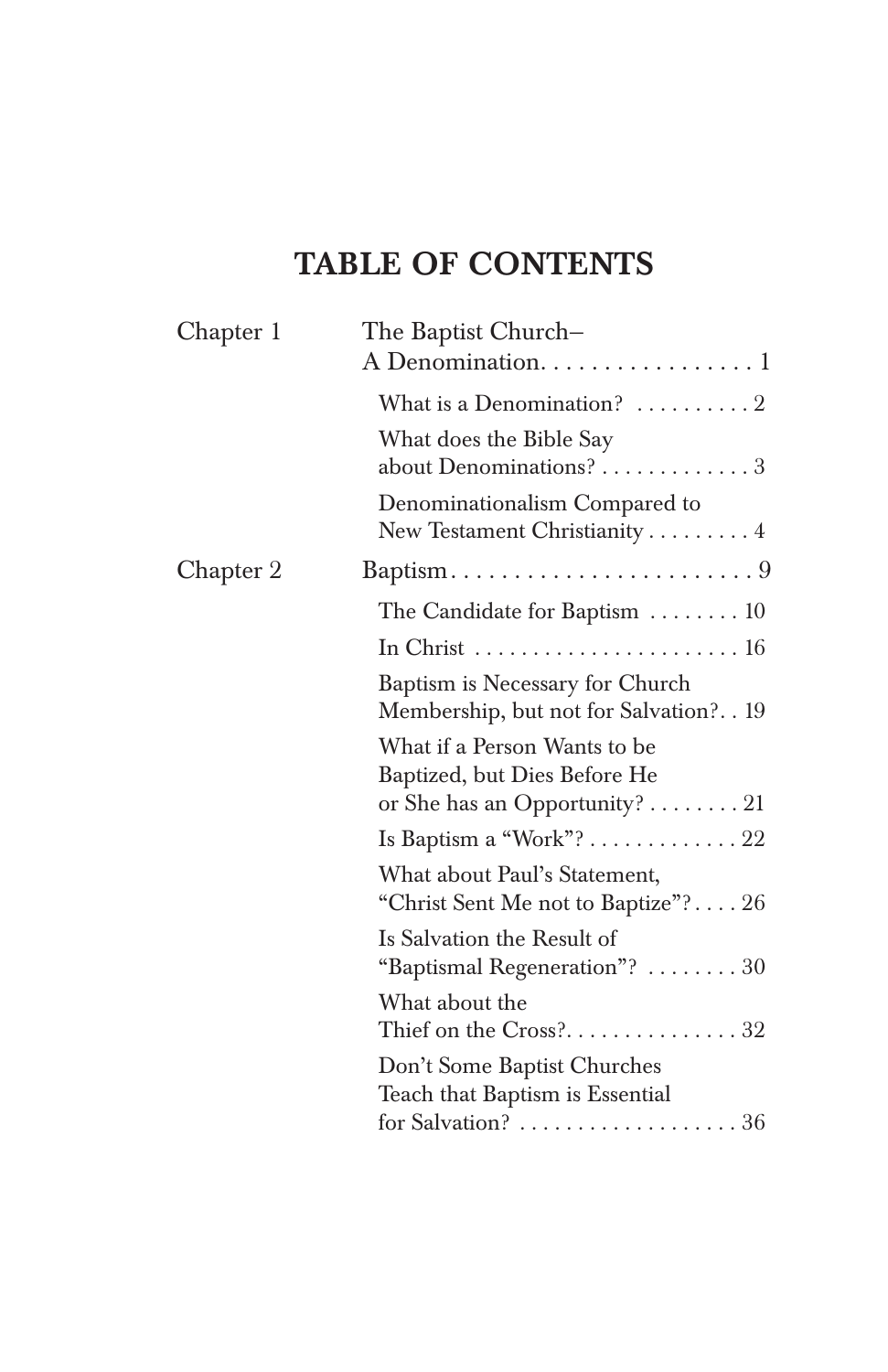|            | When Should a                                    |
|------------|--------------------------------------------------|
|            |                                                  |
|            | How Important is the<br>Doctrine of Baptism?  41 |
| Chapter 3  | The Perseverance of the Saints 43                |
| Chapter 4  | Church Organization 59                           |
| Chapter 5  |                                                  |
| Appendix A | "Calling on the name of the Lord"69              |
| Appendix B | Holy Spirit Baptism 77                           |
| References |                                                  |
|            |                                                  |

Special thanks to Eric Lyons and Dave Miller, who graciously allowed the author to use portions of their works throughout the book and especially in the two appendices.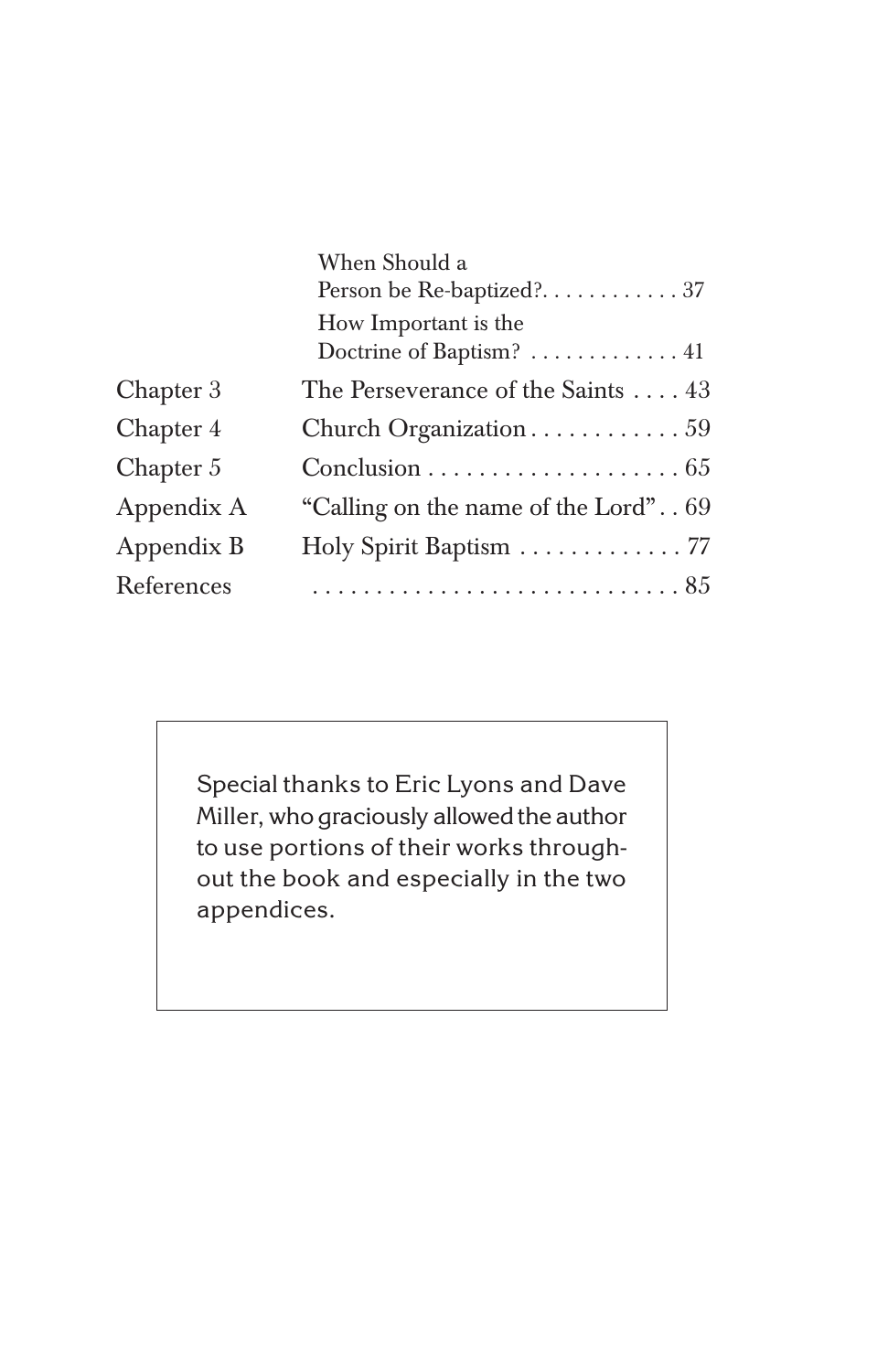### **Introduction**

It is with a heavy heart that I survey the religious scene of America in the  $21^{st}$  century. Approximately 140 million Americans claim some type of religious affiliation with over 140 different religious groups, the largest of those groups being the Catholic Church with about 62 million adherents, and the second largest being the Southern Baptist denomination with 20 million members. I presently live in Montgomery, Alabama, but I spent most of my formative years in the mountains of east Tennessee and the rolling hills of middle Tennessee. Since these two states combined claim over 2.5 million Southern Baptists, it is no wonderthat several ofthe influential people in my life have been members of the Baptist denomination. I sat by Baptists in school, passed a basketball to my Baptist teammates on Friday nights, and ate lunch with my Baptist friends throughout the week. The truth is, of all the people and groups of people with whom I have come in contact throughout the world, as a whole, Baptists are some of the most sincere, highly moral people that I have encountered.

It is because of that sincerity and morality that this book has been written. In the *Baptist Faith and Message*, the denomination states its straightforward belief that "the Holy Bible was written by men divinely inspired and is God's revelation of Himself to man. It is a perfect treasure of divine instruction. It has God for its author,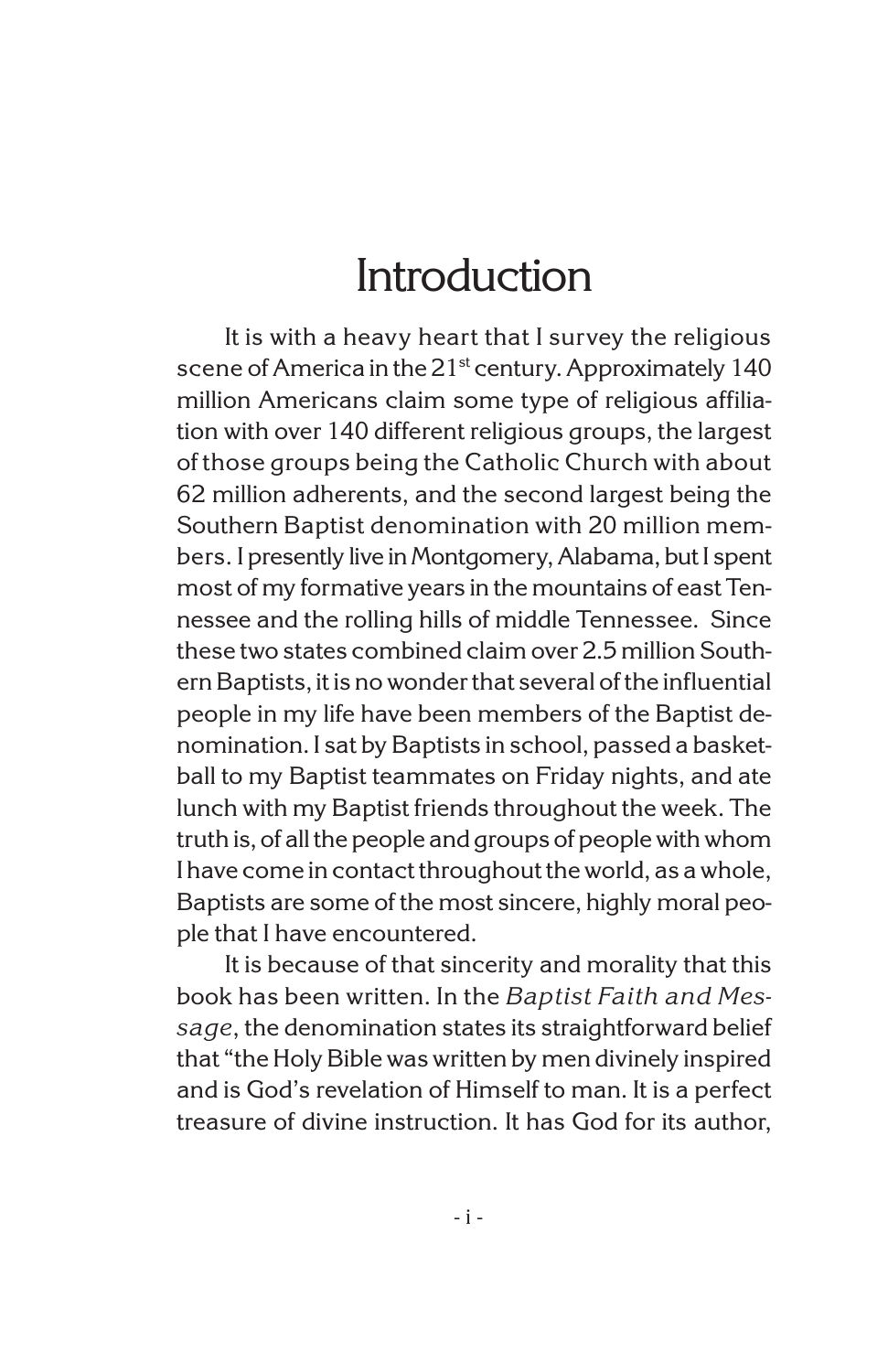salvation for its end, and truth, without any mixture of error, for its matter" (2000, Article I, p. 7). The Baptist denomination claims to set the Bible as its standard of law and instruction. It will be the purpose of this book to investigate the truth of that claim. Because the Baptist denomination is bound by no formal creed, and because each congregation is autonomous, the majority of this book will simply lay the Scriptures beside what the Baptist denomination teaches in a sincere effort to compare the two.

With approximately 27 divisions of the Baptist Church, including Southern Baptist, Free Will Baptist, Landmark Baptist, etc., it is difficult to determine exactly what each division teaches. However, several tenets of Baptist doctrine are held in common by most Baptists. This book will deal with only a few of those major tenets. And, since the Southern Baptist denomination is the largest Baptist division, many of the references documenting Baptist teaching come from its leaders.

It is my earnest desire that those Baptists who read this book will heed the words of one of their founding fathers. In 1609, John Smyth, in defending his position to change religions, wrote: "To change a false Religion is commendable, and to retain a false Religion is damnable" (as quoted in McBeth, 1990, p. 19). I have written this book out of love, in order to speak directly to individual Baptists who have sincere hearts and who want to know the Truth.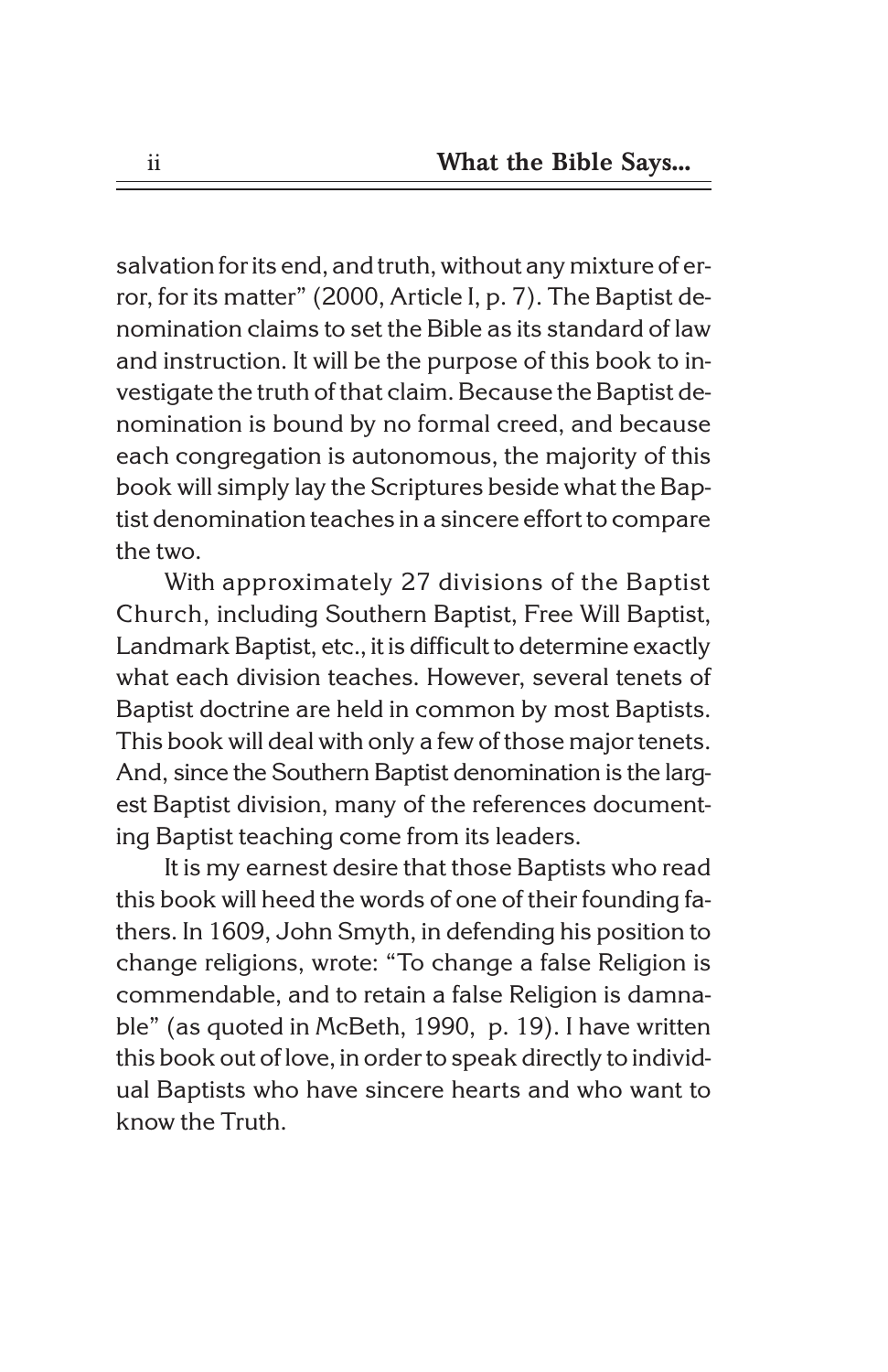## Chapter 1

#### **THE BAPTIST CHURCH— A DENOMINATION**

Most religious people in the United States are quite familiar with the word "denomination." In fact, multiplied millions of people all over the world are members of one religious denomination or another. The Baptist Church, without hesitation, identifies itself as a Christian denomination. James Sullivan, in his book,*Baptist Polity: As I See It,* wrote an entire chapter titled "Typical Kinds of Denominational Structures." In that chapter he repeatedly discussed the Southern Baptist **denomination** (1998, pp. 45-58). In the *Baptist Faith and Message*, under Article XIV titled "Cooperation," the text states: "cooperation is desirable betweenthe various Christian **denominations**" (emp. added). In 2001, Albert Mohler Jr., then-president of the Southern Baptist Theological Seminary, described the Baptist Church as a "denomi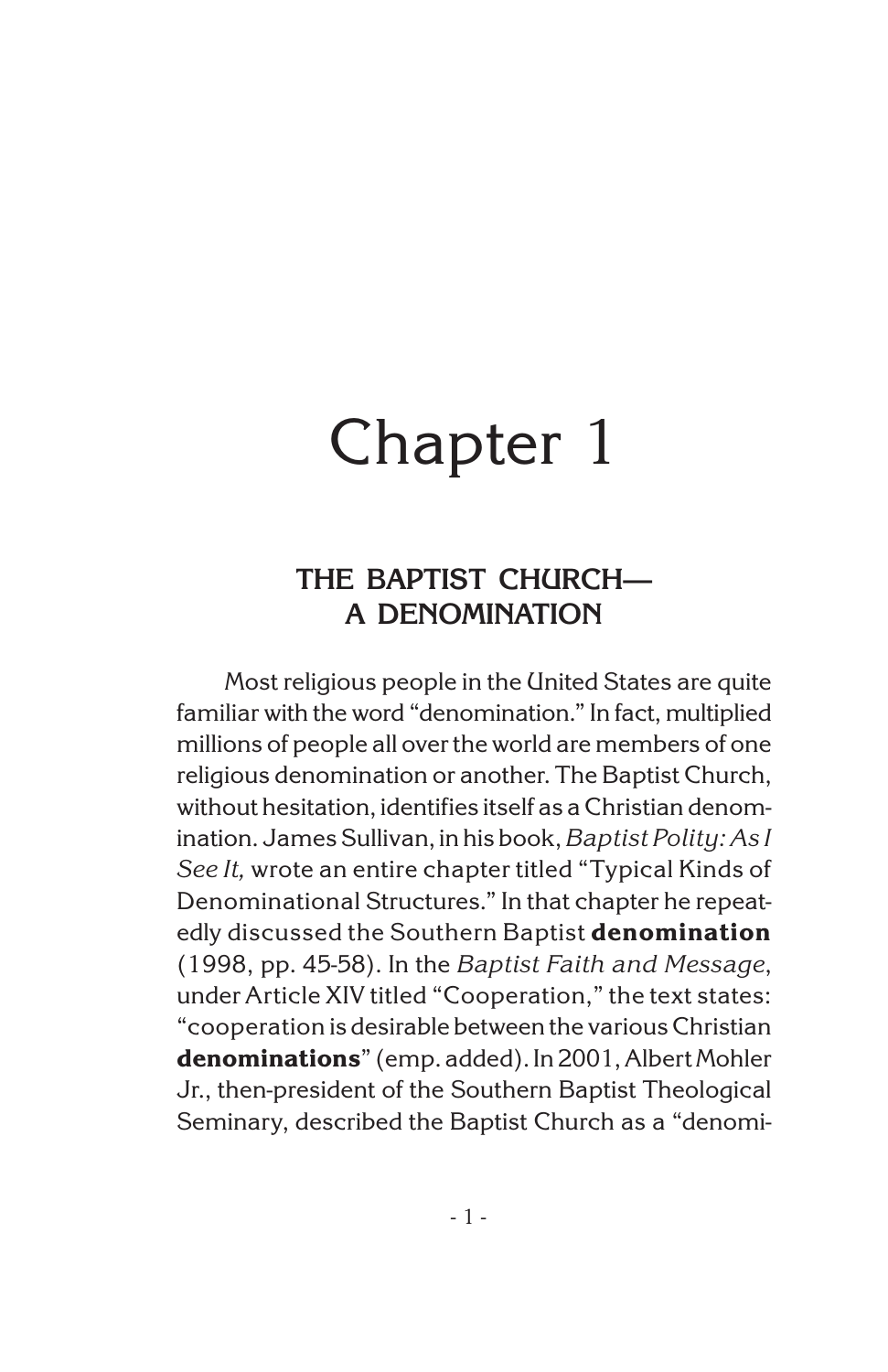nation" at least four times in his three-page introduction to Stanton Norman's book, *More Than Just a Name* (2001a, pp. vii-ix). Further reading of most Baptist literature could multiply these types of quotes by the hundreds. Therefore, we must ask, "What is a denomination?" and, "What does the Bible say about denominations?"

#### **What is a Denomination?**

Consider the following dictionary definitions (*American...*, 2000, p. 485). The term "denominate" means "to give a name to; designate." A "Denomination" is a "large group of religious congregations united under a common faith and name and organized under a single administrative and legal hierarchy; a name or designation, especially for a class or group." The term "denominator" refers to the "expression written below the line in a common fraction that indicates the number of parts into which one whole is divided." "Denominationalism" is the "tendency to separate into religious denominations; sectarianism." Think about these meanings for just a moment. The very word "denomination" means a named or designated division. Denominationalism occurs when religious people and groups divide and segregate themselves on the basis of different designations or church affiliations and different doctrines.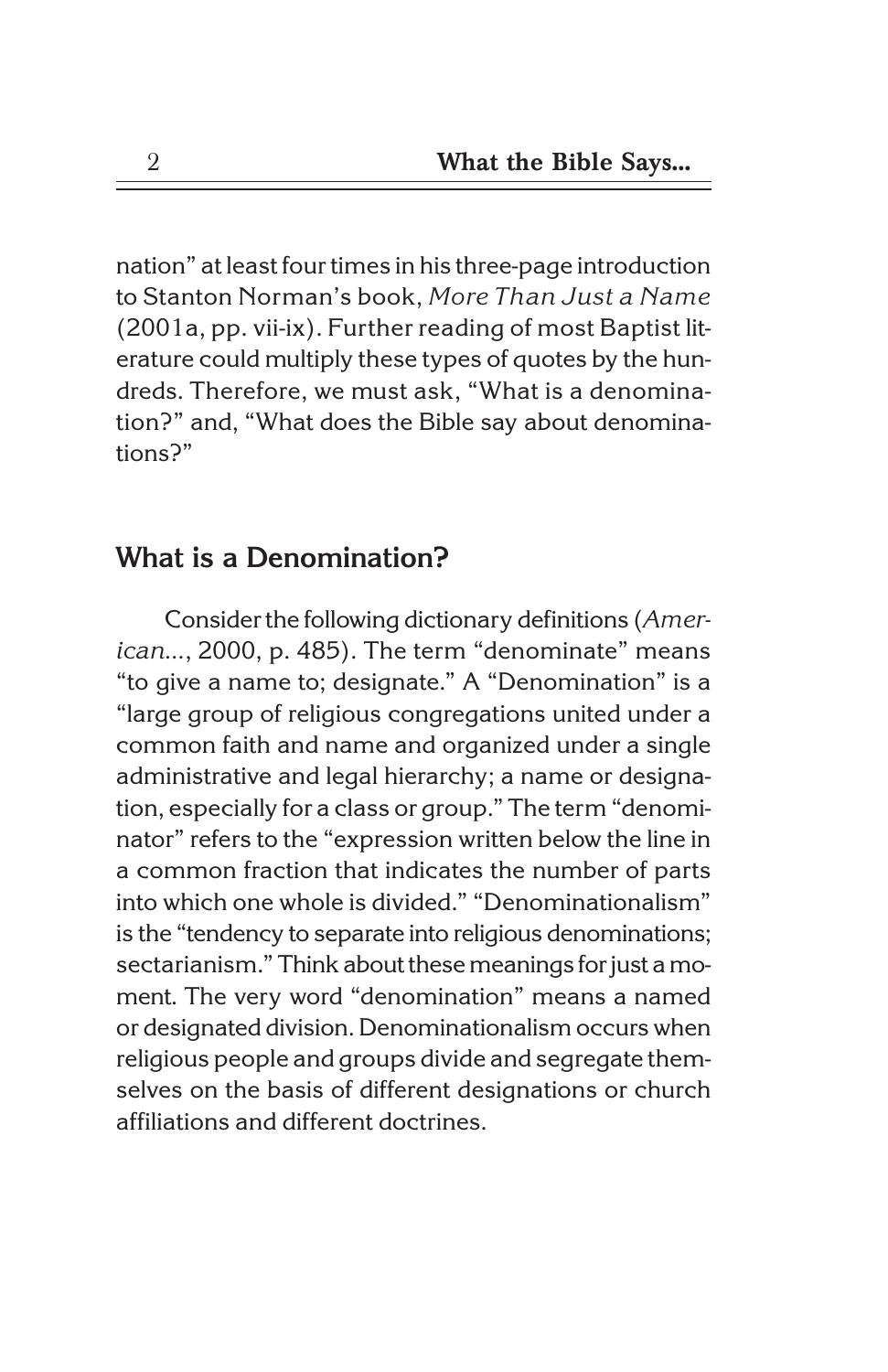#### **What does the Bible Say about Denominations?**

Edward Hiscox wrote *The Standard Manual for Baptist Churches.*By 1951, at least 160,000 of hismanuals were in print. In his section titled "Church-membership," he wrote: "It is most likely that in the Apostolic age when there was but 'one Lord, one faith, and one baptism,' and **no differing denominations** existed, the baptism of a convert by the very act constituted him a member of the church" (1903, p. 22, emp. added). Herschel Hobbs, in his book, *What Baptists Believe,* wrote: "The word 'church' is never used in the New Testament inthe sense of a denomination or of any segment of organized historic Christianity." Two pages later, he again stated: "The word 'church' is never used in the New Testament to refer to a building or a denomination. It is used only to refer to all the redeemed of all ages and to a local body of baptized believers. The majority of its references are to the local church" (1964, pp. 75, 77). Ernest Mosley, in *Basics for Baptists*, declared:

The word *church* in the New Testament is never used to refer to a building—"Our church is south of town on Highway 29"; an activity—"Are you going to 11:00 a.m. church tomorrow?"; **or a denomination**—"I always thought you were a member of the Methodist church." **It refers either to the redeemed in Christ of all the ages or to a local body (congregation) of believers in Christ**…" (1996, p. 55, emp. added).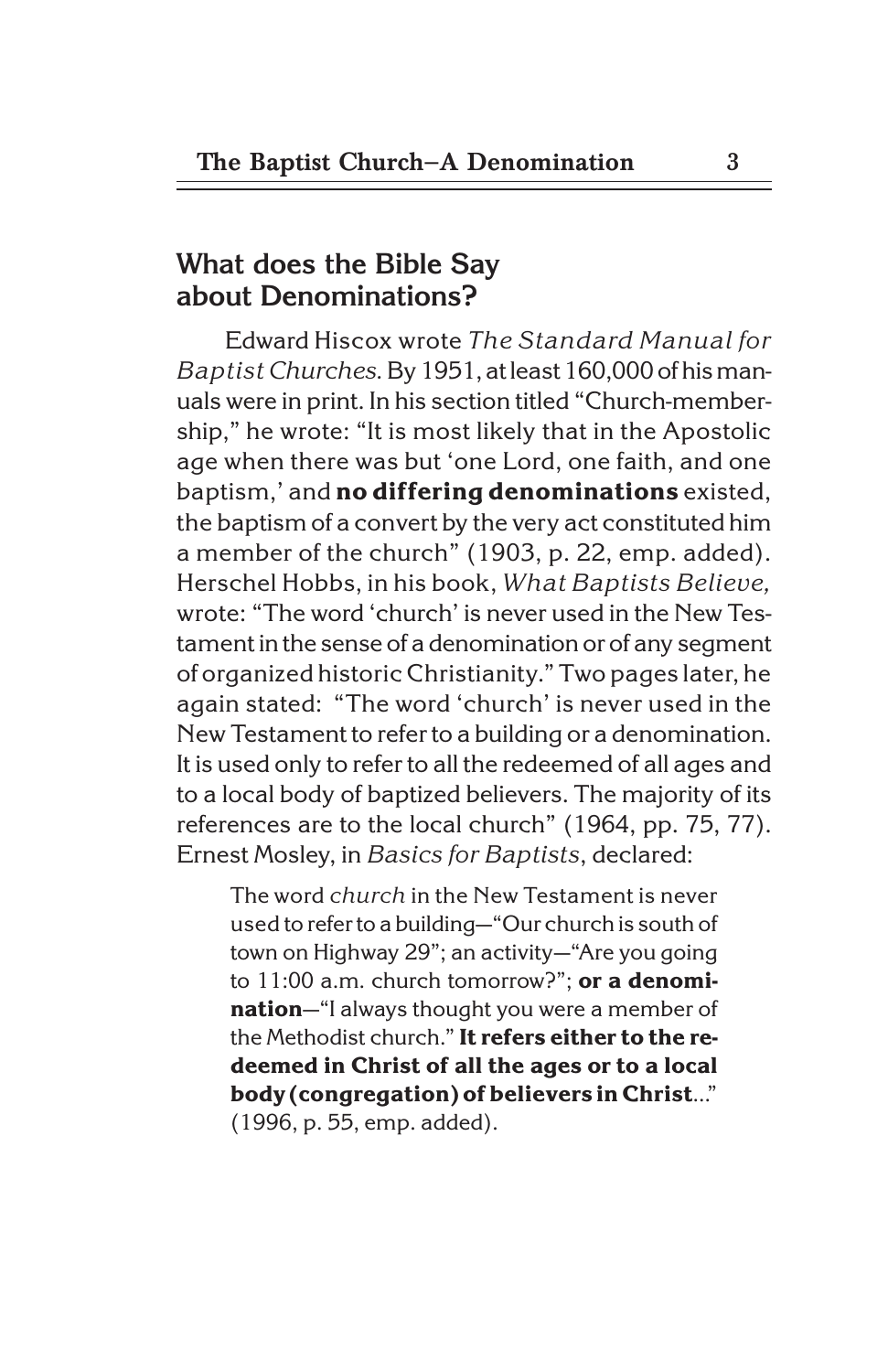By looking at these quotes from several Baptist authorities, it is clear they recognized that the Lord's church in the New Testament was not described by the inspired writers as a denomination.

In fact, the idea of Christianity being split into various divisions or denominations goes against the concepts found in the New Testament. Paul made this point to the church in Corinth: "I beseech you brothers by the name of our Lord Jesus Christ that you all speak the same thing and that there be no divisions among you" (1 Corinthians 1:10). Here is a passage that says divisions are not supposed to exist. "Let there be no divisions among you." If a denomination is a "designated division," then denominationalism is clearly against the will of Christ (John 17:20-21). The passage continues, "but that you be perfectly joined together in the same mind and in the same judgment." It is clear when we go to the Bible that denominationalism, though viewed innocently by millions of people worldwide, is an approach to religion that is out of harmony with New Testament teaching.

#### **Denominationalism Compared to New Testament Christianity**

Consider New Testament teaching on the subject of the one church. In Matthew 16:18, Jesus said: "Upon this rock I will build my church." In Colossians 1:13, Paul spoke of Christians as those who had been removed by God from darkness and translated into the kingdom of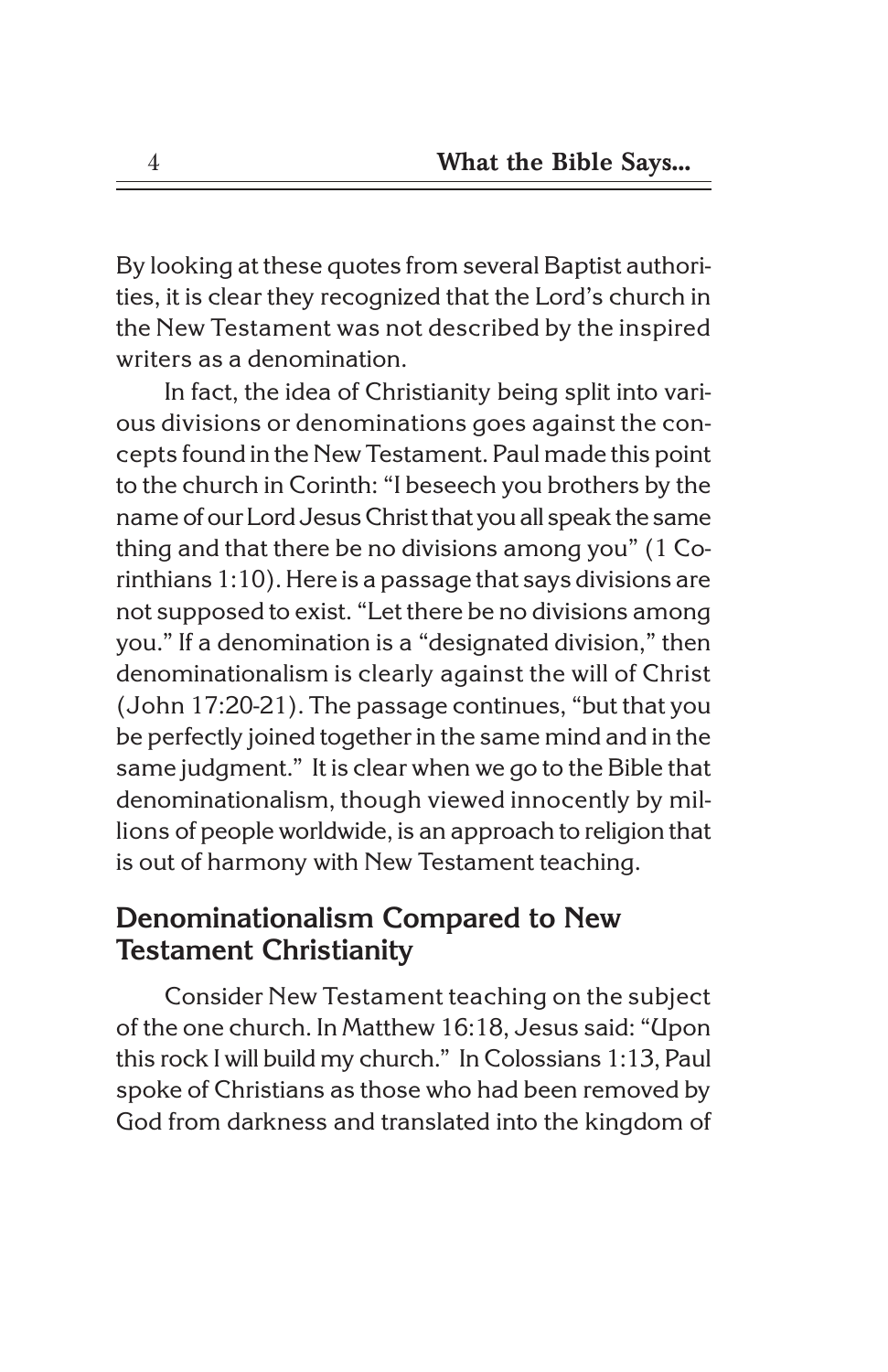His dear Son. In Ephesians 1:22-23, the body of Christ is referred to as the church, and later we are told that there is only **one** (4:4). That body is the church of our Lord. He established it; He built it; He purchased it with His own blood (Acts 20:28). If there is only one church, then God cannot be pleased with the division of competing churches with various names, doctrines, and practices. In 1 Corinthians 1:12, Paul wrote concerning such division: "Now I say this, that each of you says, 'I am of Paul,' or 'I am of Apollos,' or 'I am of Cephas,' or 'I am of Christ.' Is Christ divided? Was Paul crucified for you? Or were you baptized in the name of Paul?" The various members of the Corinthian church were dividing themselves along the lines of who they thought the most influential leaders were. Paul confronted and rebuked this idea of division.

Furthermore, we find clearly depicted on the pages of the New Testament the idea of scriptural names for Christ's church, that is, names for both the church itself and names for individual members of that church. In Romans 16:16, we find the expression "churches of Christ." In 1 Corinthians 1:2, we have a reference to "the church of God." In 1 Corinthians 3:16, we find "the temple of God." And in Ephesians 4:12, we have the phrase "the body of Christ."

These expressions are not intended to be technical nor formal names for the church. They are descriptions. They are labels that describe Christ's church. Additional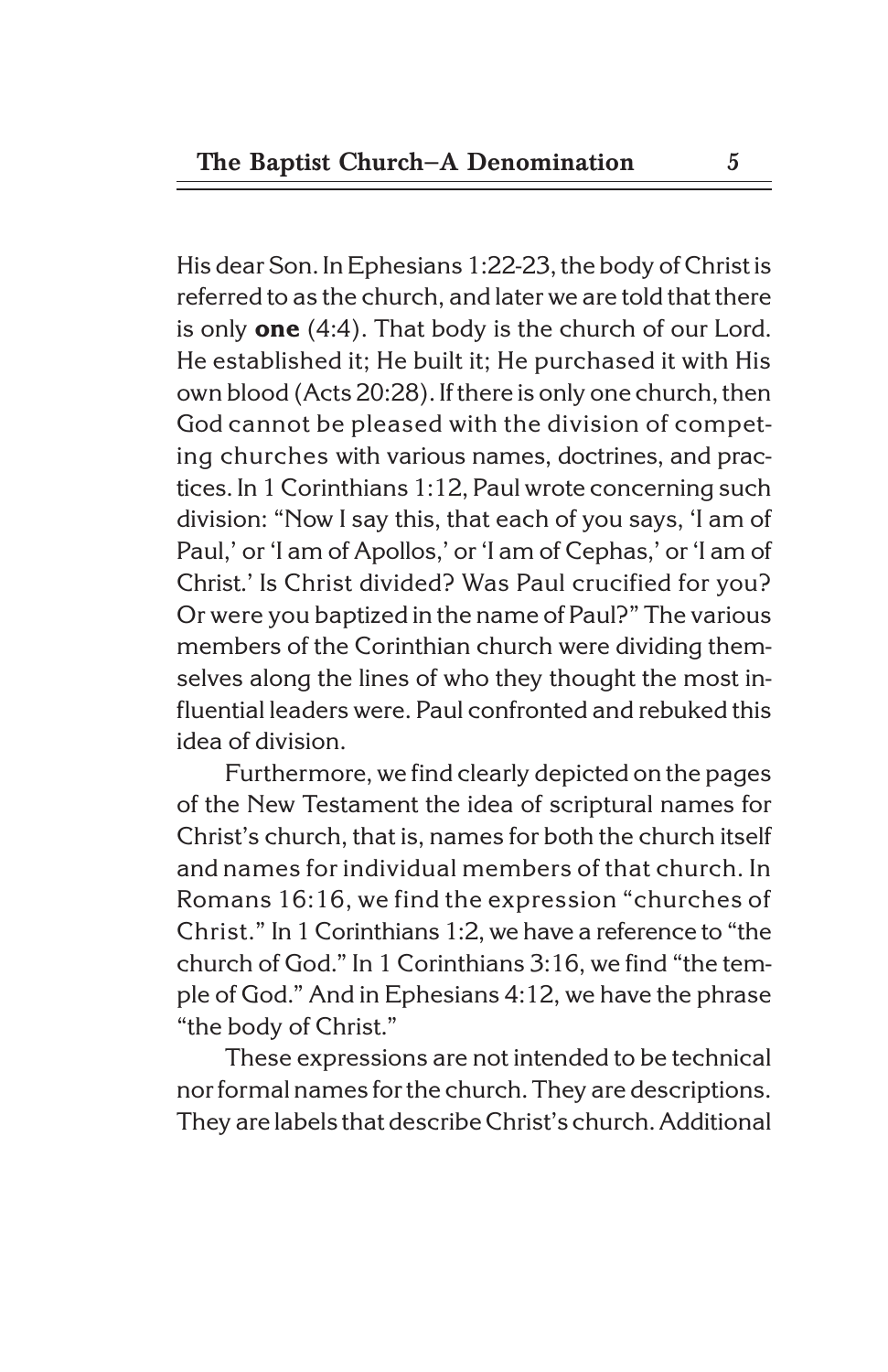ones may be found as well. Most of the time in the New Testament, Christ's church is referred to simply as "the church." But here is the point: most of the names that people attach to denominations today are not used in the New Testament to describe the Lord's church. In the New Testament, the Lord's body or church is never called the Baptist Church.

The same thing is true with regard to the names that God wants individual Christians to wear. In the New Testament, we read that followers of Christ were called Christians (Acts 11:26). In Romans 1:7, we find the term "saints," and in Acts 5:14, we find the term "believer" applied to Christ's followers. In other passages, we find the word "disciple," or familial names like "brother" and the "family of God." Yet, we never read of a person being called a Pauline Christian, or an Apollonian Christian, nor do we read that any Christian was ever called a Lutheran, Presbyterian, or Baptist Christian. Does it not cast doubt on the legitimacy of a denomination when the names it uses are not names used in the New Testament for either the Lord's church or individual Christians?

New Testament truth on the matter of names is simple. While it is true that some denominations have taken the names of men and applied them to themselves and their churches (e.g., Lutheran), and other churches designate themselves by a particular practice or doctrine (e.g., Presbyterian, Baptist, Episcopalian), such practices are not sanctioned in the Bible. To be accurate and ac-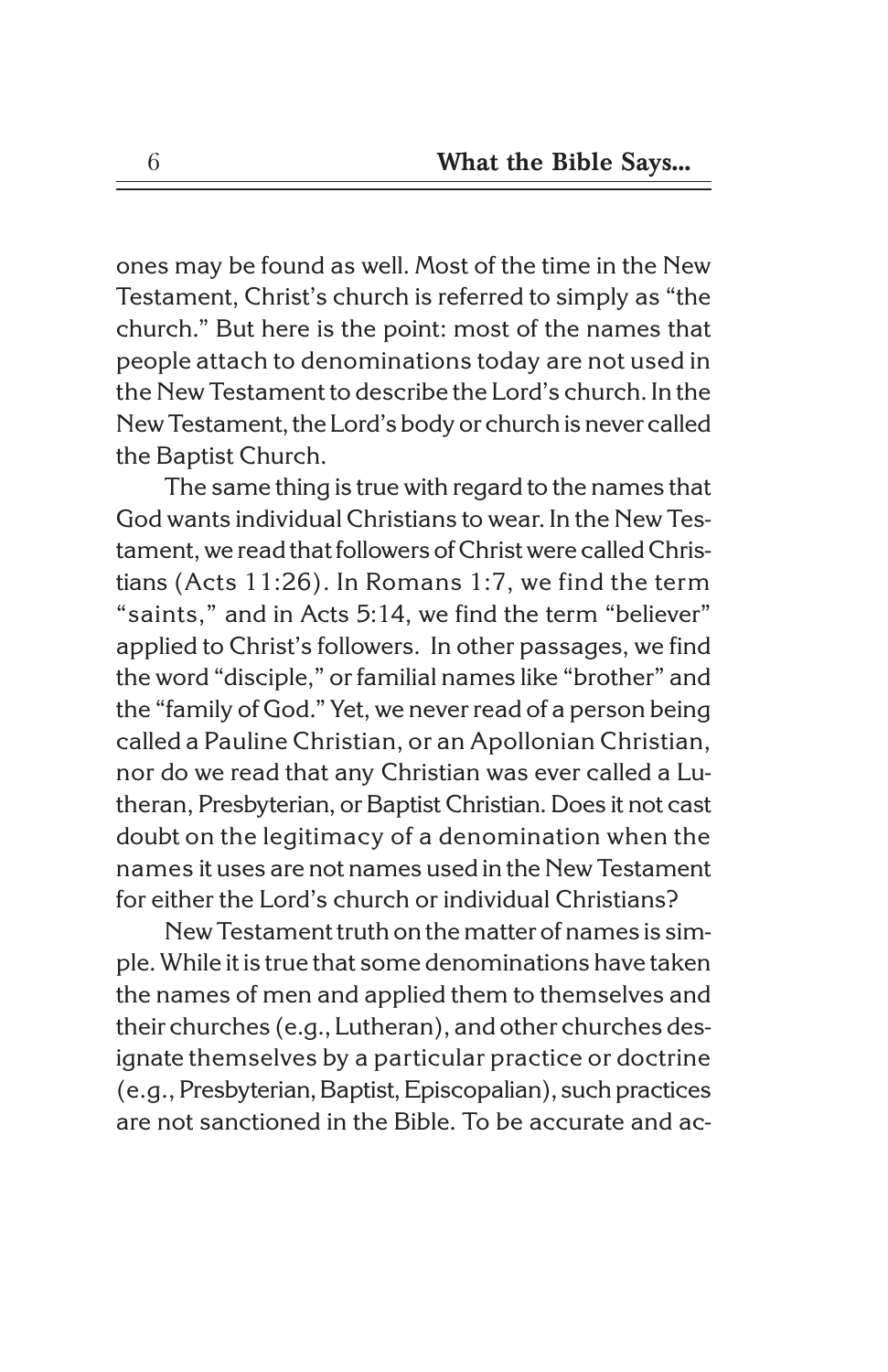ceptable to God, we should be only Christians and Christians only, having no other names than those that are biblical, and being members of no denomination, but simply members of Christ's church.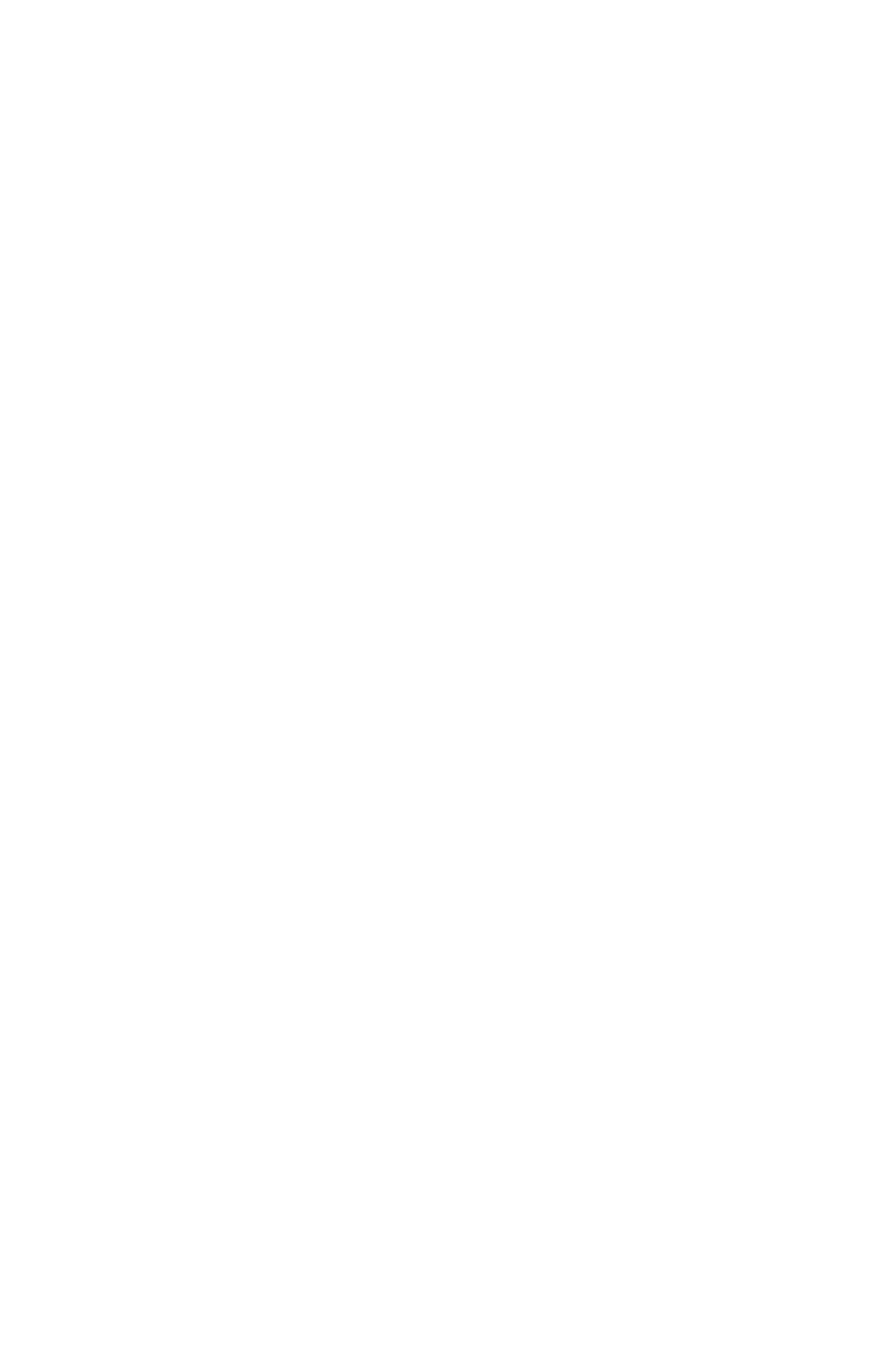## Chapter 2

#### **BAPTISM**

It is here that we come to one of the most fundamental beliefs of the Baptist church—baptism. When studying the denomination as a whole, a generally accepted notion of baptism is easy to discern. First, Baptists correctly believe that New Testament baptism consists of total immersion in water. Herschel Hobbs correctly summed up the view of the Baptist church in this regard in his book *What Baptists Believe*: "Baptism in the New Testament is never by sprinkling or pouring" (1964, p. 83). J. Newton Brown, in his work, *A Baptist Church Manual*, wrote: "We believe that Christian baptism is the immersion in water of a believer…" (1994, p. 24). And Article 7 ofthe*Baptist Faith and Message* states: "Christian baptism is the immersion of a believer in water..." (2000, p. 14). This belief of total immersion in water is justified and demanded by the New Testament text. In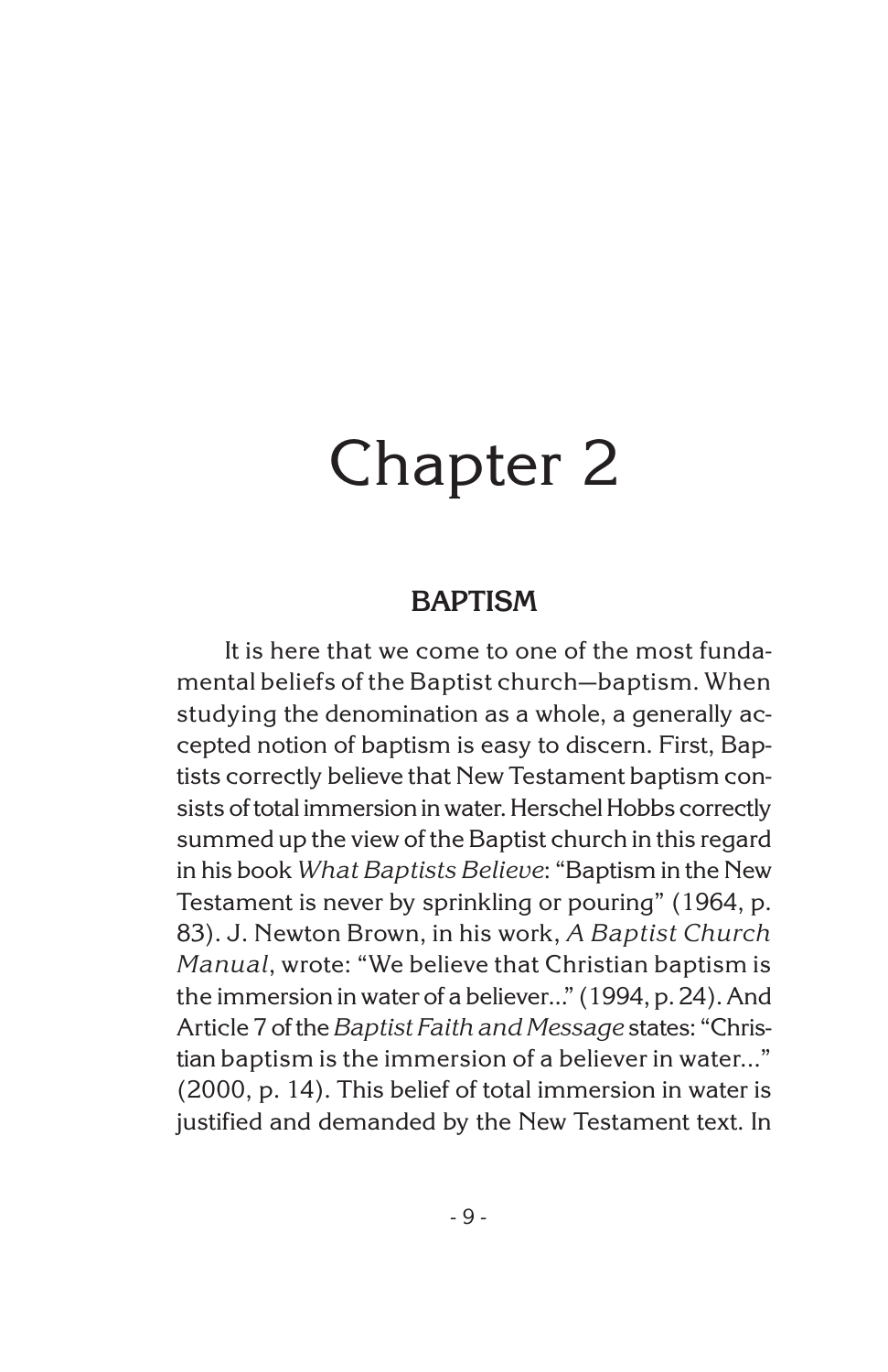fact, the Greek word *baptidzo,* from which we get our English word "baptize," means to "dip, immerse, plunge, or sink" (Arndt, et al., 1979, p. 131). Practices such as sprinkling or pouring are rightly rejected by the Baptist denomination due to the lack of biblical support for such techniques.

#### **The Candidate for Baptism**

Who is eligible to be baptized, according to the Baptist denomination? Baptists firmly believe that only persons who are old enough and mature enough to believe in Christ should be baptized. Hobbs summed up the generally held belief: "The New Testament knows nothing of infant baptism but that of believers only" (1964, p. 83). Albert Mohler Jr. wrote: "Our rejection of infant baptism is rooted in the clear normative New Testament witness to the baptism of believers by immersion" (2001, p. 63). Here again, the Baptist denomination has held firmly to the New Testament example of baptizing only those individuals who have the maturity and intelligence to indicate their personal belief in Jesus. The Baptist denomination is right to insist that infant baptism is an unauthorized practice, since every New Testament example of baptism portrays amature individualwho believes inChrist.

Other criteria are used by the Baptist denomination to assess whether they feel that a person is eligible for baptism. According to those in the Baptist denomination, a person must prove that he or she has already been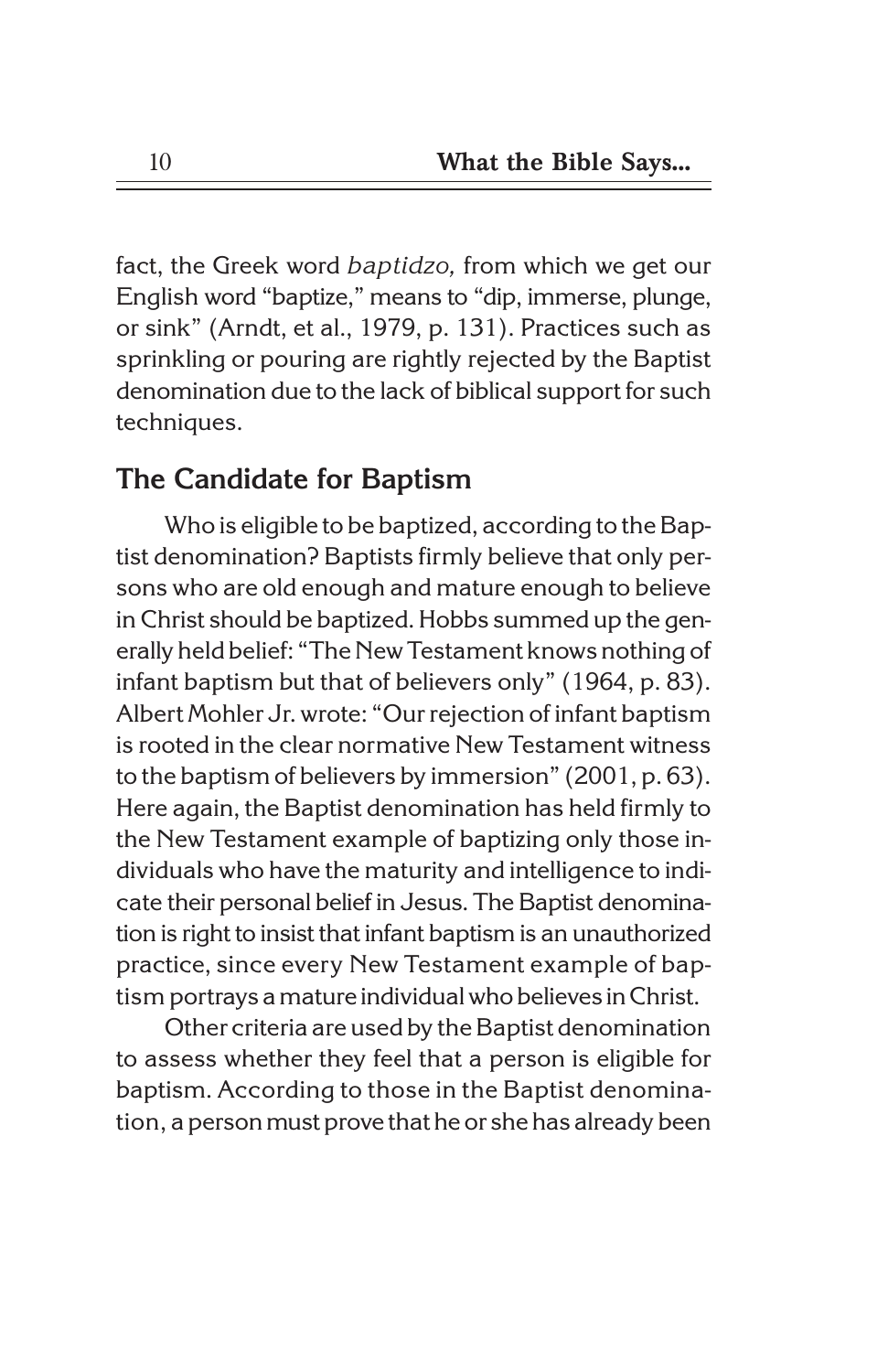saved by God through some type of saving experience before baptism. The following quotes from Baptist authorities and documents testify to this fact. Fred Malone, in his contribution to the book, *Why I Am A Baptist,* wrote that "candidates for baptism should have an adequate understanding of the person and work of Jesus Christ and the gospel of repentance and faith…. This requires that the faith **and salvation experience of an individual must be examined before baptism**" (2001, p. 139, emp. added). In the same book, Donna Ascol made the following statement: "I am convinced by Scripture that only those who are saved by God's grace are scriptural candidates for baptism" (p. 158). She further defined her position, in words more familiar to the general Baptist adherent, when she commented: "Baptism, in the New Testament, is an external sign of an internal work of grace already attained in the heart of the believer" (p. 159). As Hobbs further noted: "Regeneration is an act of God, not man (John 1:13). Since it is by grace, it obviously cannot be produced, aided, or completed by baptism. **Baptism is the symbol of the experience, not its source or means** (Rom. 6:4-5)" (1964, p. 99, emp. added).

With this point of Baptist doctrine, the New Testament does not agree. As will be shown in the next several pages, no person in the New Testament was ever asked to produce proofthat he or she was already saved **before** being baptized. In fact, the New Testament in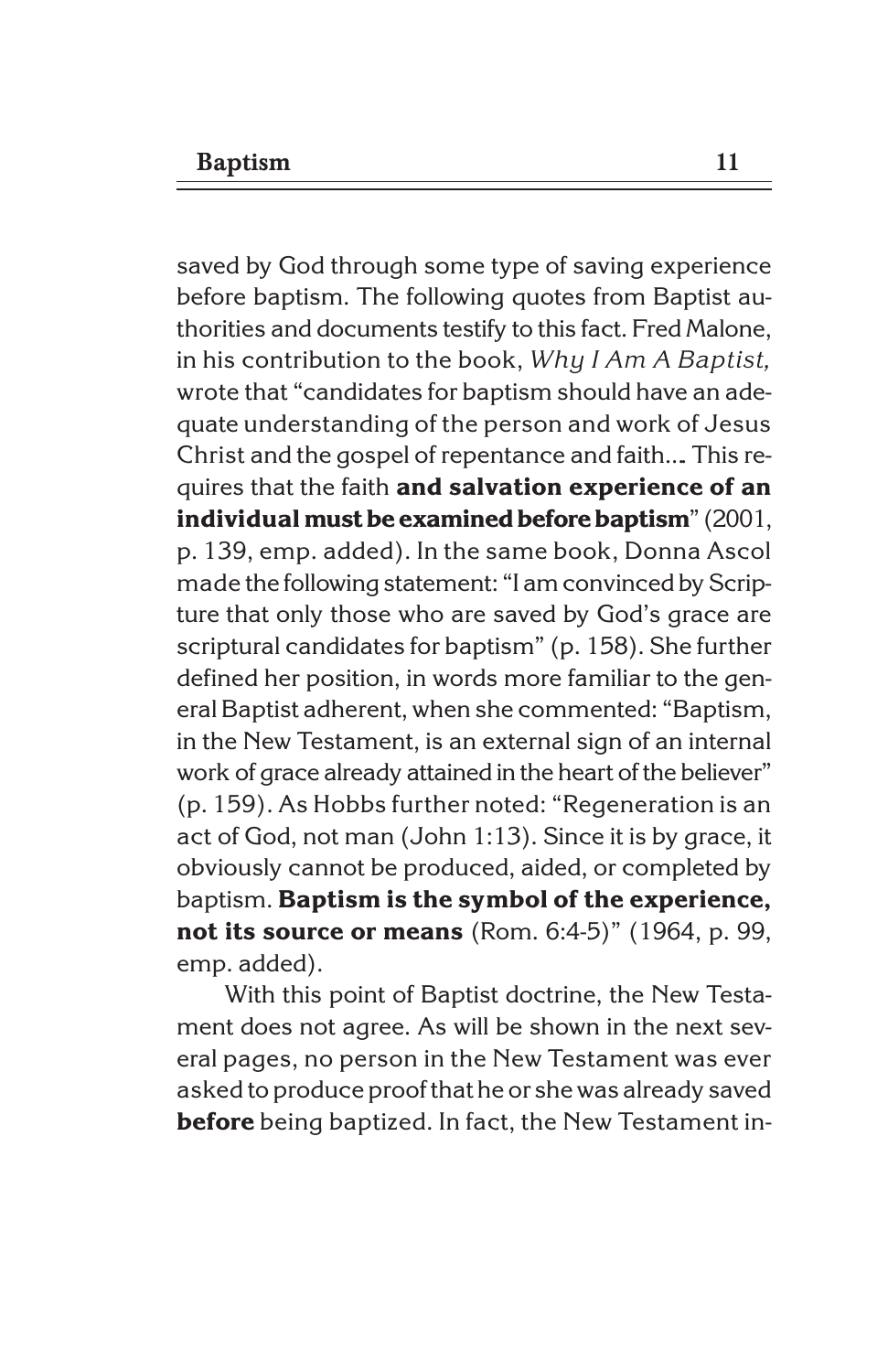sists that during baptism, a person comes in contact with the blood of Christ, and it is at that point that his or her sins are forgiven—not before.

There is no question about **what**forgives a person's sins. The New Testament is unambiguous in its claim that only the blood of Jesus can forgive sins. Hebrews 9: 22 states that "without shedding of blood there is no remission." Ephesians 1:7 declares: "In Him [Christ—KB] we have redemption through His blood, the forgiveness of sins, according to the riches of His grace." Speaking about Jesus Christ, John wrote: "To Him who loved us and washed us from our sins in His own blood" (Revelation 1:5). The Hebrews writer further commented: "Therefore Jesus also, that He might sanctify the people with His own blood, suffered outside the gate" (Hebrews 13: 12). The Baptist denomination correctly identifies the blood of Jesus as the only thing with the power to forgive sins.

However, the denomination incorrectly identifies **when** a person comes in contact with that blood. According to the Baptist denomination, a person is forgiven when he or she repents and "accepts Jesus into" his or her heart. In his article titled "Baptist on the Hot Seat," Tom Elliff told of his "conversion" in these words.

Late on Thursday evening, after waiting for my father to come home from the crusade, I knelt with both my parents, repented of sin, and trusted Christ. I could (and I still can!) remember the incredible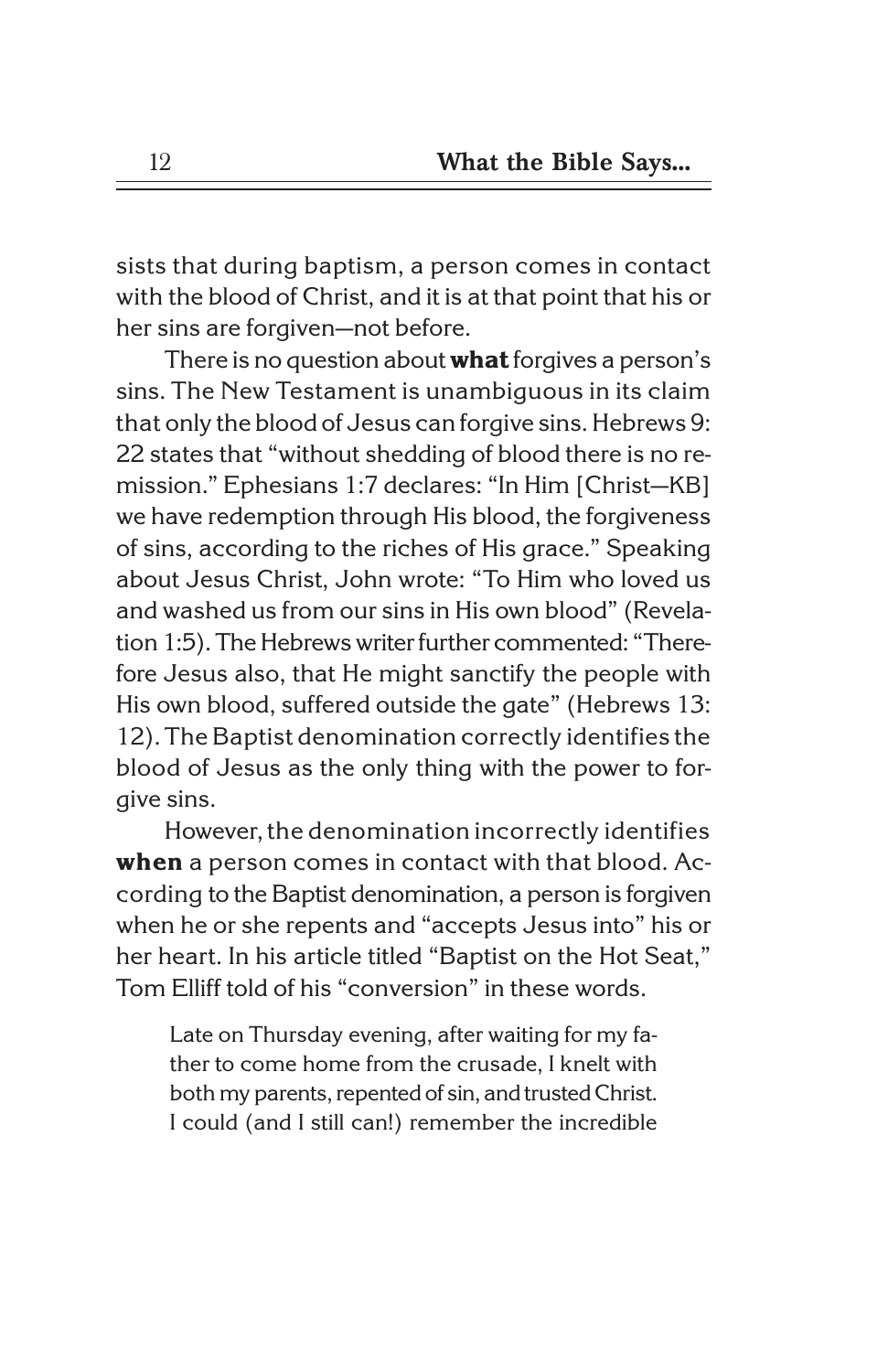sense of peace that flooded my heart…. I was not baptized until the following fall, after my father assumed the pastorate of the Bethany Baptist Church in Kansas City, Missouri (2001, p. 131).

In relating his father's "conversion experience" in his book, *Foundations of the Faith: The Doctrines Baptists Believe*, Roy T. Edgemon wrote: "Suddenly, my dad's spiritual blindness was gone, and he saw the truth of salvation. He prayed, 'God, forgive me and save me.' **Salvation came at that moment of acceptance**. When Dad accepted Christ and let Christ do the saving, he was saved" (1999, p. 72, emp. added). This view, that a person's sins are forgiven when he or she "asks Jesus into his heart," or when a person prays the "sinner's prayer," is almost universally held among Baptists. Billy Graham, arguably the most famous Southern Baptist evangelist of all time, wrote: "To receive Christ you need to do four things: (1) Admit your spiritual need. 'I am a sinner'; (2) repent and be willing to turn from your sin; (3) believe that Jesus Christ died for you on the cross; (4) receive, through prayer, Jesus Christ into your heart and life" (1996, p. 11).

Mosley, in his work, *Basics for Baptists*, wrote: "Although some Christian denominations believe that salvation is either begun or completed in the act of baptism, Baptists believe that salvation occurs when a person repents of sin and trusts Jesus Christ to be Savior and Lord of his or her life" (1996, p. 25). Therefore, Baptists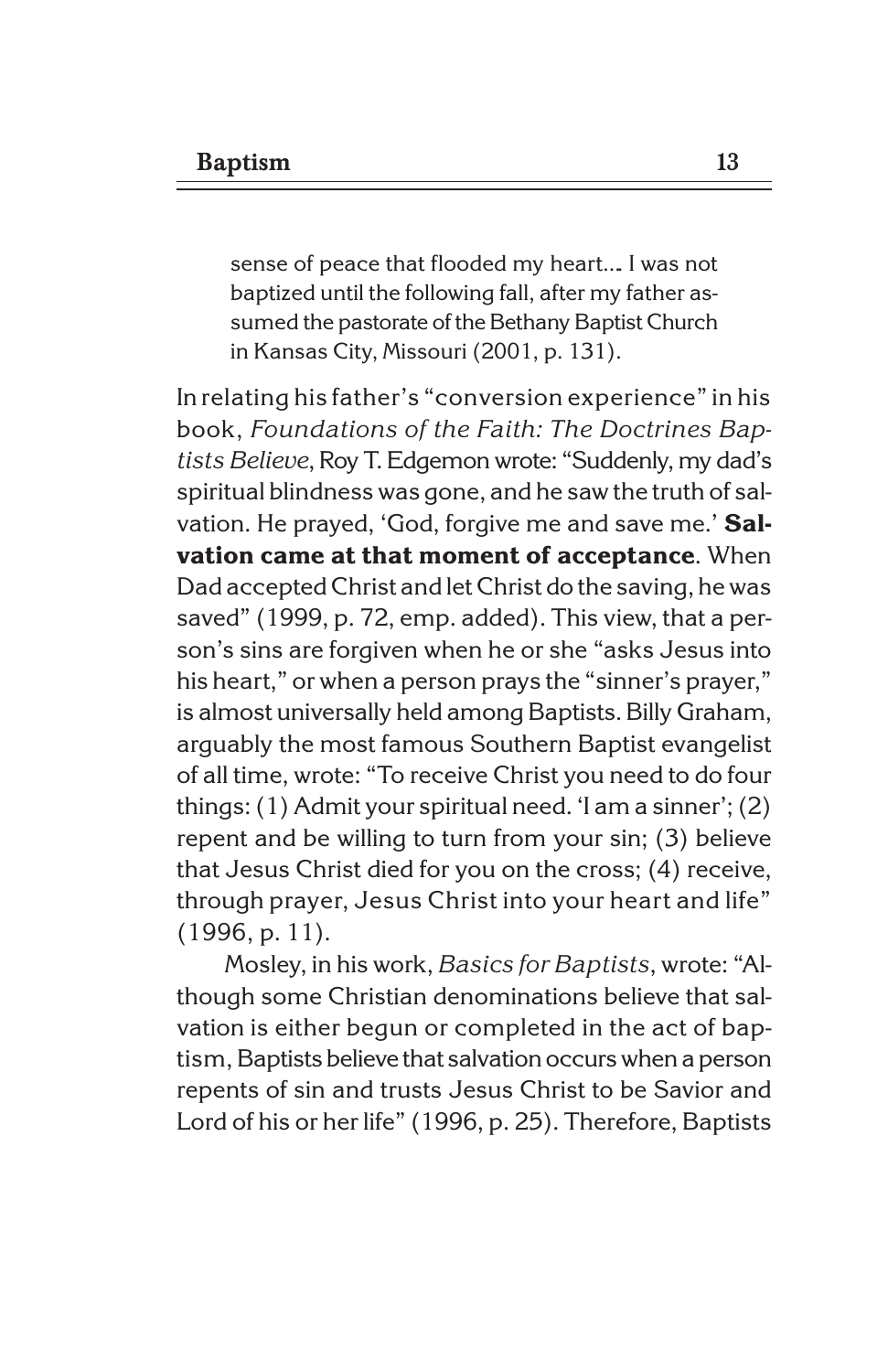believe and teach that a person comes in contact with the blood of Christ **when** that person "accepts Jesus into his heart as his savior" or praysthe "sinner's prayer."

Yet, the Bible disagrees with this Baptist doctrine that lies at the foundation of the denomination. According to the New Testament, a person contacts the blood of Christ only in the waters of baptism. The apostle Paul wrote: "Or do you not know that as many of us as were baptized into Christ Jesus were baptized into his death?" (Romans 6:3). In Christ's death, His blood was shed. Paul is stating that baptism is the point **when** a person contacts the blood of Christ. In Acts 2:38, after the Jews asked Peter what they needed to do to remove their guilt, Peter said: "Repent, and let every one of you be baptized inthe name of Jesus Christ for the remission of sins." If Paul, in Ephesians 1:7, stated that in Christ we have forgiveness of sins through the blood of Jesus, and if Peter told the Jews on Pentecostto repent and be baptized "forthe forgiveness of sins," then **when** did the apostles teach that a person contacts the blood of Christ? In the waters of baptism. Peter further clarified his position on baptism in 1 Peter 3:21, wherein he stated: "There is also an antitype which now saves us, namely baptism (not the removal of the filth of the flesh, but the answer of a good conscience toward God), through the resurrection of Jesus Christ." Peter did not mean that baptism saves a person apart from the blood of Jesus. He simply was say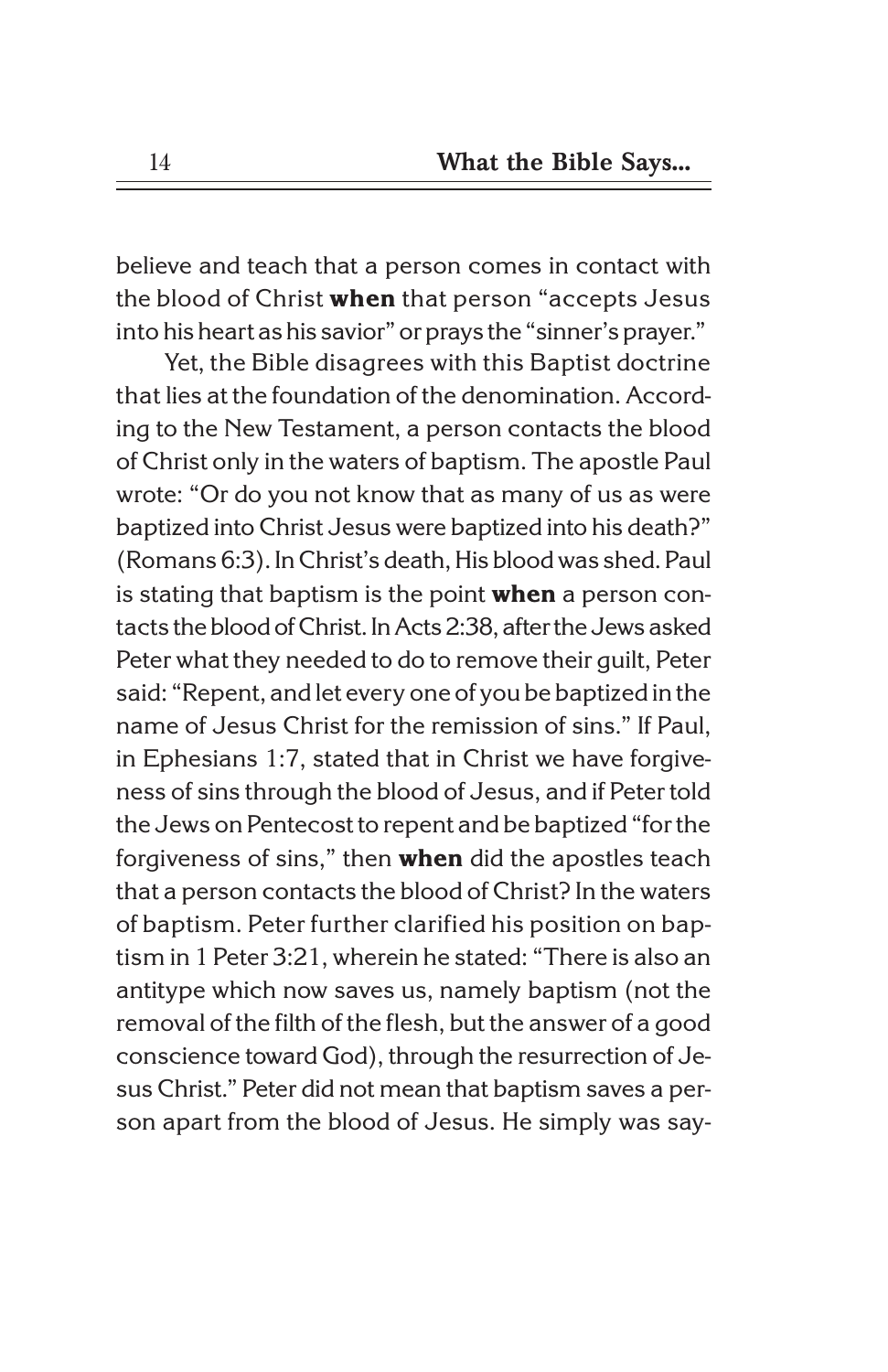ing that a person contacts the blood of Jesus **when** that person is baptized.

When Nicodemus came to Christ at night to discuss matters of salvation, Jesus Himself contended: "Most assuredly, I say to you, unless one is born of water and the Spirit, he cannot enter the kingdom of God." Jesus' statement, "born of water," has given Baptist writers difficult problems over the years. Hobbs wrote concerning this passage:

An analysis of John 3 suggests the issue to be a contrast between the natural and the spiritual birth (cf. vv. 3-7). Nicodemus thought of the natural birth; Jesus spoke of the spiritual birth. "Born of water" refers not to baptism but to the water birth or that which accompanies the natural birth. So Jesus says before one can be born again (spiritual) he must be born for the first time (natural) (1964, p. 99).

Hobbs' analysis of John 3 fails on several accounts. First, why would Jesus say that a person has to be born **physically** before He can be born spiritually? That is a truismthat Nicodemus would have understoodfromthe beginning of the discussion. Does Hobbs mean to suggest that Nicodemus thought a person could get to heaven without having a physical existence? Hobbs' definition of "water" in this case makes Jesus' statement meaningless. Second, the discussion between Jesus and Nicodemus comes only a few verses before John 3: 22-23, which reads: "After these things Jesus and His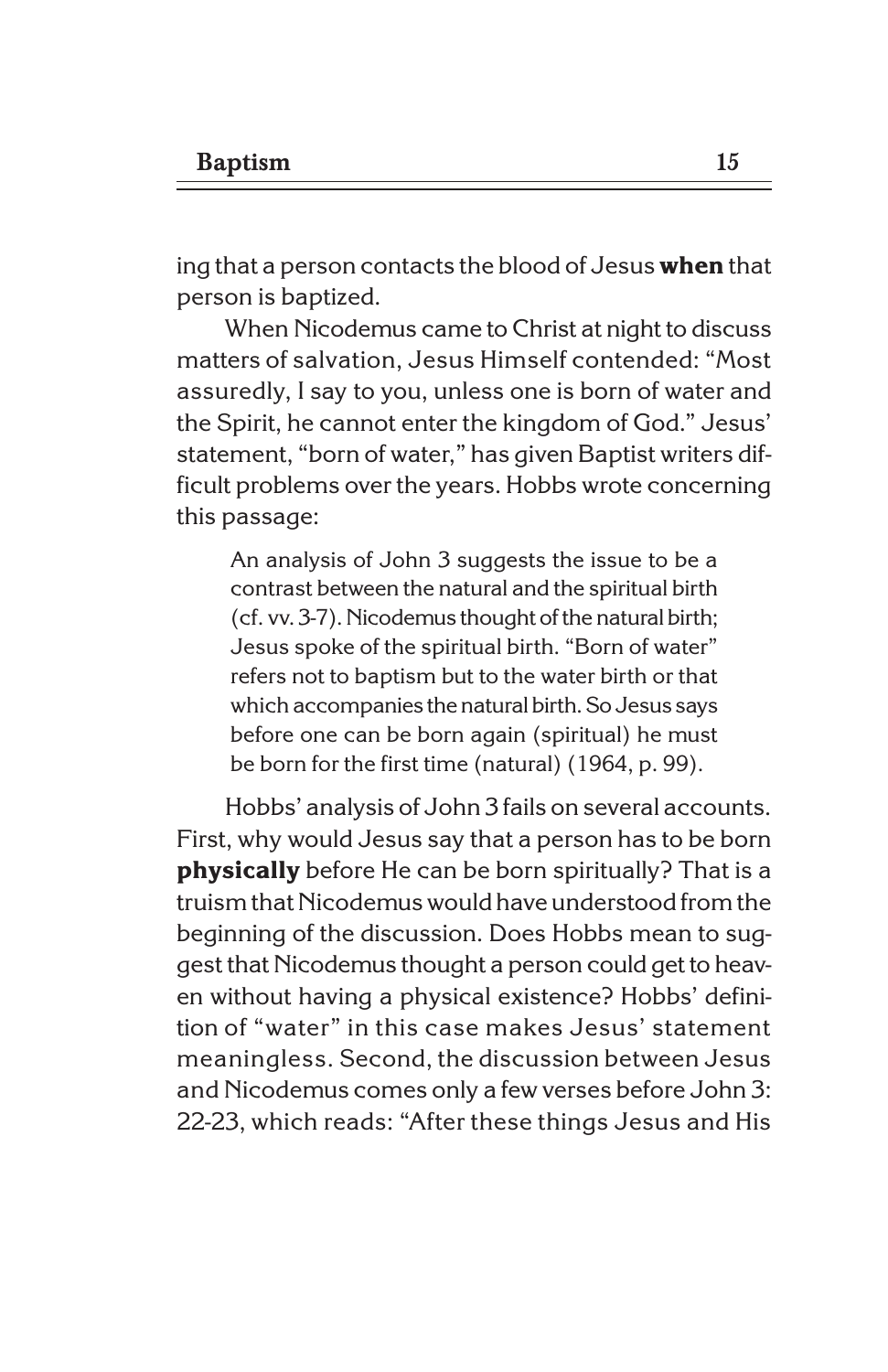disciples came into the land of Judea, and there He remained with them and baptized. Now John also was baptizing inAenon near Salim, because there was much water there." Jesus' comment about being "born of water" is set in the general context of baptism in the same chapter. Third, if the word "water" in Jesus' phrase, "born of water," means "that which accompanies the natural birth," then why doesn't the word retain the same meaning throughout the chapter? What, then, are we to do with verse 23, which declares that "there was much water there"?

#### **In Christ**

Another way to find out **when** a person comes into contact with the blood of Christ is to examine the phrase "**in Christ**" in the New Testament. Depending on what version you read, the phrase is used approximately 80 different times. What do we find "in Christ?" Paul, in the book of Ephesians, used the phrase multiple times in chapter 1. He stated that "every spiritual blessing" is found **in Christ** (Ephesians 1:3). He also stated that "forgiveness of sins" is found only **in Christ**(vs. 7). In the book of Romans, He further stated that "redemption" (Romans 3:24) and "eternal life" (Romans 6:23) are located **in Christ**. The inspired Paul told the young man Timothy that "salvation" is **in Christ** (2 Timothy 2:10). Paul obviously wanted his readers to understand that everything good in the spiritual realm is found in Christ alone. When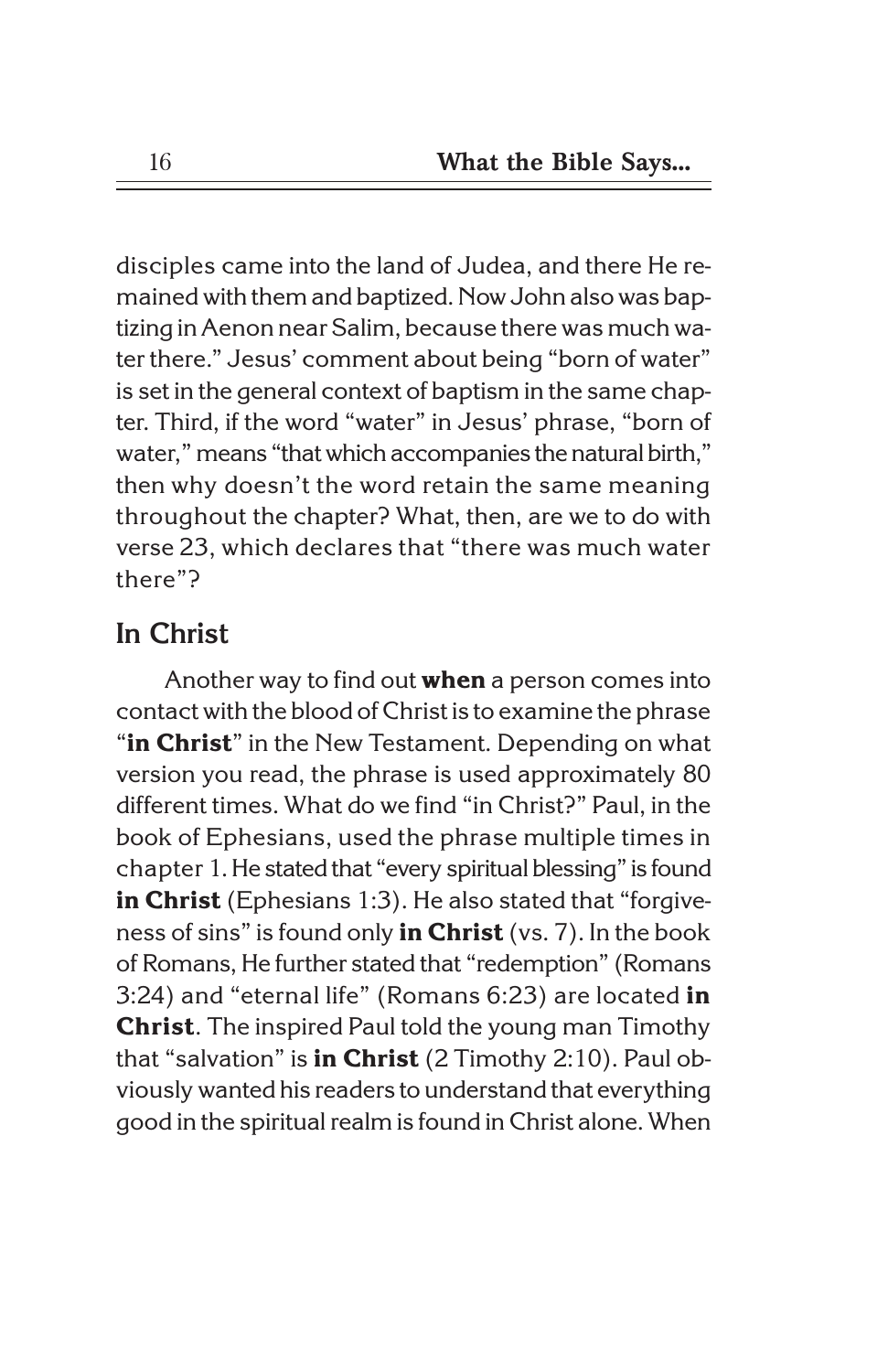discussing things outside of Christ, Paul painted a grim picture of a place without hope and without God (Ephesians 2:12).

After looking at the phrase "in Christ," the question arises: How does a person get into Christ? It is interesting to note that the New Testament specifically mentions water baptism as one essential element that puts a person into Christ. Romans 6:3 states: "Or do you not know that as many of us as **were baptized into Christ Jesus** were baptized into His death?" (emp added). And Galatians 3:27 declares: "For as many of you as **were baptized into Christ** have put on Christ" (emp. added). While some have incorrectly attempted to claim that the baptism mentioned in these two verses refers to Holy Spirit baptism (see Appendix B), the Baptist denomination as a whole does not resort to this faulty line of reasoning. In fact, Baptists often use Romans 6:3 and Galatians 3:27 to support their insistence upon the necessity of water baptism.

Andrew Davis, in his contribution to the book, *Why I Am A Baptist,* wrote that water baptism "was commanded by Christ in the Great Commission (Matt. 28: 19) and demonstrates the new life in Christ for every disciple (Rom. 6)" (2001, p. 118). His clear reference to Romans 6 shows that he understands water baptism is under discussion in that chapter. Hobbs, in *What Baptists Believe*, wrote: "Baptism is the symbol of the experience, not its source or means (Rom. 6:4-5)" (1964, p.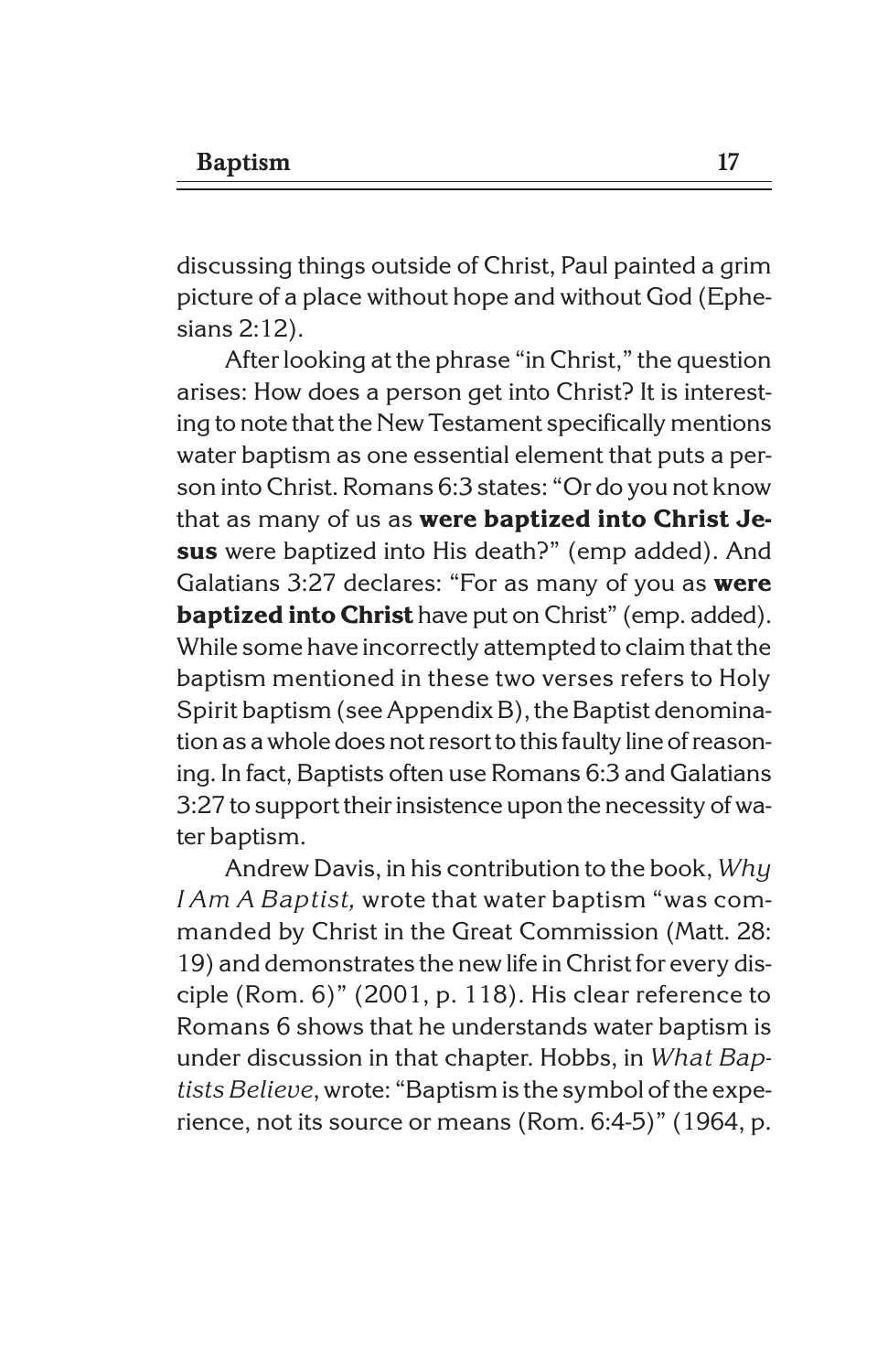99). Once again, these references to Romans chapter six by authorities on Baptist doctrine verify that the Baptist denomination understands Paul to be discussing water baptism in Romans 6:3.

The Baptist preacher Conrad Mbewe wrote: "I also saw that baptism signified dying with Christ, being buried with him, and rising together with him in newness of life (Romans 6:4). It was an outward physical expression of an inward spiritual experience" (2001, p. 97). In regard to the second passage, Galatians 3:27, Baptists are equally insistent upon this verse's application to water baptism. J. Newton Brown, in his work, *A Baptist Church Manual,* listed both Romans 6:4 and Galatians 3:27-28 inhis section discussingwater baptism astaught in the New Testament (1994, pp. 23-24). Roy T. Edgemon, in *Foundations of the Faith: The Doctrines Baptists Believe*, commented on this passage in a section dealing with water baptism, saying:

Baptism is a picture; in fact, it is several pictures. First, it pictures the death, burial, and resurrection of Christ. Second, it pictures the believer's death to sin and resurrectionto new life in Christ. Third, it pictures union with Christ; immersion in the name of the Triune God indicates a new life in Christ (see Romans 6:4; Galatians 3:27) [1999, p. 98].

It is clear from the Baptist writers themselves that the denomination as a whole considers Galatians 3:27 and Romans 6:3-4 to be discussing **water** baptism.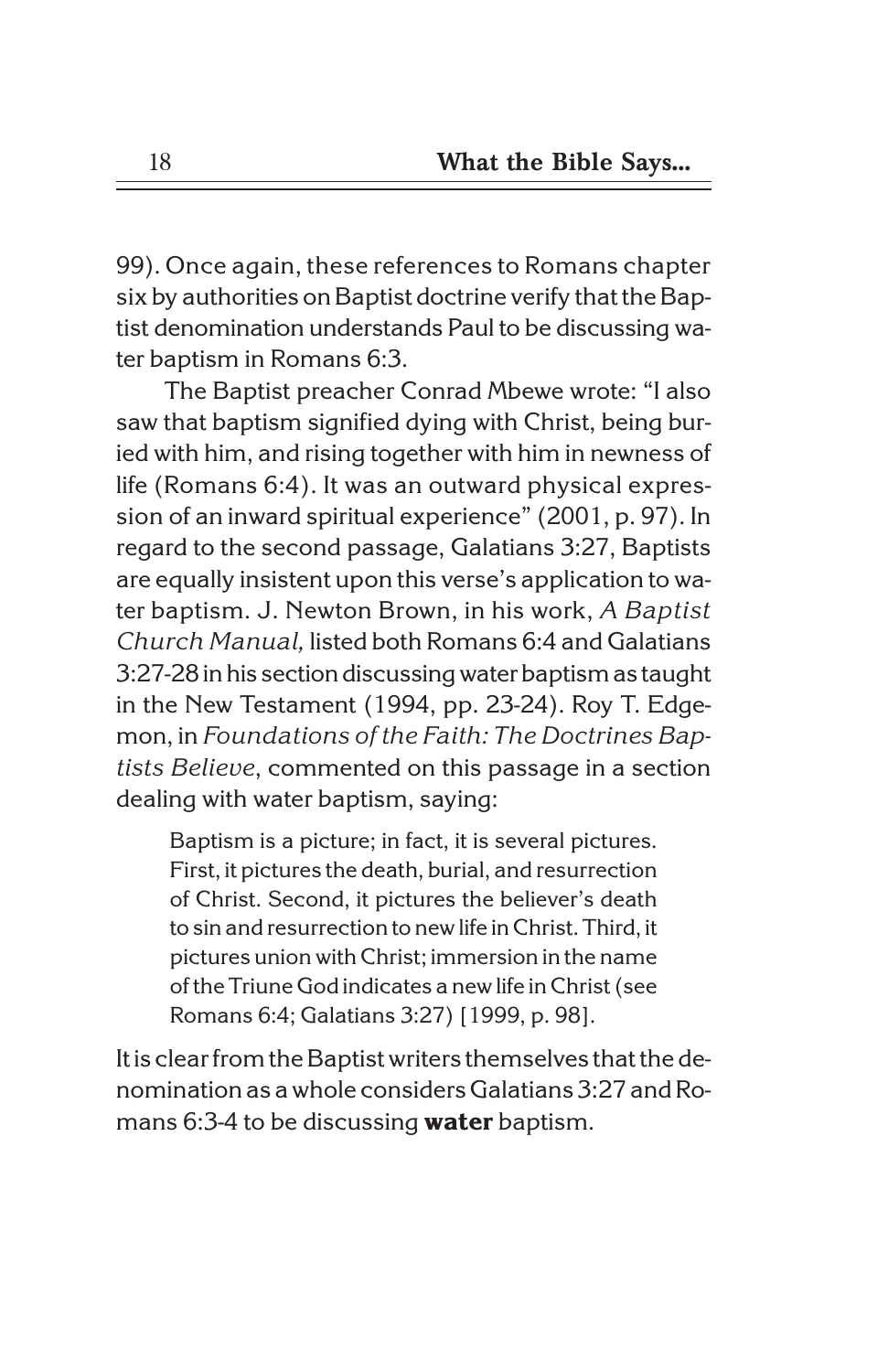Let us, then, put these pieces together. If the Bible says that forgiveness and all spiritual blessings are in Christ, and if Romans 6:3 and Galatians 3:27 clearly state that water baptism is the point at which a person gets into Christ, then any accountable person who has not been baptized by water is outside of Christ. The water of baptism does not save anyone, but it is the point at which a person contacts the saving blood of Christ.

It is ironic that the Baptist denomination teaches that Romans 6:3 and Galatians 3:27 talk about water baptism, yet at the same time deny that water baptism puts a person into Christ. Unfortunately for the Baptist denomination, such a belief militates against the straightforward reading of these two passages, which show that water baptism is the point **when** a person contacts the saving blood of Christ.

#### **Baptism is Necessary for Church Membership, but not for Salvation?**

From reading Baptist material, it is easy to see that only baptized individuals are granted membership in any Baptist church. Stan Norman, writing in *Why I Am a Baptist?,* commented: "Although insisting that baptism is unnecessary for salvation, Baptists contend that it is important and necessary for church membership" (2001b, p. 185). In another 2001 book published by Broadman and Holman (one of the most well-known Baptist publishing companies), Norman said: "Baptist churches fol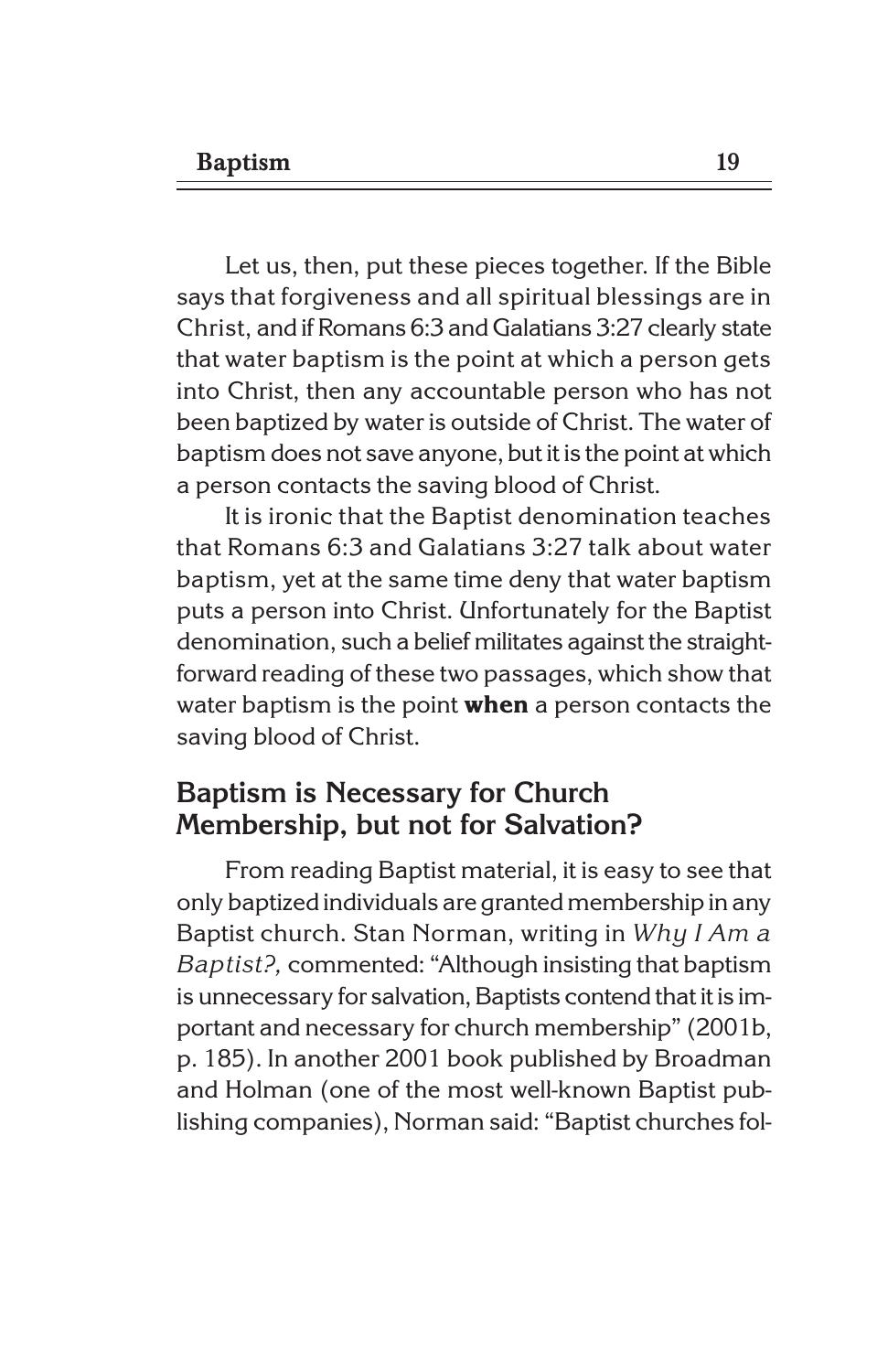low biblical teachings when they allow only immersed person into their memberships." And again, "Baptism is also a necessary requirement for church membership" (2001a, pp. 102,104). Speaking conclusively on this fundamental Baptist doctrine, the *Baptist Faith and Message* commented: "Christian baptism is the immersion of a believer in water in the name of the Father, the Son, and the Holy Spirit.... Being a church ordinance, it is prerequisite to the privileges of church membership and to the Lord's Supper" (2000, p. 14). We see, then, that in order to be a member of any Baptist church, a person must be baptized.

Baptists insist, however, that baptism is not essential to a person's salvation. Ascol summed up the Baptist view on baptism when she stated: "It is not essential for salvation" (2001, p. 159). Are we to understand that a person can be a member of the Lord's church without being baptized, but can be a member of a Baptist church only after baptism? And, if a person can be a member of the Lord's saved without being baptized, then that would mean that the Baptist denomination is not the Lord's church. In truth, it is through baptism that a person contacts the blood of Christ. And no one can be saved without coming in contact with that blood through water baptism.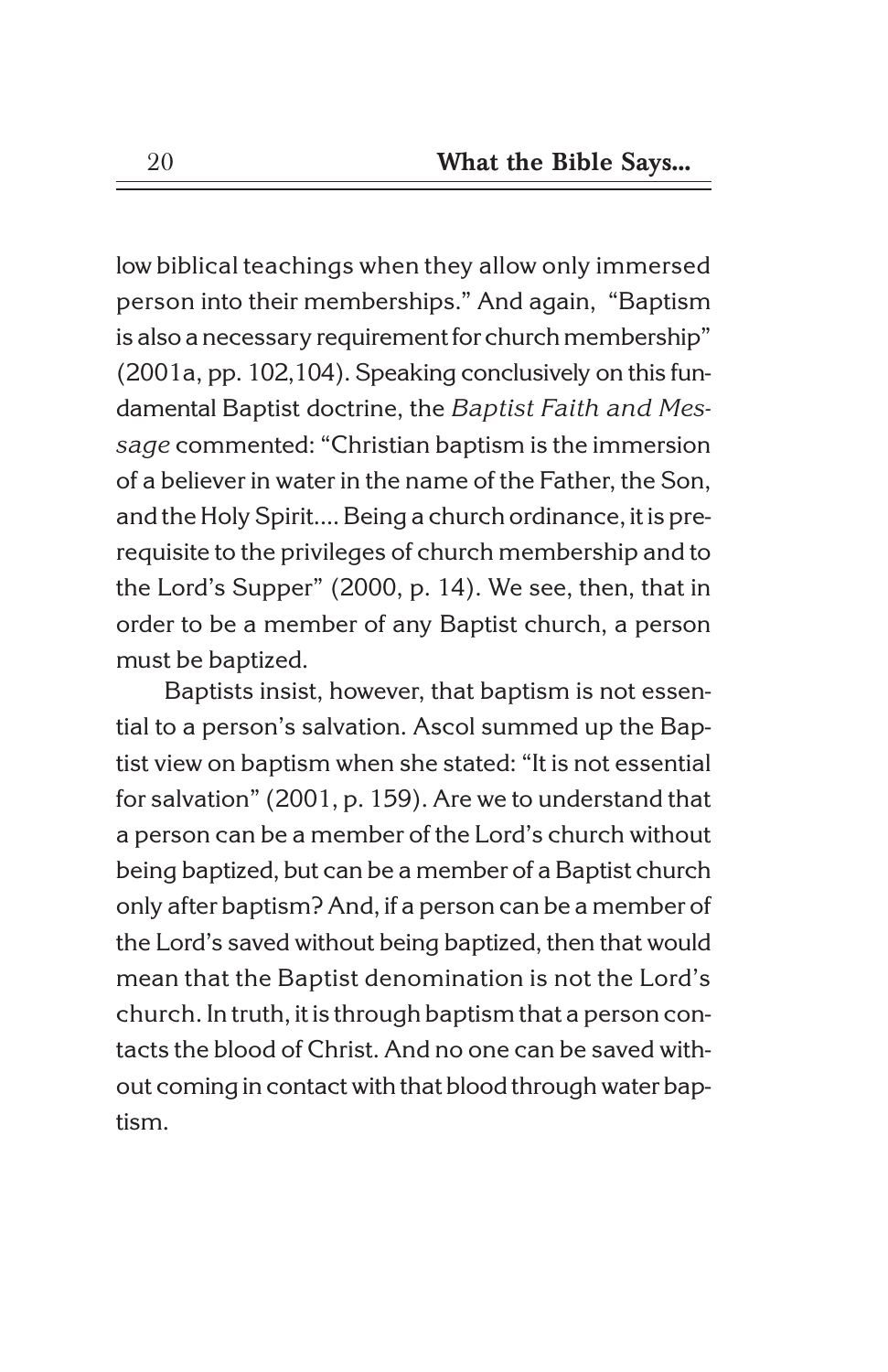#### **What if a Person Wants to be Baptized, but Dies Before He or She has an Opportunity?**

One of the most frequently used arguments against the necessity of baptism for salvation is the idea that "God would not dothat." The question is asked, "What if a sincere believing person is on his way to be baptized and dies right before he gets to the water? Are you telling me that God would send that person to hell just because he did not make it to the water?" At first glance, this argument may seem legitimate. Upon further investigation, however, it is easy to see that it is a simple play on emotions, and in no way disproves the necessity of baptism for salvation.

The "God-would-not-do-that" argument can be used against almost any commandment in the Bible. For instance, the Bible repeatedly says that a person must believe that Jesus is the Son of God (Romans 10:11; John 8:24; et al.). Suppose, then, that a Christian had just begun to tell the story of Jesus to an older gentleman, when suddenly that gentleman had a massive heart attack and died without getting to hear the rest of the story, and thus did not have the opportunity to believe. Should we, therefore, do away with the biblical command to believe in Jesus Christ, simply because a theoretical scenario can be concocted in which a potential convert dies moments before his compliance? To ask is to answer. Nor, with a wave of the hand, can we do away with the biblical command to be baptized for the forgiveness of sins.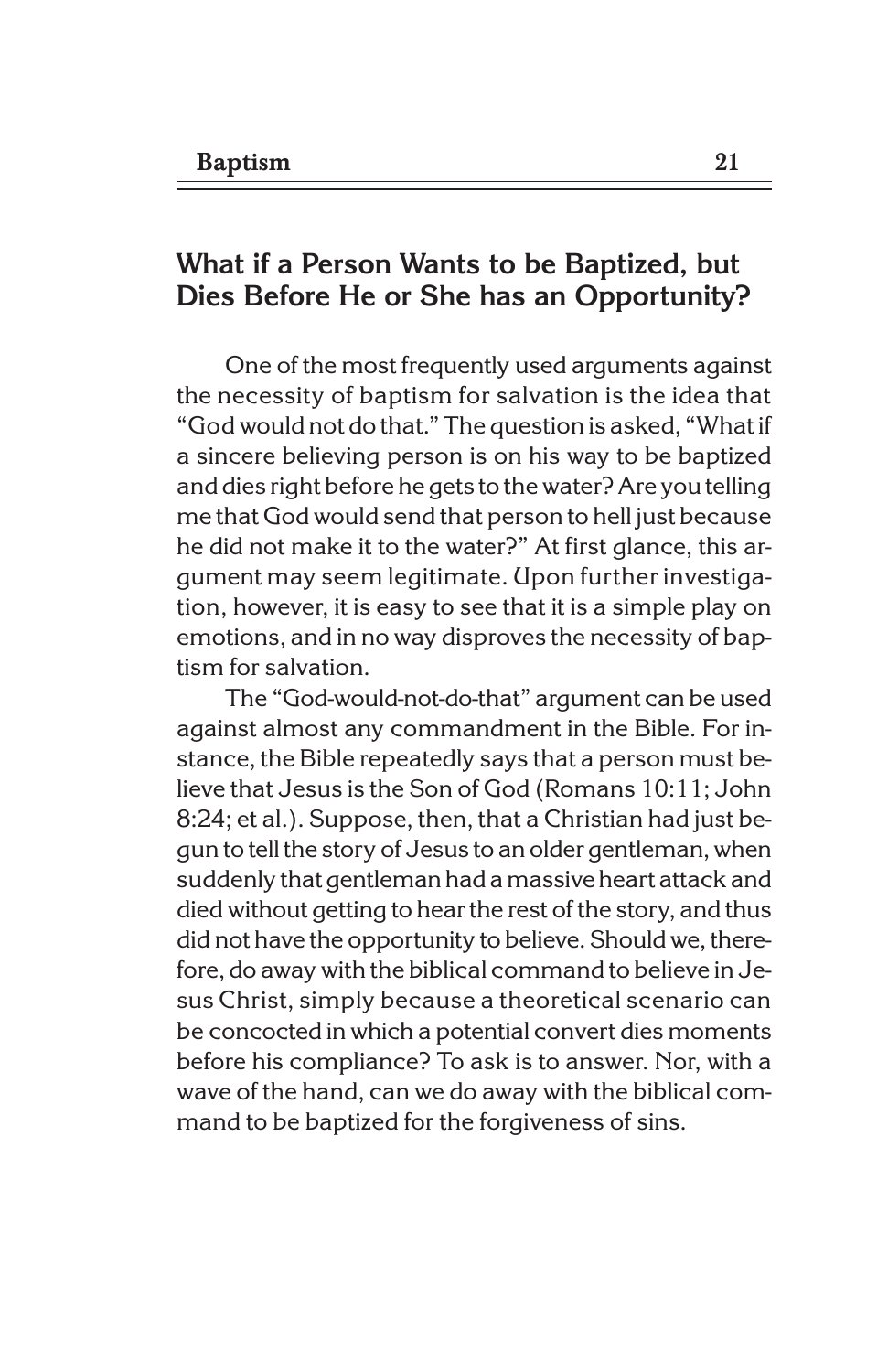Consider the fact that the Bible plainly states that God wants all people to be saved. In 2 Peter 3:9, the inspired apostle wrote: "The Lord is not slack concerning His promise, as some count slackness, but is longsuffering toward us, not willing that any should perish but that all should come to repentance." The Old Testament prophet Ezekiel was instructed by God to convey this message to the Israelites on God's behalf: "'As I live,' says the Lord God, 'I have no pleasure in the death of the wicked, but that the wicked turn from his way and live'" (Ezekiel 33:11). The apostle Paul told the young preacher Timothy that God "desires all men to be saved and to come to the knowledge of the truth" (1 Timothy 2:3-4). Therefore, if a person truly and honestly wants to become a Christian by being baptized for the forgiveness of his sins as God commanded, then God (Who wants all to be saved and is watchful of each individual human) certainly would provide an opportunity for that person to obey His commandment to be baptized.

#### **Is Baptism a "Work"?**

The idea that water baptism is necessary for salvation is sometimes questioned, based upon the assumption that baptism is a work of human merit that is supposed to "earn" a person's salvation. According to this line of reasoning, salvation cannot come**after** baptism, because baptism is a "work" and the apostle Paul wrote: "For by grace you have been saved through faith, and that not of yourselves; it is the gift of God, **not of works**, lest anyoneshould boast" (Ephesians 2:8-9, emp. added).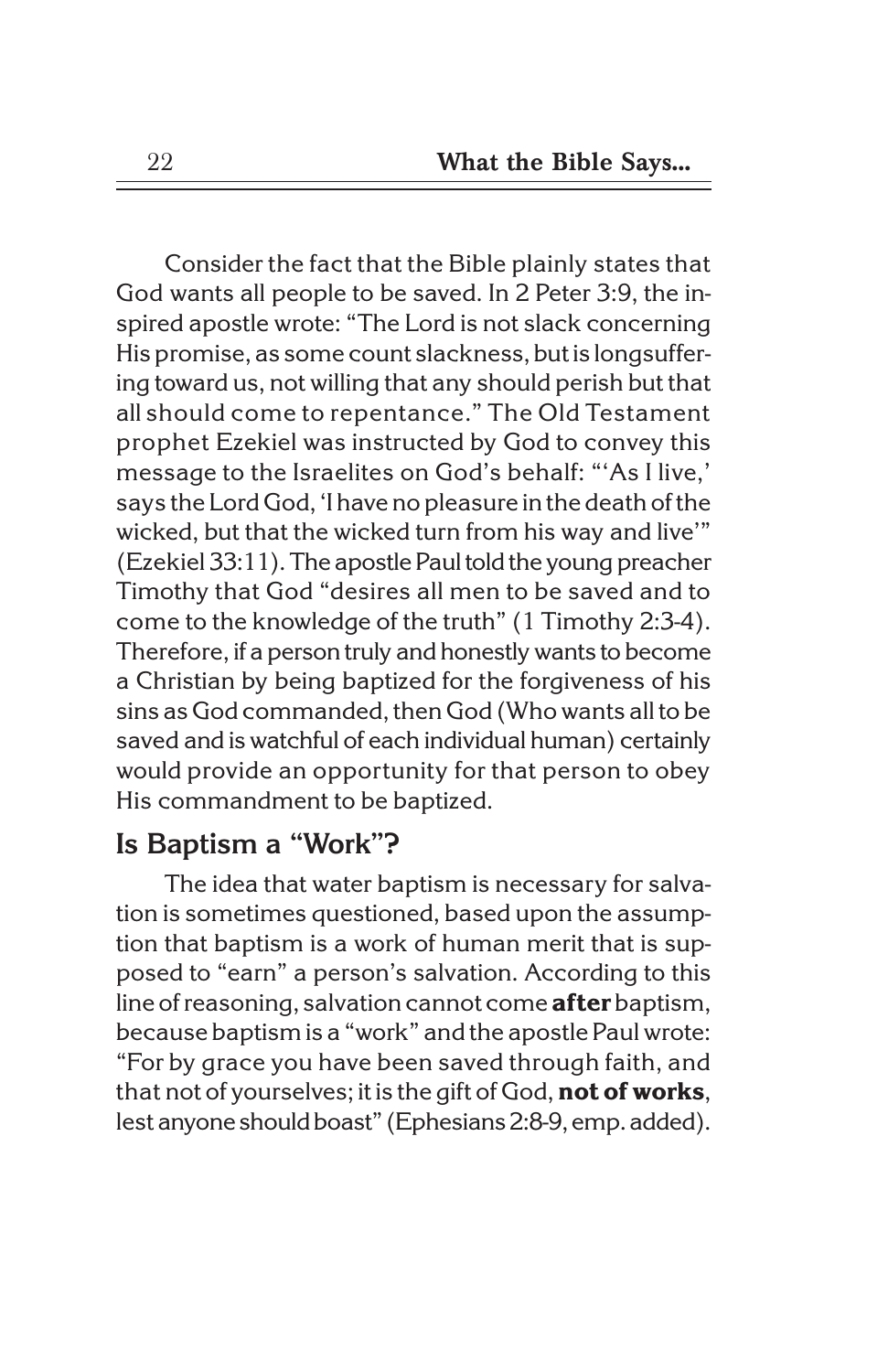Once again, however, several points make it clear that the necessity of water baptism cannot be dismissed using this argument. First, it is evident from the New Testament that there are certain things that a person must do in order to be saved. The Baptist denomination accepts the idea that a person cannot be saved without first believing in Jesus Christ. In the *Baptist Faith and Message*, the text under Article IV, paragraph A, states: "Repentance and faith are inseparable experiences of grace. Repentance is a genuine turning from sin toward God. Faith is the acceptance of Jesus Christ and commitment of the entire personality to Him as Lord and Saviour" (2000, p. 11)

Thus, according to the Baptist denomination, a person must repent of his or her sins, and must believe that Jesus isthe Son of God beforethat person can be saved. This teaching of the Baptist doctrine is accurate, as far as it goes. The Bible does explicitly state that a person must repent (Luke 13:3-5; Acts 2:38) and believe in Christ (John 3:36; Romans 10:11). However, it is at this point that the Baptist denomination inconsistently insists that belief and repentance are**not**works, but that water baptism **is** a work.

Are baptism, faith, and repentance works? The Bible teaches that we are **not** saved by works (Titus 3:4-7; Ephesians 2:9). YettheBible clearlyteacheswe**are**saved by works (James 2:14-24). Since inspiration guarantees that the Scriptures will never contradict themselves, it is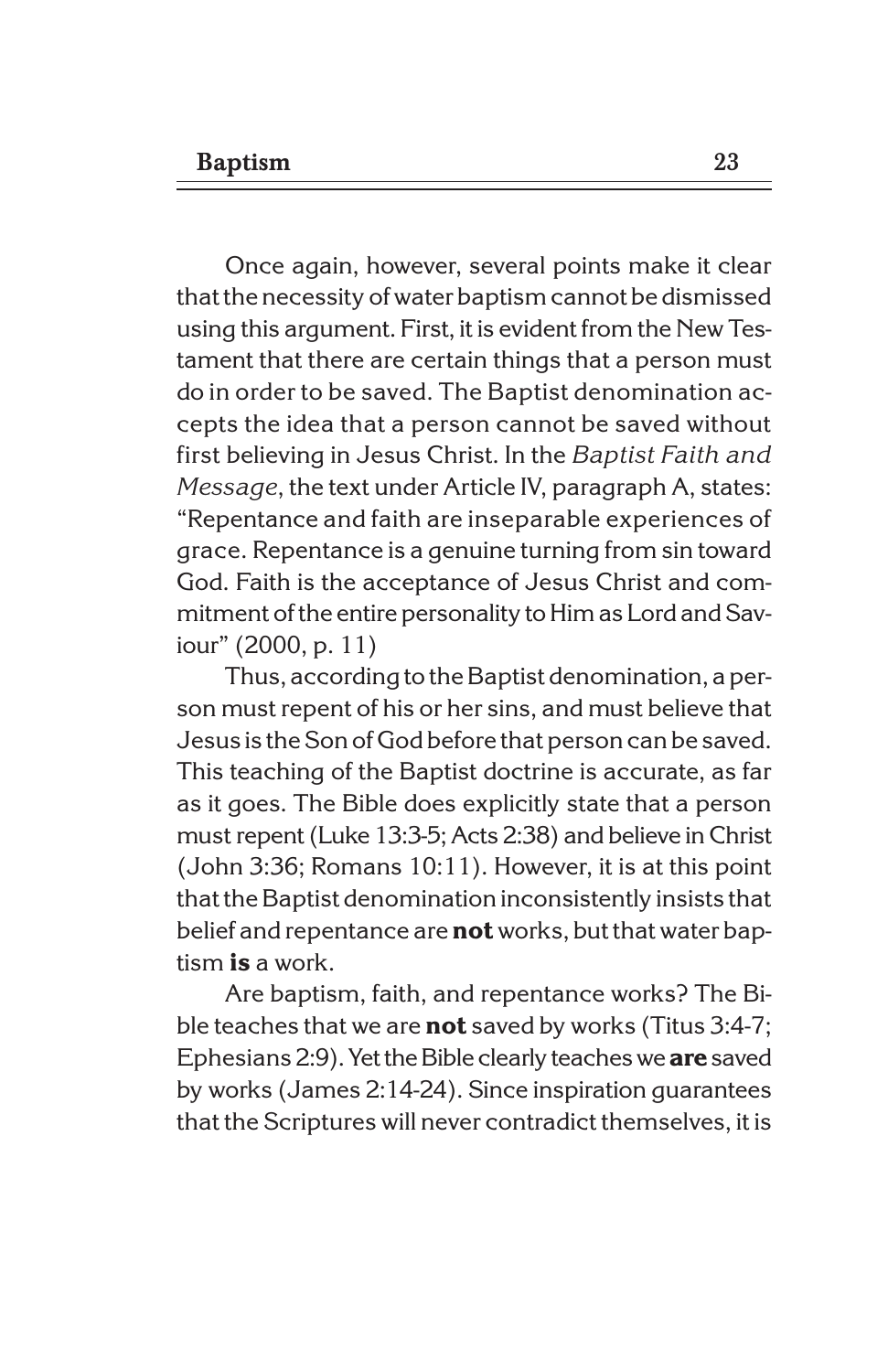obvious that **two different kinds of works** are under consideration in these passages.

The New Testament mentions at least three kinds of works: (1) works of the Law of Moses (Galatians 2:16; Romans 3:20); (2) works of the flesh (Galatians 5:19- 21); and (3) works resulting from obedience of faith (James 2:14-24). This last category is often referred to as "works of God." This phrase does not mean works **performed by** God, but works**approved by** God (Thayer, 1958, p. 248). Consider the following example from Jesus' statements in John 6:27-29:

"Do not labor for the food which perishes, but for the food which endures to everlasting life, which the Son of Man will give you, because God the Father has set His seal on Him." Then they said to Him, "What shall **we do**, that **we may work** the works of God?" Jesus answered and said to them, "This is the work of God, that you believe in Him whom He sent" (emp. added).

Within this context, Christ made it clear that there are works that humansmust**do**to receive eternal life. Moreover, the passage affirms that believing itself is a work ("This isthe **work** of God,that you**believe** in Him whom He sent"). It therefore follows that if one is saved **without any type of works**, then he is saved **without belief**, because **belief is a work**. Such a conclusion would throw the Bible into hopeless confusion!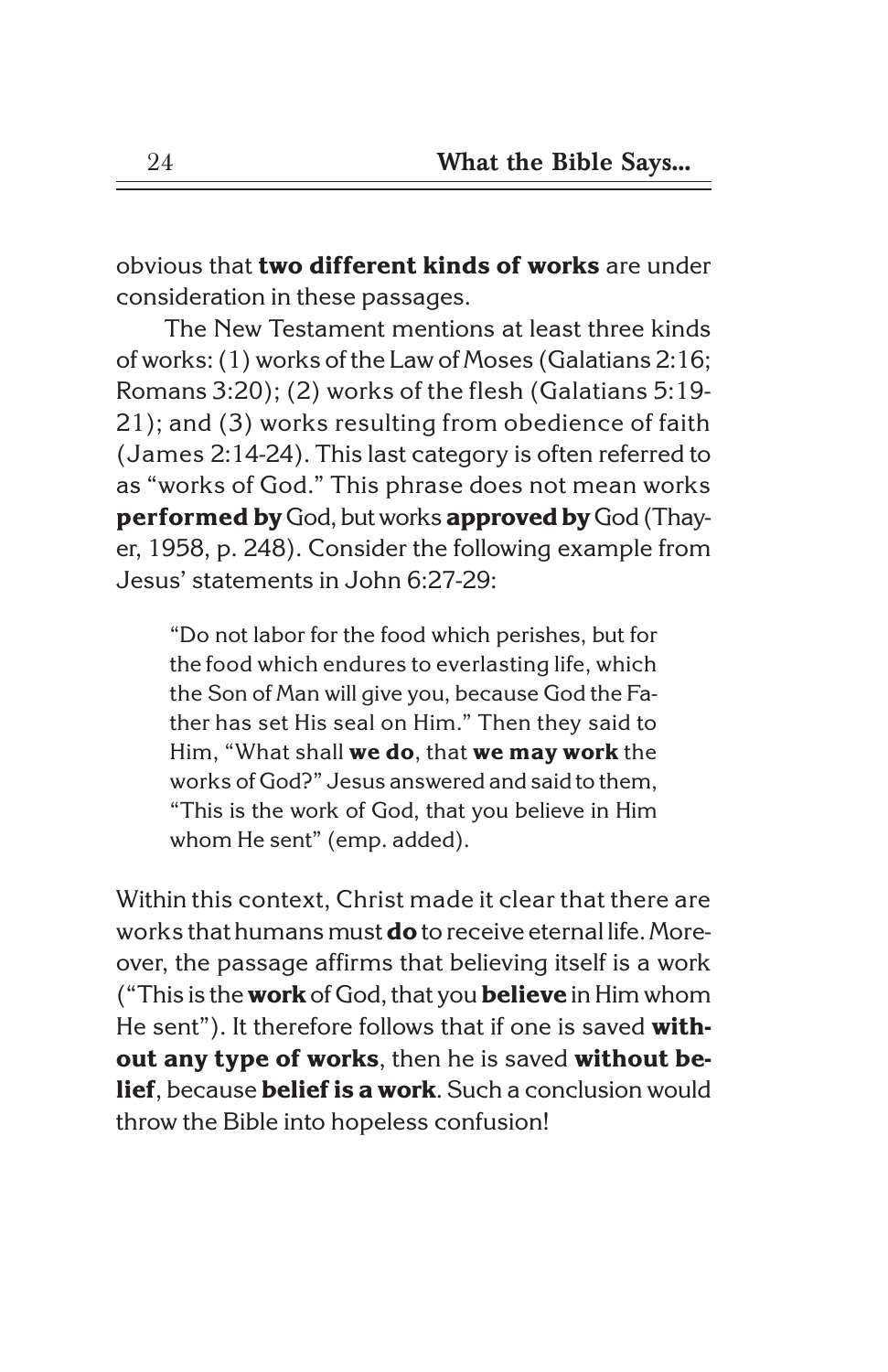But what about baptism? The New Testament specifically excludes baptism from the class of human meritorious works unrelated to redemption. The context of Titus 3:4-7 reveals the following information: (1) We **are not saved** by works of righteousness that we do by ourselves. (2) We **are saved** by the "washing of regeneration" (i.e., baptism), exactly as 1 Peter 3:21 states; (3) Thus, baptism is excluded from all works of human righteousness that men contrive, but is itself a "work of God" (i.e., required and approved by God) necessary for salvation. When one is raised from the watery grave of baptism, it is according to the "working of God" (Colossians 2:12), and not any manmade plan. No one can maintain (justifiably) that baptism is a meritorious work of human design. When we are baptized, we are completely passive. Baptism is something that is done **to** a person, not **by** a person. Saving faith consists of the "works of God," which are belief, repentance, confession, and baptism—all commanded by the Scriptures for one who would receive salvation asthe gift of God (Romans 6:23).

It is also interesting to note that the two books in which the apostle Paul condemns salvation by works of the Law the most vehemently (Romans and Galatians) are the very two books that relate the fact that water baptism puts a person into Christ (Romans 6:3; Galatians 3:27).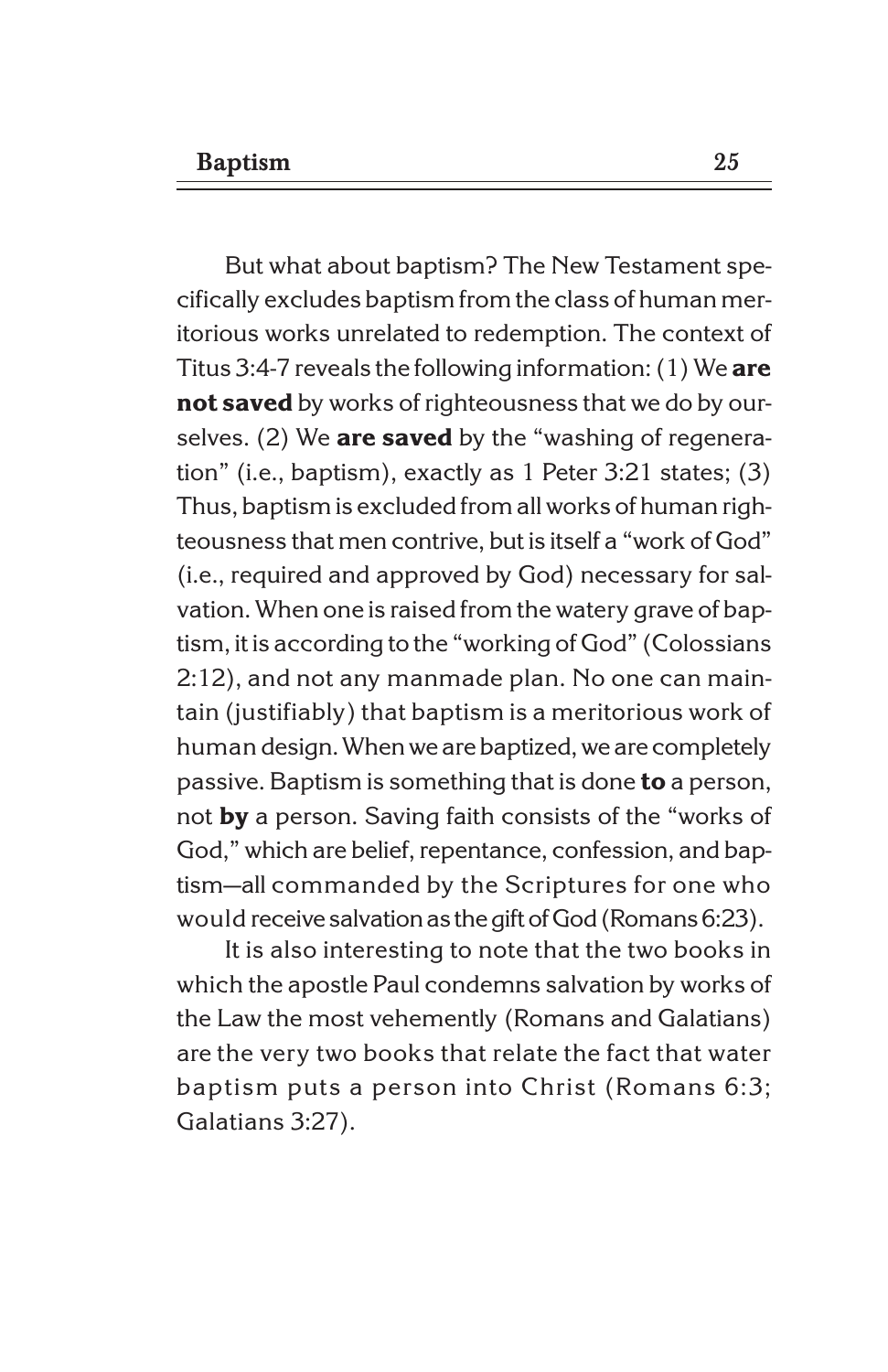#### **What about Paul's Statement, "Christ Sent Me not to Baptize"?**

If it is the case that baptism is essential for salvation, why did the apostle John write: "Therefore, when the Lord knew that the Pharisees had heard that Jesus made and baptized more disciples than John (**though Jesus Himself did not baptize**, but His disciples), He left Judea and departed again to Galilee" (John 4:1-3, emp. added)? And why did the apostle Paul write to the church at Corinth: "**I thank God that I baptized none of you** except Crispus and Gaius, lest anyone should say that I had baptized in my own name…. **For Christ did not send me to baptize, but to preach the gospel**" (1Corinthians 1:14-17, emp. added)? Dothese statements indicate that baptism is **not** necessary for a person to be saved? No, they do not.

First, John did not indicate that Jesus thought baptism was unnecessary. He merely stated the fact that Jesus did not personally—physically—do the baptizing; rather, His disciples did (John 4:2). The phrase in 4:1 regarding Jesus "baptizing" more disciples than John is simply a figure of speech where a person is represented as doing something when, in fact, he merely supplies the means for doing it. For example, Joseph indicated on one occasion that his brothers sold him into Egypt (Genesis 45:4-5; cf. Acts 7:9), when actually they sold him to the Ishmaelites (who then sold him into Egypt).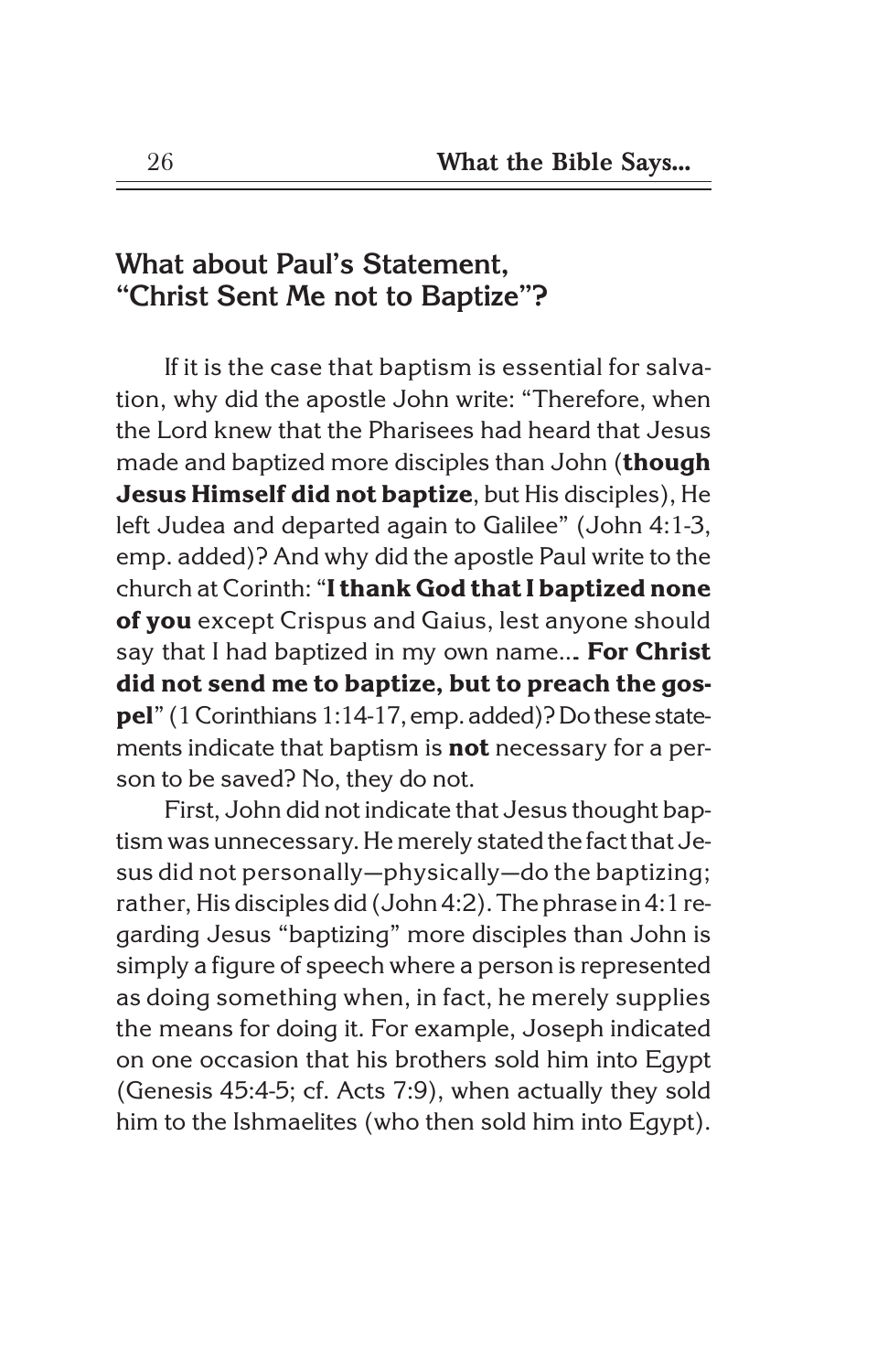This is a well-known principle in law—a person who acts through another to break the law (e.g., paying someone to commit murder) is deemed by authorities to be guilty of breaking the law himself. Similarly, Jesus did not**personally** baptize anyone. But, **His teaching and influence** caused it to be done. Jesus, the subject, is mentioned, but it is the circumstance of His influence that is intended. His teaching was responsible for people being baptized. Thus, this passage actually implies that Jesus commandedthat His listeners be baptized, and in no way contradicts teachings found elsewhere in the Bible.

Second, Paul's statements in his letter to the church at Corinth must be taken in their proper context in order to understand their true meaning. In 1 Corinthians 1:10- 17, Paul was dealing with the division that was plaguing the Corinthian Christians. He had heard of the controversy in Corinth, and begged them to stand united, and to resolve their differences.

Now I plead with you, brethren, by the name of our Lord Jesus Christ, that you all speak the same thing, and that there be no divisions among you, but that you be perfectly joined together in the same mind and inthe same judgment. For it has been declared to me concerning you, my brethren, by those of Chloe's household, that there are contentions among you. Now I say this, that each of you says, "I am of Paul," or "I am of Apollos," or "I am of Cephas," or "I am of Christ." Is Christ divided? Was Paul crucified for you? Or were you baptized in the name of Paul?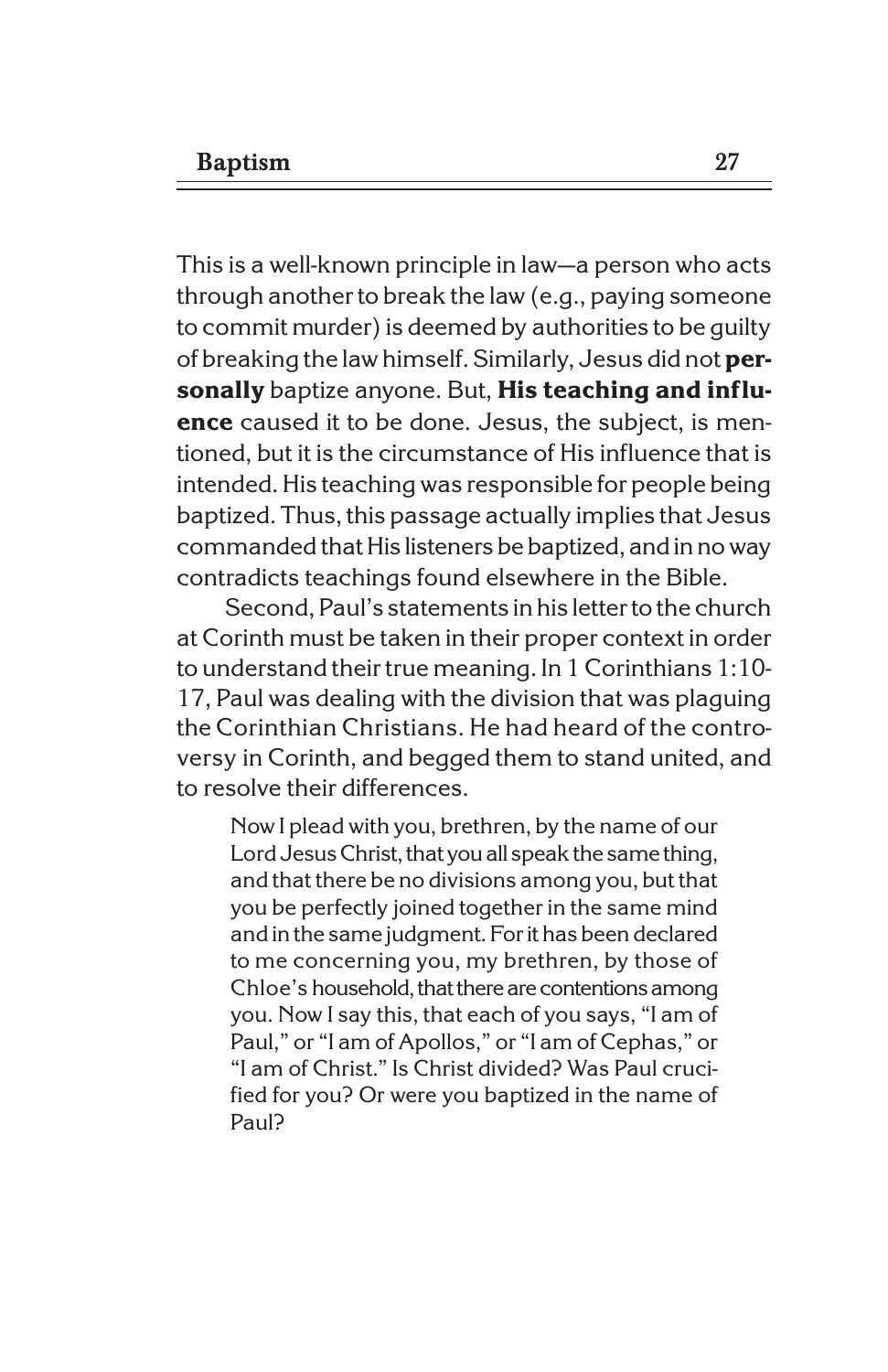I thank God that I baptized none of you except Crispus and Gaius, lest anyone should say that I had baptized in my own name. Yes, I also baptized the household of Stephanas. Besides, I do not know whether Ibaptized any other. For Christ did not send me to baptize, but to preach the gospel, not with wisdom of words, lest the cross of Christ should be made of no effect (1 Corinthians 1:10-17).

Later, Paul added:

For where there are envy, strife, and divisions among you, are you not carnal and behaving like mere men? For when one says, "I am of Paul," and another, "I am of Apollos," are you not carnal? Who then is Paul, and who is Apollos, but ministers through whom you believed, as the Lord gave to each one? I planted, Apollos watered, but God gave the increase. So then neither he who plants is anything, nor he who waters, but God who gives the increase (1 Corinthians 3:3-7).

When a person reads 1 Corinthians 1:14-17 in view of the problem of division in Corinth that Paul was addressing in chapter one and throughout this letter, he or she has a better understanding of Paul's statements regarding baptism. He was **not** indicating that baptism was unnecessary, but that people should not glory in the one who baptizes them. Some of the Corinthians were putting more emphasis on **who** baptized them, than on the **one body of Christ to which a person is added when he or she is baptized** (cf. Acts 2:41,47; Ephesians 4:4).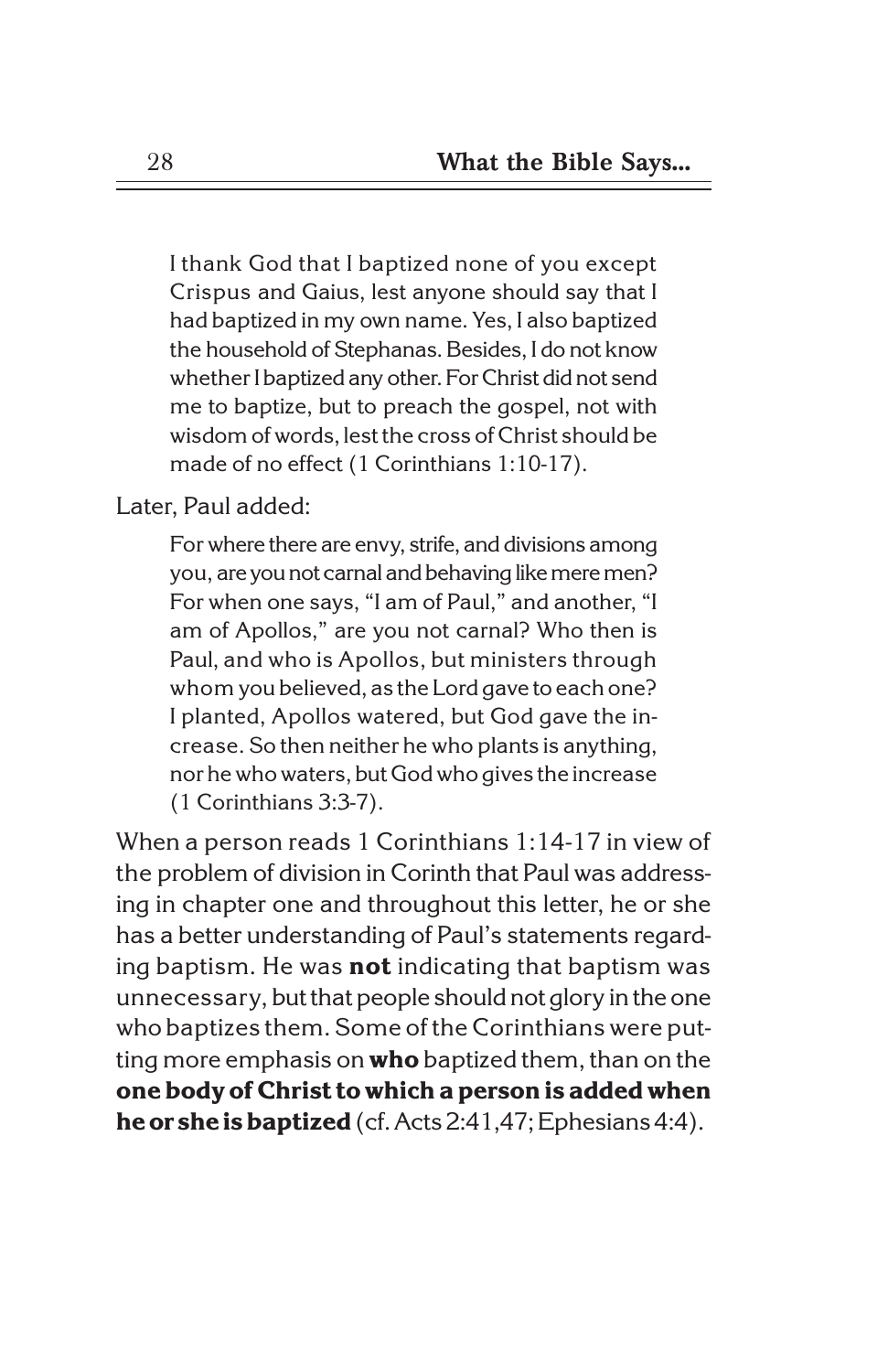Paul was thankful that he did not personally baptize any more Corinthians than he did, lest they boast in **his** name, rather than in the name of **Christ** (1:15). Likely, this is the same reason why "Jesus Himself did not baptize, but His disciples." Imagine the spiritual snobbery that some immature Christians might have exhibited if the Messiah had baptized them personally (not to mention the fact that if Jesus were doing the baptizing, then it would most likely have consumed His entire day, because those being immersed would most likely have wanted the Savior to do it instead of one of the apostles). Along these lines, Paul understood that the fewer people he personally baptized, the less likely they were to rejoice in his name.

It is ironic that 1 Corinthians 1:13 has been used to argue against the necessity of baptism for salvation, when Paul implied that the only way to be saved is to be baptized into the name of Christ, saying, "Was Paul crucified for you? Or were you baptized in the name of Paul?" Paul wanted convertstotiethemselvestothe Savior, not to himself. He knew that "there is salvation in no one else" but Jesus, "for there is no other name under heaven that has been given among men, by which we must be saved" (Acts 4:12). Paul concerned himself with preaching, and, like Jesus, left others to do the baptizing.

When Paul stated, "Christ did not send me to baptize, but to preach the gospel," he meant that preaching was his main work, and that others could immerse the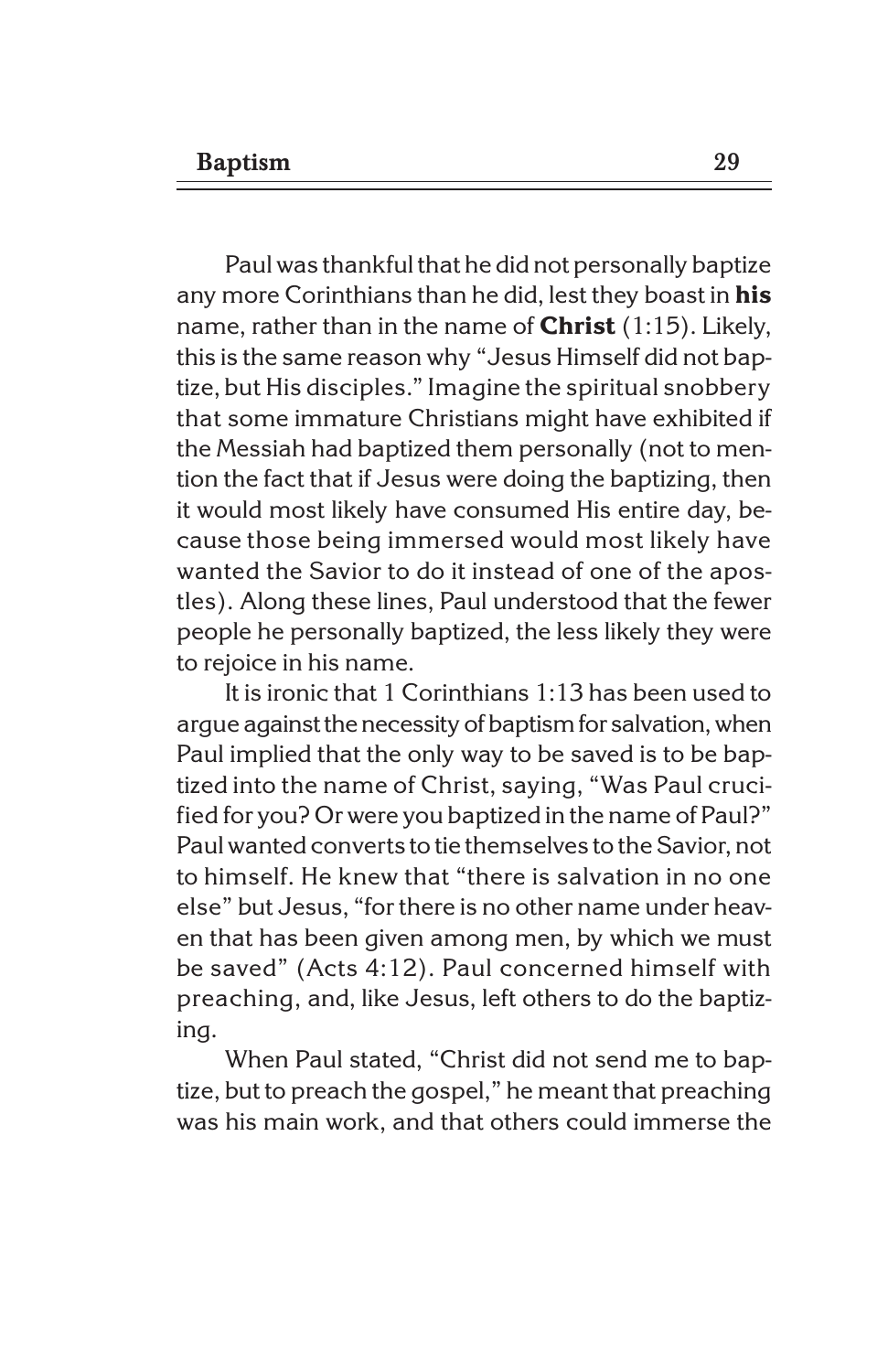converts. He did not mean by this statement that **baptism** is unimportant, but that the **baptizer** is inconsequential.

#### **Is Salvation the Result of "Baptismal Regeneration"?**

Is the forgiveness of sins that results from being baptized due to some special power within the water? No. "Baptismal regeneration" isthe false ideathatthere is a miraculous power in the water that produces salvation (i.e., regeneration). An examination of the Old Testament (which contains things "for our learning" [Romans 15: 4]) provides important instruction regarding this principle. When Naaman the leper was told by Elisha to dip seven times in the Jordan River, at first he refused, but eventually obeyed—and was healed. However, there was no meritorious power in the muddy waters of the Jordan. Naaman was healed because He did exactly what God commanded him to do, in exactly the way God commanded him to do it.

The New Testament presents the same principle. Jesus once encountered aman born blind (John 9). Then the Lord spat on the ground, made a spittle/clay mixture, and placed it on the man's eyes. He then instructed the man to "go, wash in the pool of Siloam" (John 9:7). Was there medicinal power in Siloam's waters? No. It was the man's obedient faith that produced the end result, not some miraculous power in the water.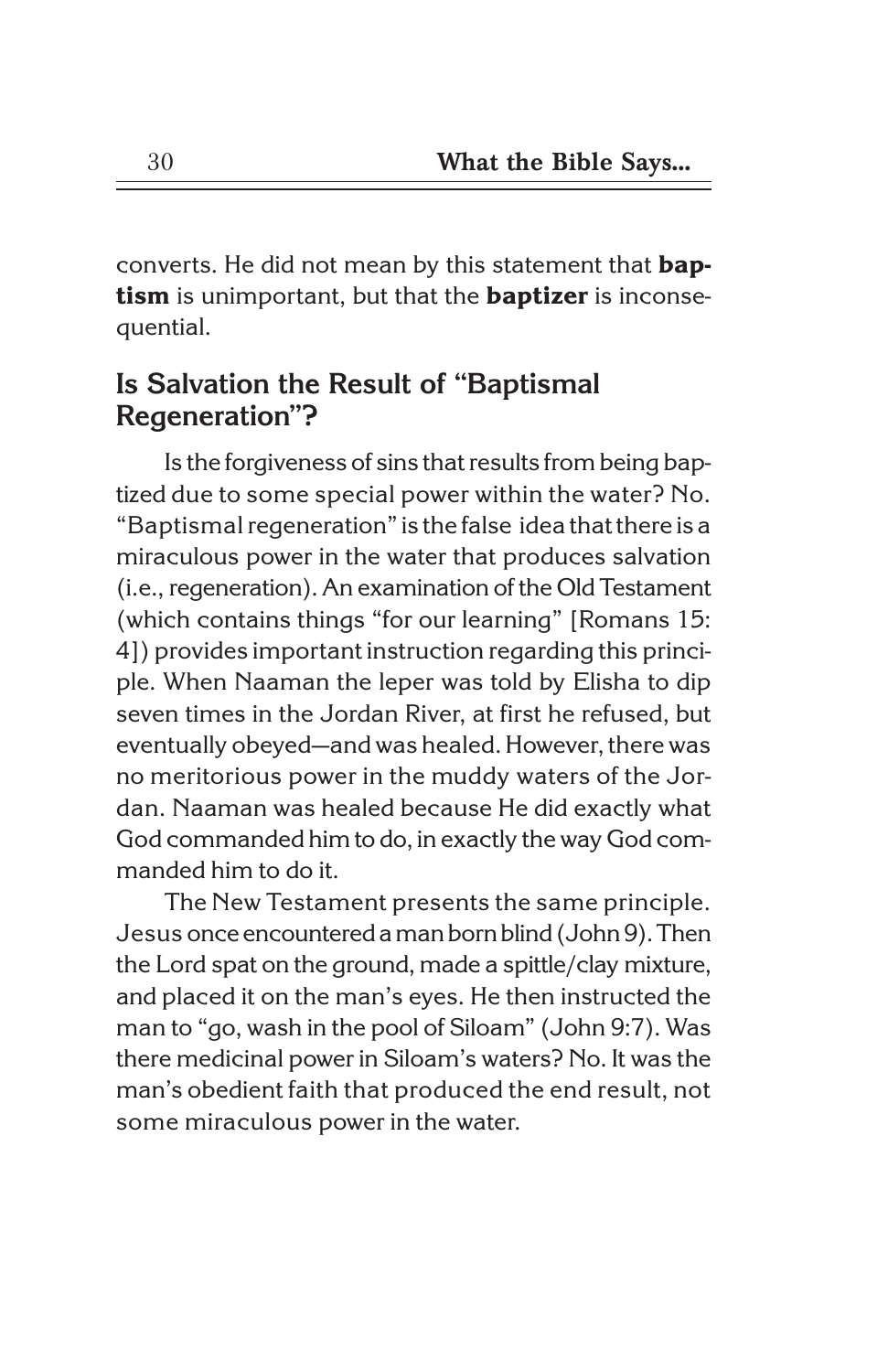What would have happened if the man had refused to obey Christ, or had altered the Lord's command? Suppose the man had reasoned: "If I wash in Siloam, some may think I am trusting in the **water** to be healed. Others may think that I am attempting to perform some kind of 'work' to 'merit' regaining my sight. Therefore I simply will 'have faith in' Christ, but I will**not**wash in the pool of Siloam." Would the man have been healed?

What if Noah, during the construction of the ark, had followed God's instructions to the letter, except that he decided to build the ark out of a material other than the gopher wood that God had commanded? Would Noah and his family have been saved? No. Noah would have been guilty of violating God's commandments, since he had not done **exactly** as God commanded him. Did not Jesus Himself say: "If you love me, **keep My commandments**" (John 14:15, emp. added)?

Peter used the case of Noah to discuss the relationship of baptism to salvation. He stated: "There is also an antitype which now saves us—baptism (not the removal of the filth of the flesh, but the answer of a good conscience toward God), through the resurrection of Jesus Christ" (1 Peter 3:21). Just as Noah and his family were transported from a polluted environment of corruption into a realm of deliverance, so in baptism we are moved from the polluted environment of defilement into a realm of redemption. Notice that Peter insisted that the physical waters of baptism do not remove the dirt from the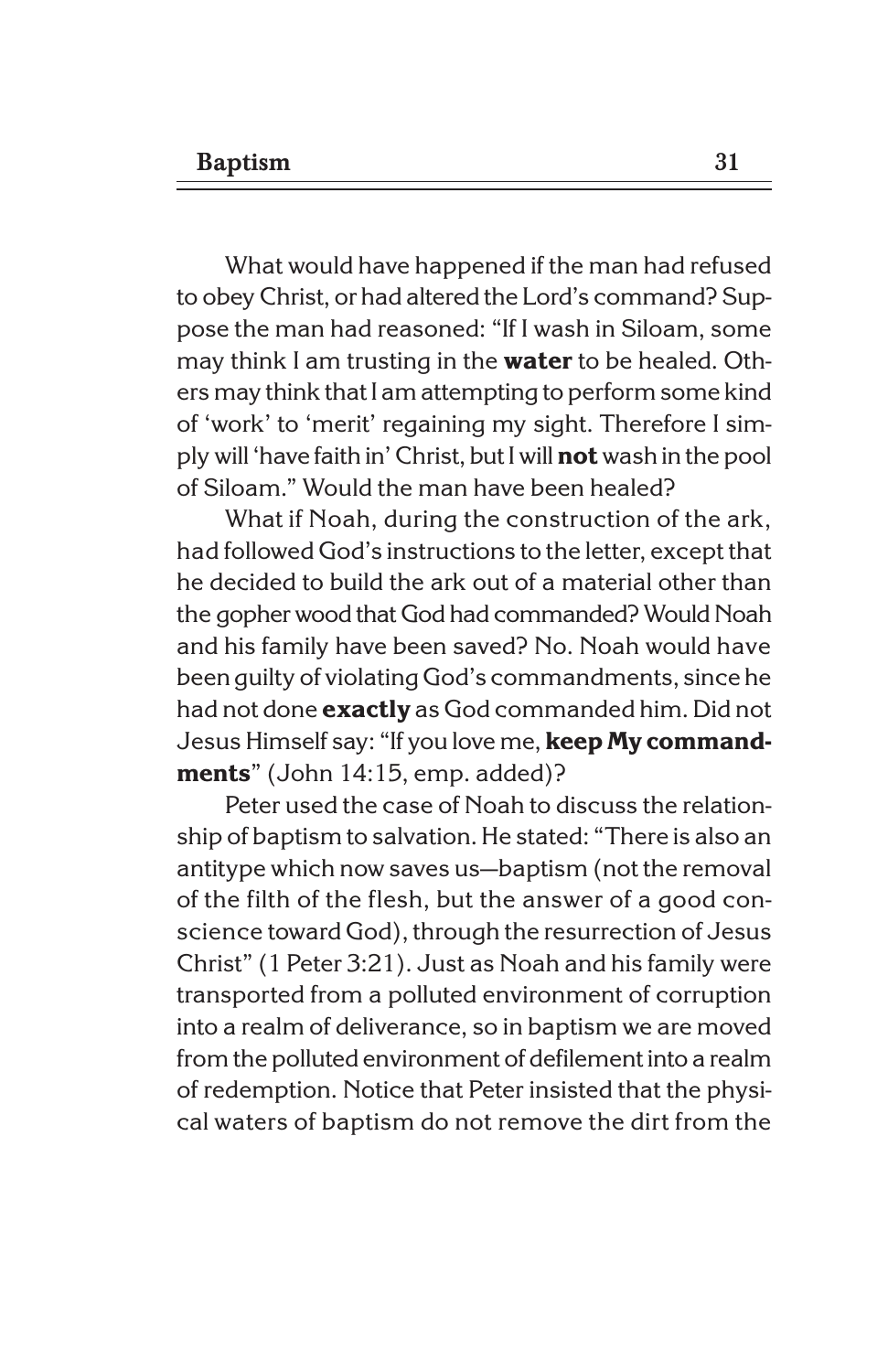body. Instead, the obedience to God's command puts a person in contact with the blood of Jesus, which in turn removes the sin from the soul. The power of baptism to remove sin lies not inthe water, but inthe GodWho commanded the sinner to be baptized in the first place.

#### **What About the Thief on the Cross?**

Many people dismiss water baptism as a prerequisite to salvation on the grounds that "the thief on the cross was not baptized." The thought is that since the thief was suspended onthe cross when Jesus saidto him, "Today you will be with Me in paradise" (Luke 23:43), he was being pronounced saved by Christ without being required to be baptized. As one well-known preacher put it, "There was no water within 10 miles of the cross." Please give consideration to two important observations.

First, the thief may well have been baptized **prior** to being placed on the cross. Consider the scriptural evidence that points to this conclusion as at least a viable possibility. Matthew 3:5-6 says, "Then Jerusalem, all Judea, and all the region around the Jordan" when out to John the Baptizer and were baptized, and John 4:1-2 states that Jesus and His disciples baptized more people than John (see also Mark 1:4-5; Luke 3:21; 7:29-30). If the thief had already submitted to baptism, there would have been no need for him to be re-baptized. He simply would have needed to repent of his post-baptism thievery and acknowledge his sins—which the text plainly indicates that he did.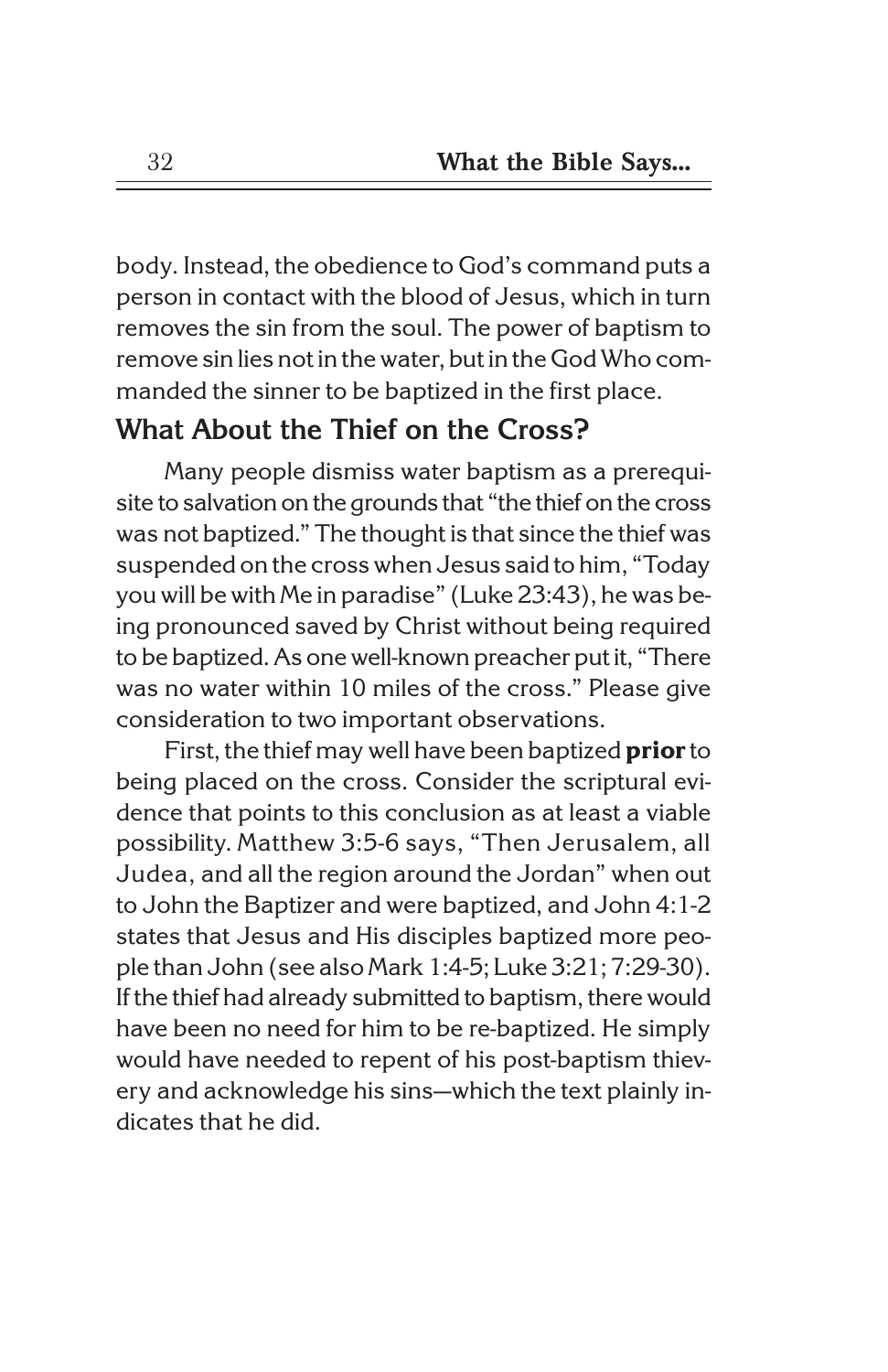Second, and most important, the real issue pertains to an extremely crucial feature of Bible interpretation. This feature of understanding the Bible is so critical that, if a person does not grasp it, his effort to sort out Bible teaching, in order to arrive at correct conclusions, will be hopeless. This principle was spotlighted by Paul when he wrote to Timothy and told him he must "rightly divide the word of truth" (2 Timothy 2:15). In other words, if one simplytakesthe entireBible—all 66 books—andtreats them as if everything that is said applies directly and equally to everyone, his effort to be in harmony with God's Word will be hopeless and futile.

For example, if a person turned to Genesis 6 and readwhere God instructed Noah to build a boat, if he did not study enough to determine whether such instruction appliedto himself, he would end up building his**own** boat—the entire time thinking that God wanted him to do so. The Bible is literally filled with commands, instructions, and requirements that were **not intended to be** duplicated by people living today. Does God forbid you and me from eating a certain fruit (Genesis 2:17; 3:3)? Does God want you andmeto offer our son as a burnt offering (Genesis 22:2)? Are we commanded to load up our possessions and leave our homeland (Genesis 12: 1)? Moving to the New Testament, does God want you to sell everything you have and give it to the poor (Matthew 19:21)? Does God expect you to leave everything, quit your job, and devote yourself full time to spiritual pur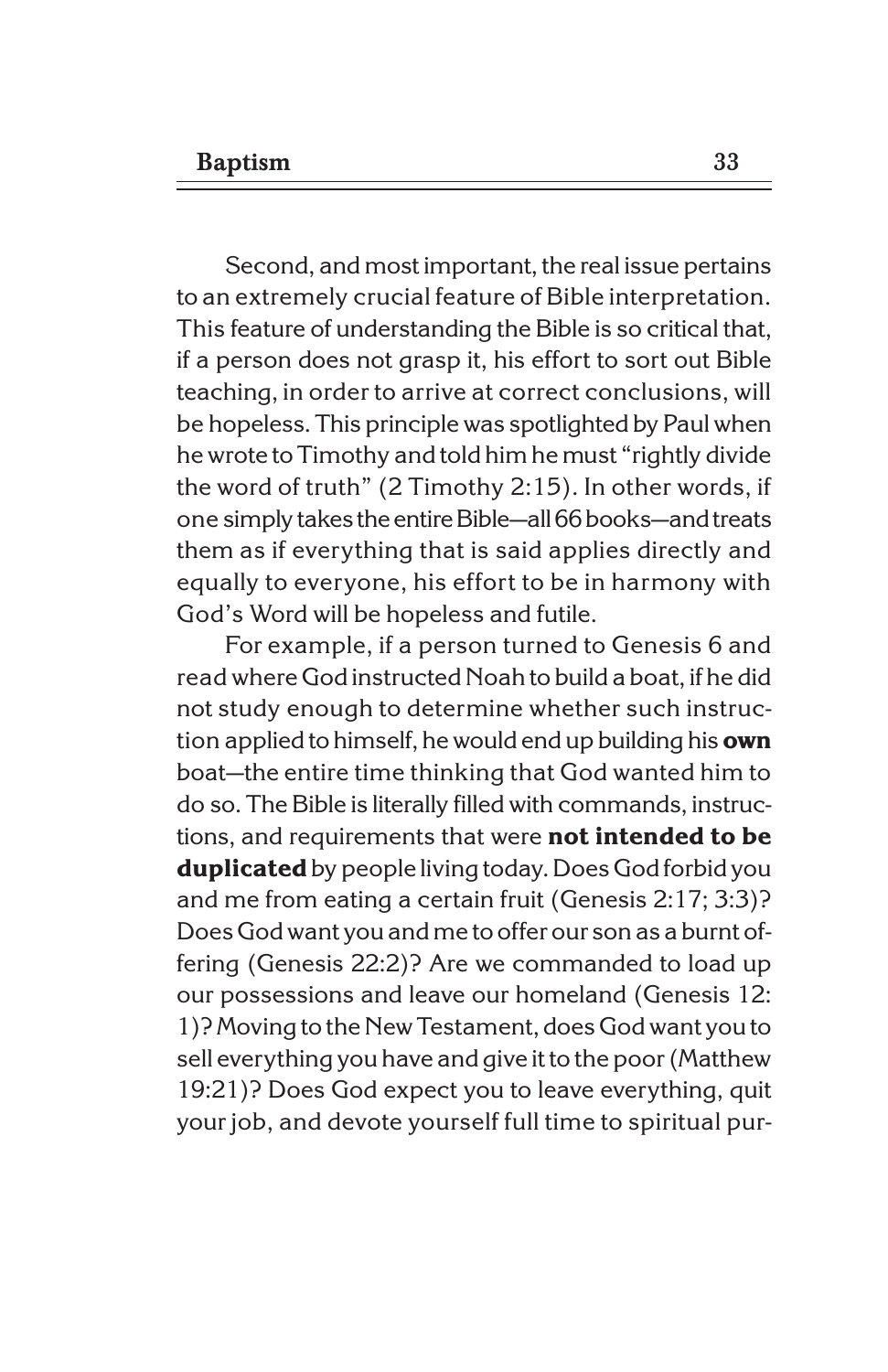suits (Matthew 4:20; 19:27; Mark 10:28; Luke 5:28)? The point is that the entire Bible applies to the entire human race. However, careful and diligent study is necessary to determine **how** it applies. We must understand the biblical distinction between the application of the **principles** of the Bible and the **specific details**.

Here, then, is the central point as it pertains to the relevance of the thief on the cross: Beginning at Creation, all humans were responsible for obeying the laws of God that were given to them at that time. Bible students typically call this period of time the Patriarchal Dispensation. During this period, which lasted from Creation to roughly the time of the cross, non-Jews were subject to a body of legislation passed down by God through the fathers of family clans. In approximately 1,500 B.C., God removed the descendants of Abraham from Egyptian bondage, took them out into the Sinai desert, and gave them their own law code (the Law of Moses). Jews were subject to that body of legal information from that time until it, too, was terminated at the cross of Christ. The following passages substantiate these statements: Matthew 27:51; Romans 2:12-16; Galatians 3:7-29; Ephesians 2:11-22; Colossians 2:11-17. The book of Hebrews addresses this subject extensively.

To get to the heart of the matter quickly, read especiallyHebrews 9:15-17. When one "correctly handles the Word of truth," one sees that the Bible teaches that when Christ died on the cross, Mosaic Law came to an end.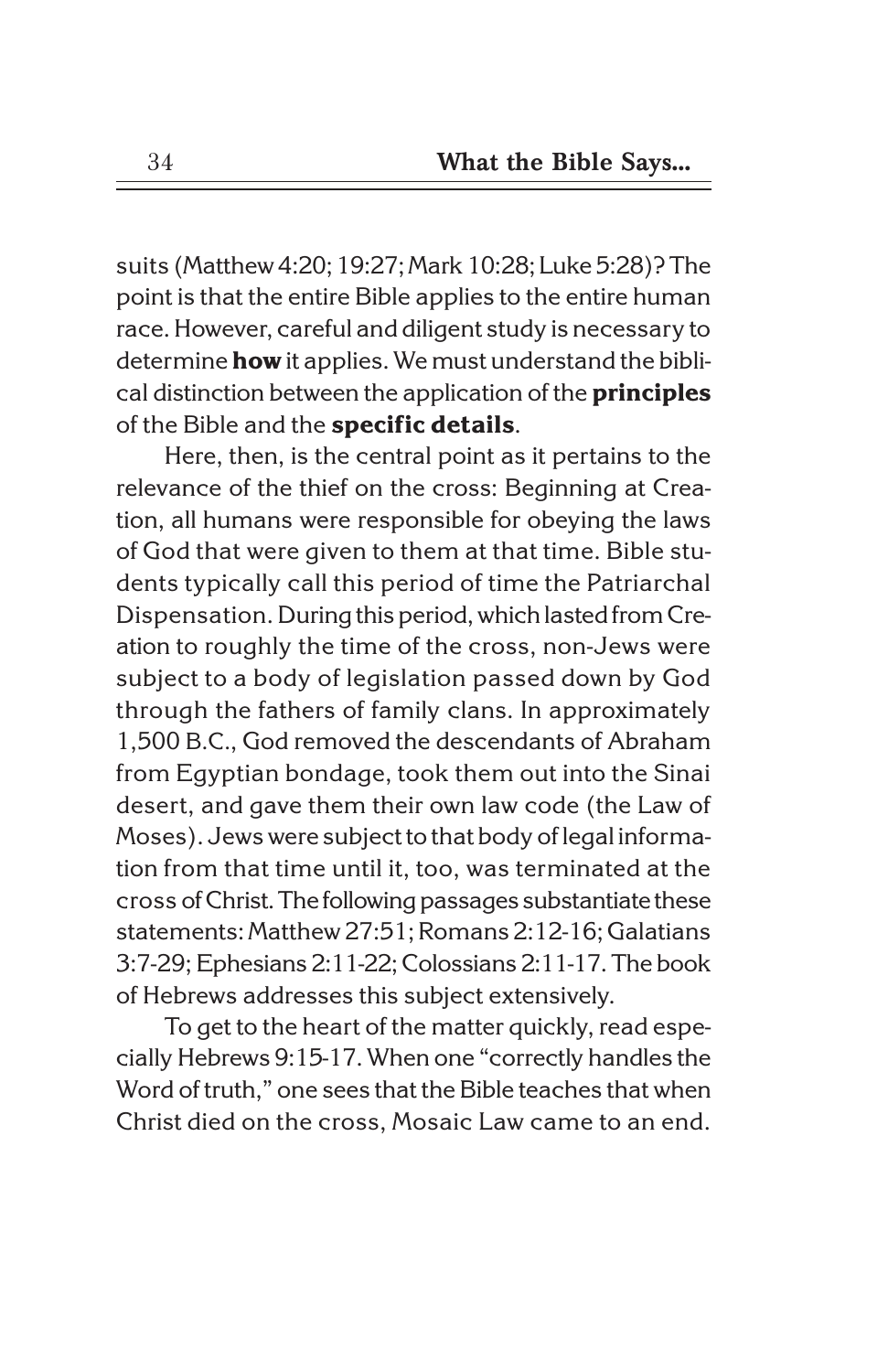At that point, all humans on the planet were called to obey **the law of Christ**(Galatians 6:2). The law of Christ consists strictly of information that is intended to be in effect **after** the death of Christ. It includes **some** of the things that Jesus and His disciples taught while He was still on Earth. But as regards the **specifics** of salvation, one must go to the rest of the New Testament (especially the book of Acts) in order to determine what one must do today to be saved. Beginning in Acts 2, the new covenant of Christ took effect, and every single individual who responded correctly to the preaching of the Gospel was **baptized in water in order to be forgiven of sin by the blood of Christ.** Every detail of an individual's conversion is not always mentioned, but a perusal ofthe book of Acts demonstrates decisively that water immersion was a**prerequisite** to forgiveness, along with faith, repentance, and confession of the deity of Christ (Acts 2:38,41; 8:12,13,16,36-38; 9:18; 10:47-48; 16:15,33; 18: 8; 19:5; 22:16).

The thief was not subject to the New Testament commandto be baptized into Christ's death (Romans 6:3-4), just as Moses, Abraham, and David were not subject to it. They all lived **prior** to the cross under different law codes. They could not have been baptized into Christ's death-**because He had not yet died**! In truth, the New Testament contains at leasttwo other incidents in which Jesus forgave the sins of different individuals simply by pronouncing those sinsforgiven. Matthew 9:1-8 and Mark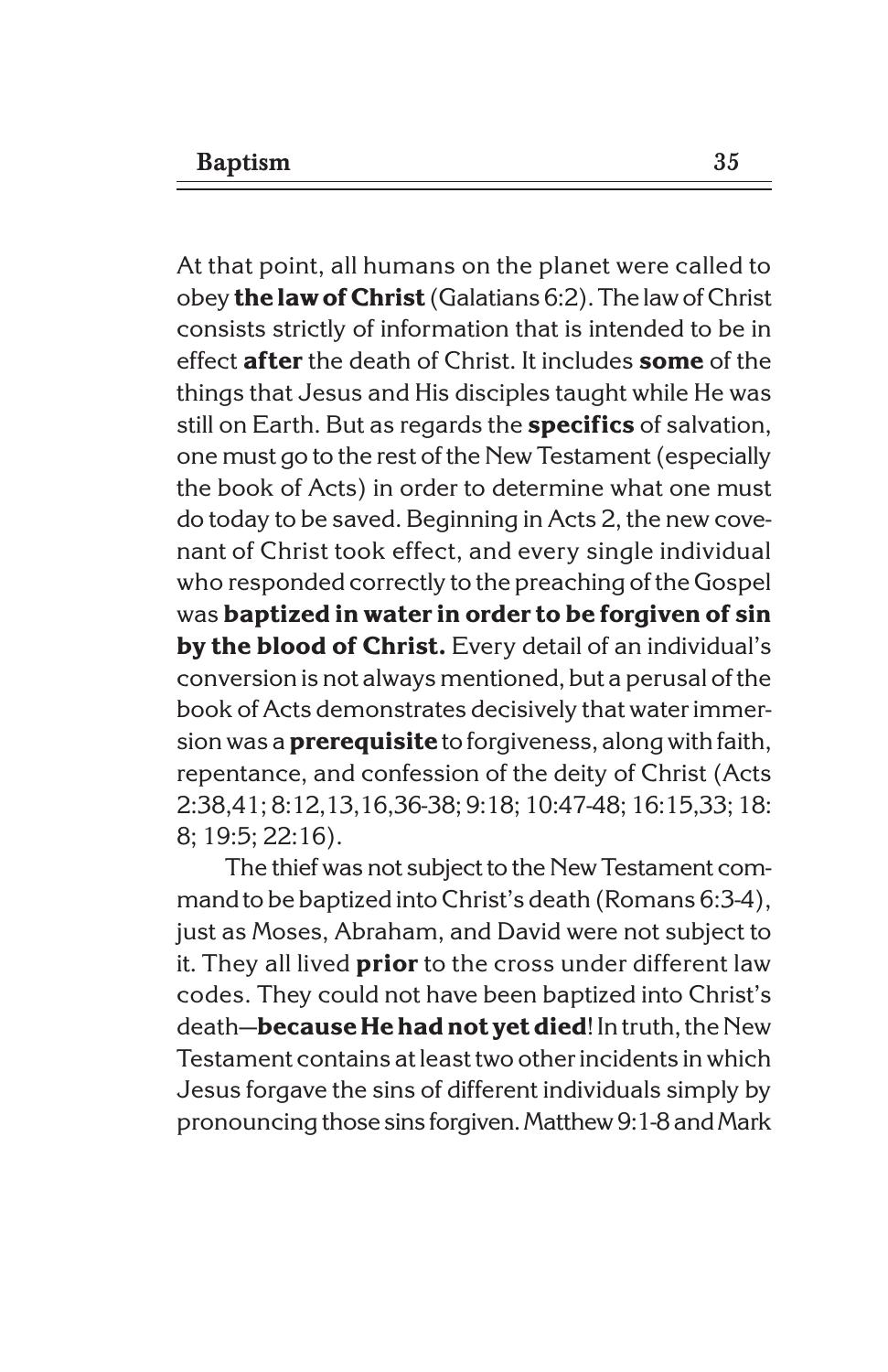2:1-12 give parallel accounts of the story about the paralytic man who was lowered through the roof by his friends in the hope that Jesus would heal him. Upon seeing their faith, Jesus said, "Son, your sins are forgiven you" (Mark 2:5). Many in the crowd questioned Jesus' action, thinking that only God can forgive sins. And Jesus, to show that He was God in the flesh, healed the man to prove to the crowd that He had "power on earth to forgive sins" (Mark 2:10). A similar story is found in Luke 7:48, in which Jesus forgave the sins of a sinful woman who washed His feet. There is no doubt that while Jesus was alive on this Earth, He had the power to forgive sins. However, the establishment of His church and the launching of the Christian religion did not occur until **after** Christ's death, on the day of Pentecost around A.D. 30 in the city of Jerusalem (Acts 2). An honest and accurate appraisal ofthe biblical data forces usto concludethatthethief on the cross, and other New Testament incidents of immediate forgiveness accomplished directly by Christ while He was alive, are not appropriate examples of how people are to be saved this side of the cross.

#### **Don't Some Baptist Churches Teach that Baptism is Essential for Salvation?**

After being confronted with the biblical information concerning the necessity of baptism for the forgiveness of sins, some Baptists claim that their particular congregation **does** teach that baptism is essential for salvation.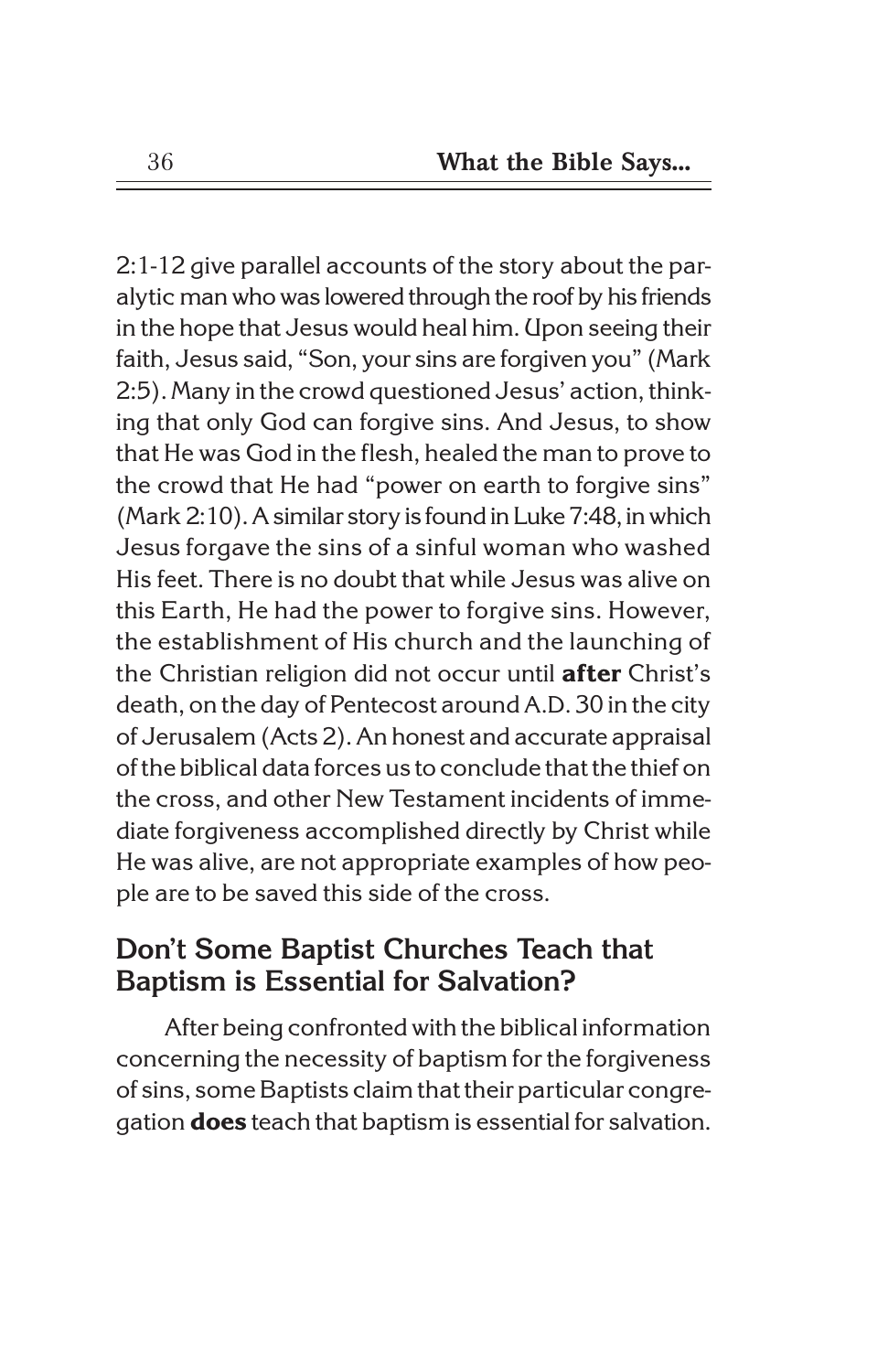A look at a telling statement made by a prominent Baptist writer throws serious doubt on this position. James Sullivan, in his book, *Baptist Polity: As I See It*, wrote: "In the 1830s, Alexander Campbell insisted that baptism be considered essential to salvation, **a purely right**ist position in the theological world. Southern Bap**tists have never believed such**" (1998, p. 133). If a person believes that he was baptized for the remission of his sins in a Baptist church, I would challengethat person to call the preacher who baptized him and ask that preacher if he has ever baptized anyone for the remission of his sins in order to be saved. Such a call will quickly reveal that most every Baptist preacher (or church) views baptism as unnecessary for salvation and (according to the denomination) in no way connected to the forgiveness of sins.

#### **When Should a Person be Re-baptized?**

As we have seen, the word "baptism" means immersion. When a person is baptized, he or she is completely covered or buried with water. This is the proper, New Testament **action** of baptism. But the truth of the matter is, sometimes aperson can getthe**method**of baptism right and still not be properly baptized in accordancewith God's will. For instance, suppose that a person had been paid \$100 if he agrees to be immersed in water by a minister? Is that person's baptism valid according to Scripture? Or supposethat a person is baptized inthe name of Paul?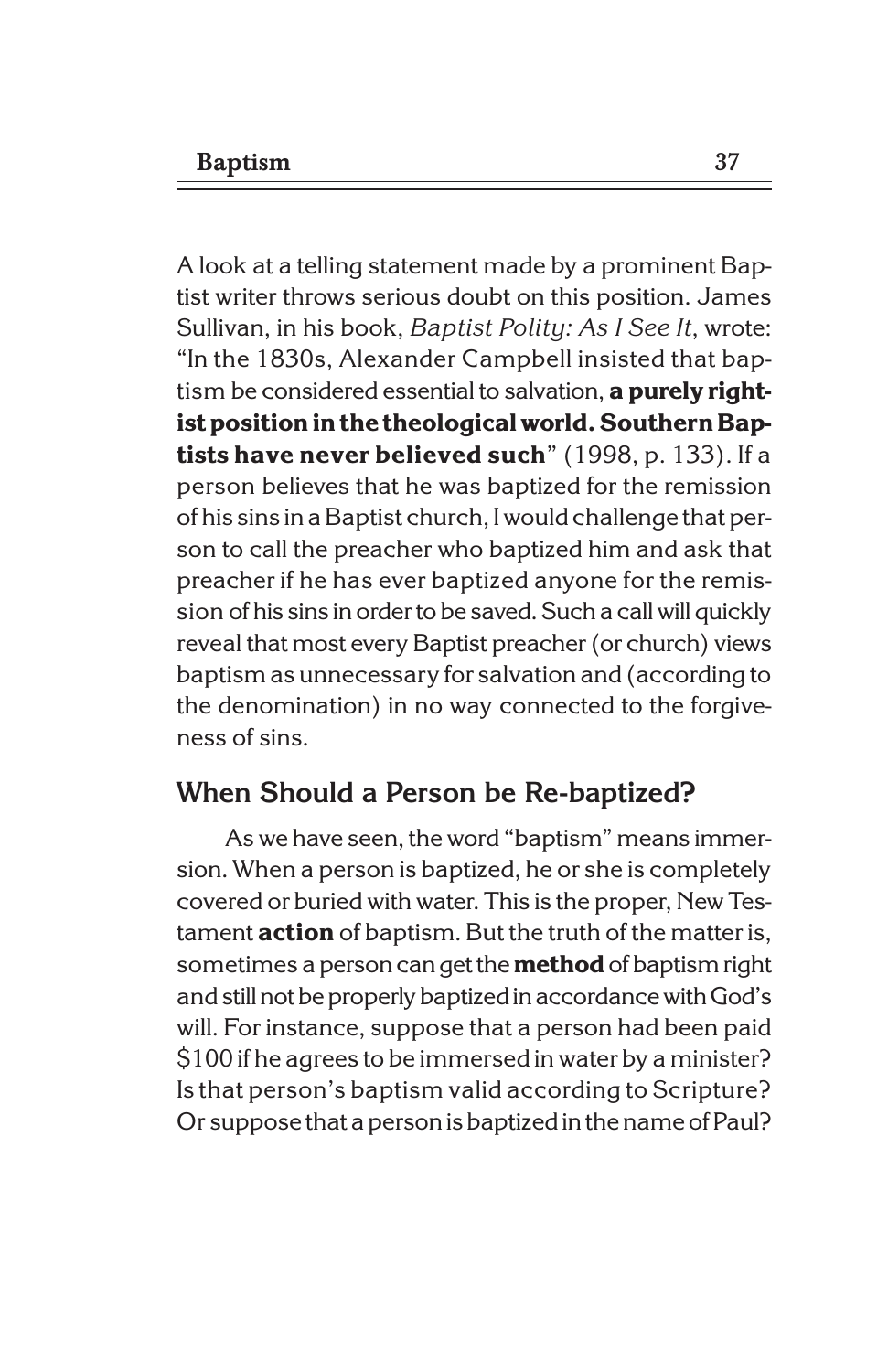Is his baptism New Testament baptism? In truth, there are many reasons to be baptized that would invalidate a person's baptism in God's sight.

In Acts 19, the Bible gives a brief story of several men who had been immersed in water, yet they were instructed to be baptized again (Acts 19:1-7).

And it happened, while Apollos was at Corinth, that Paul, having passed through the upper regions, came to Ephesus. And finding some disciples he said to them, "Did you receive the Holy Spirit when you believed?" So they said to him, "We have not so much as heard whether there is a Holy Spirit." And he said to them, "Into what then were you baptized?" So they said, "Into John's baptism." Then Paul said, "John indeed baptized with a baptism of repentance, saying to the people that they should believe on Him who would come after him, that is, on Christ Jesus." When they heard this, they were baptized in the name of the Lord Jesus. And when Paul had laid hands on them, the Holy Spirit came upon them, and they spoke with tongues and prophesied. Now the men were about twelve in all.

What about these men who were re-baptized? The question must surely be raised: **why** were they re-baptized? Before offering an answer to this question, let us note some things of importance relating to John's baptism, which was the baptism they had received. First, John's baptism was to please ("in order to obey") God, since it was commanded by God during the life of John.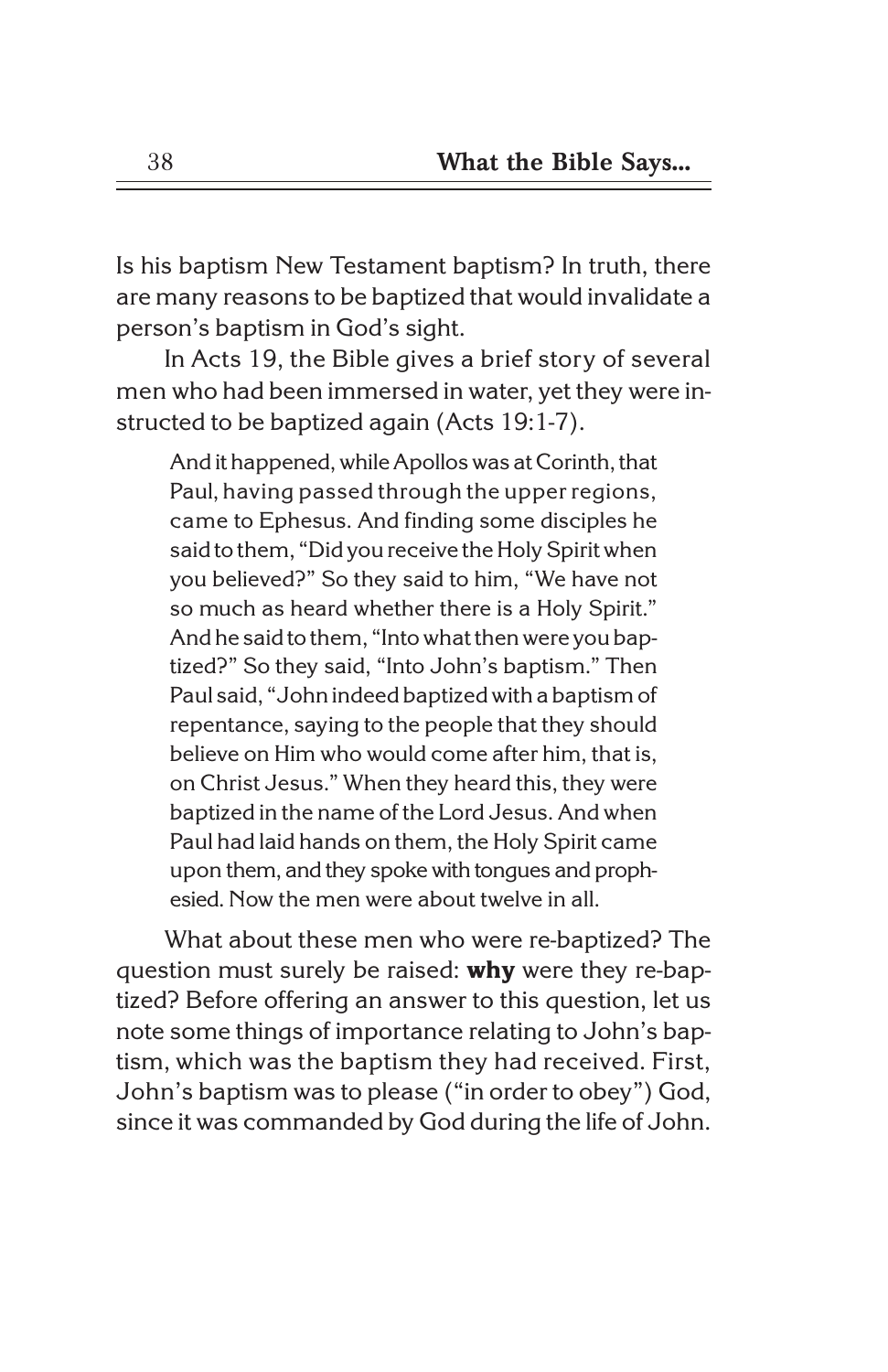Second, it was for those who "should believe on Him who would come" (Acts 19:4) and, therefore, for people who accepted the deity of Christ. Third, it was for remission of sins (Mark 1:4). Now, with these three points in mind, **why** were the men in Acts 19 re-baptized? It will not do to merely say, "John's baptism was no longer valid." The obvious question is, **why** wasn't it? It was immersion. And it was for forgiveness of sins. The point I am trying to get across is this: these men were re-baptized because they **did not know enough!**Andthey **could have been baptized with a valid baptism, had they known enough.**

We see that a person must **know** that he is being baptized by the authority of the Father, the Son (Jesus Christ), and the Holy Spirit (Matthew 28:19-20). Peter, inspired by the Holy Spirit, boldly stated concerning the name of Jesus Christ that "there is no other name under heaven given among men by which we must be saved" (Acts 4:12). A person might be baptized in the name of Martin Luther, Muhammad, or Mahatma Gandhi, but only baptism **by the authority of Christ**will be able to save a person eternally.

Another essential fact that a person must **know** in order for his baptism to be valid is the fact that he was lost before he was baptized.When we look atthe book of Acts and the epistles, we find that people who were baptized properly understood that they were unsaved before baptism. Peter instructed his listeners to be baptized "for the forgiveness" of their sins (Acts 2:38). Ananias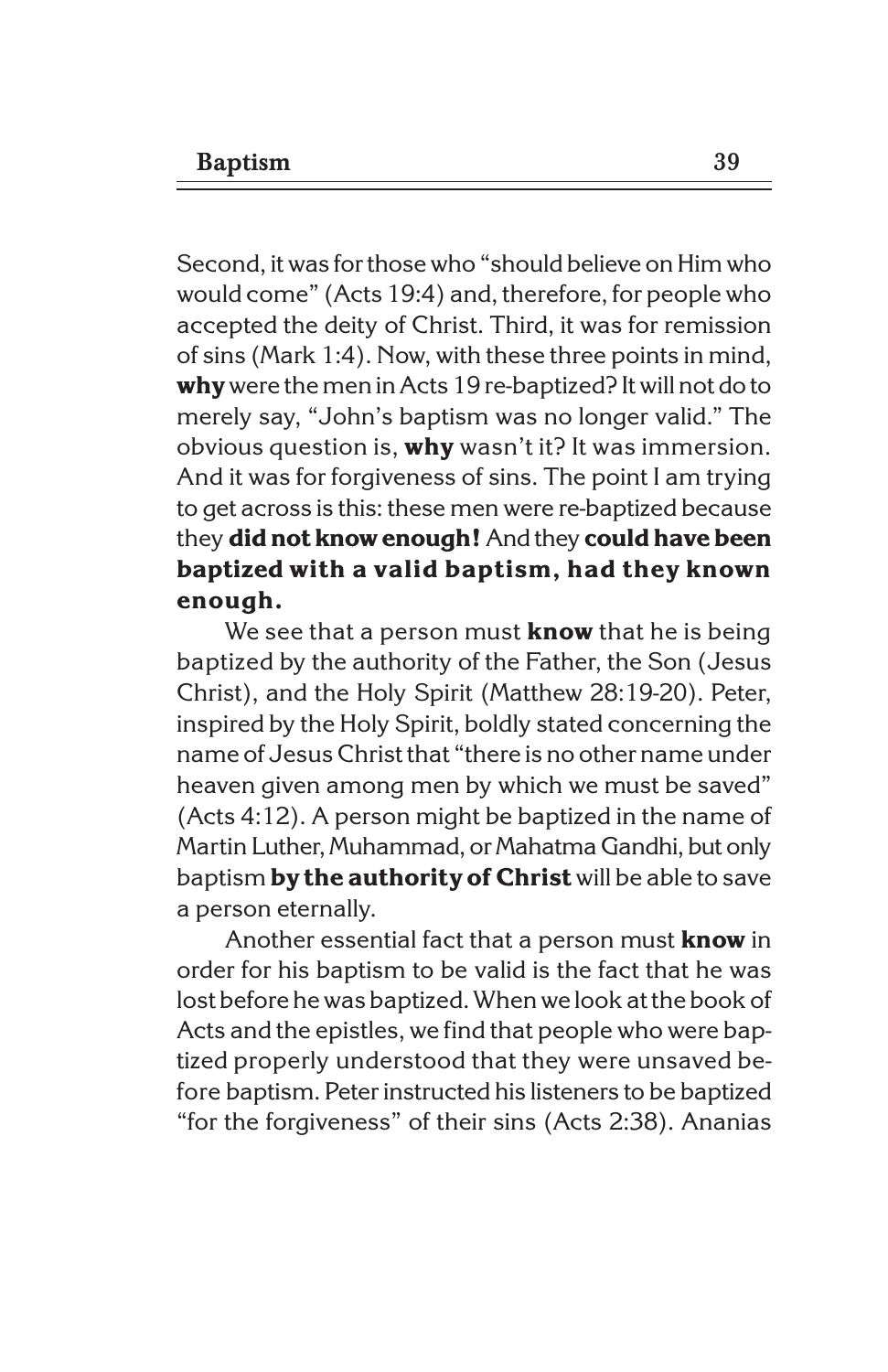told Saul to "arise and be baptized, and wash away your sins, calling on the name of the Lord" (Acts 22:16). Paul told those who eventually composedthe church in Rome that they had been baptized "into Christ Jesus" (Romans 6:3), and he told the Ephesian church that any person who was not in Christ had no hope and was without God (Ephesians 2:12). In baptism, the alien sinner recognizes that he or she dies to sin, and rises from the water to walk "in newness of life" (Romans 6:4). [A person who believes that he was saved **before** baptism must contend that he was already walking in "newness of life" before being immersed.] Various other terminology is used to describe water baptism in the New Testament (1 Peter 3:21; Galatians 3:27; Acts 8:38), yet in every case, this terminology shows that baptism is the dividing line between the lost and the saved. According to the New Testament examples and explanations of baptism, every person who was acceptably baptized with the proper understanding knew that he or she was still in sin before his or her water baptism.

A study of New Testament baptism shows that, not only must a person be baptized by complete immersion "to obey God" by the authority of the Father, Son, and Holy Spirit, but that person also must understand that he or she is lost before his water baptism. Any person who did not understand this at the time of baptism should be re-baptized with this understanding in accordance with the divine pattern set for us in Acts 19:1-7.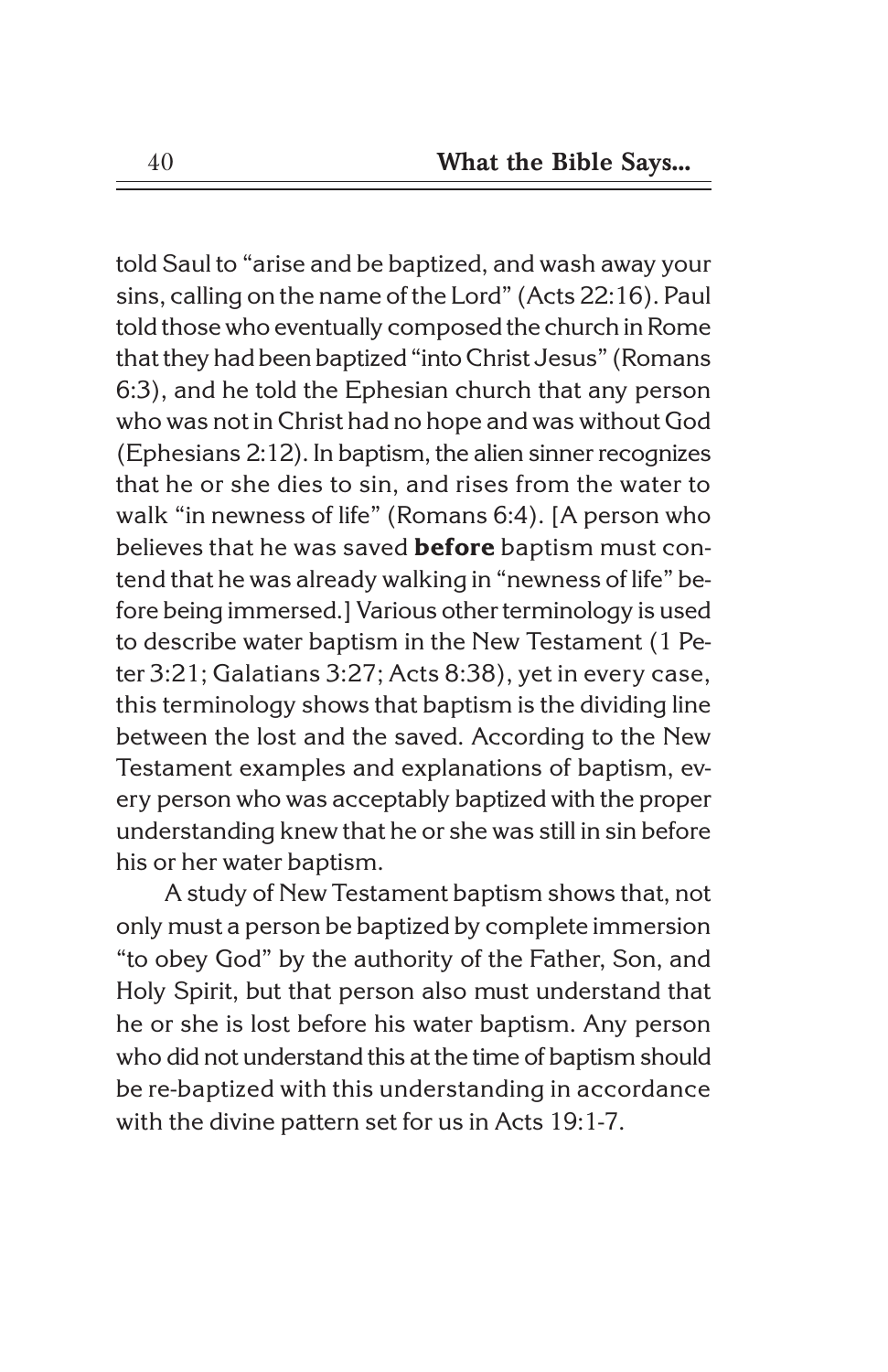#### **How Important is the Doctrine of Baptism?**

If a person or group of people teaches that salvation can be obtained in any other way than the Bible teaches, then that person or group of people falls directly under the curse of God. Paul, in Galatians 1:8-9, put it this way: "But even if we, or an angel from heaven, preach any other gospel to you than what we have preached to you, let him be accursed. As we have said before, so now I say again, if anyone preaches any other gospel to youthan what you have received, let him be accursed."

Following Paul's reasoning, if the Baptist church teaches that a person **can** be saved without contacting Christ's blood in water baptism, but the Bible teaches that a person **cannot** be saved without contacting Christ's blood in water baptism, then the Baptist church is under the curse of God. Of course, this sounds terribly harsh to say about a denomination that seems to be following the Bible so closely. And, there are many fine people in the Baptist denomination who are kind, generous, and highly moral. But there are many highly moral pagans as well. And many kind, generous Hindus and Muslims live in our world today. Yet, the truths in these various religions cannot compensate for their false teachings, and the moral nature of their adherents does not change the fact that the religions are wrong according to God and His Word.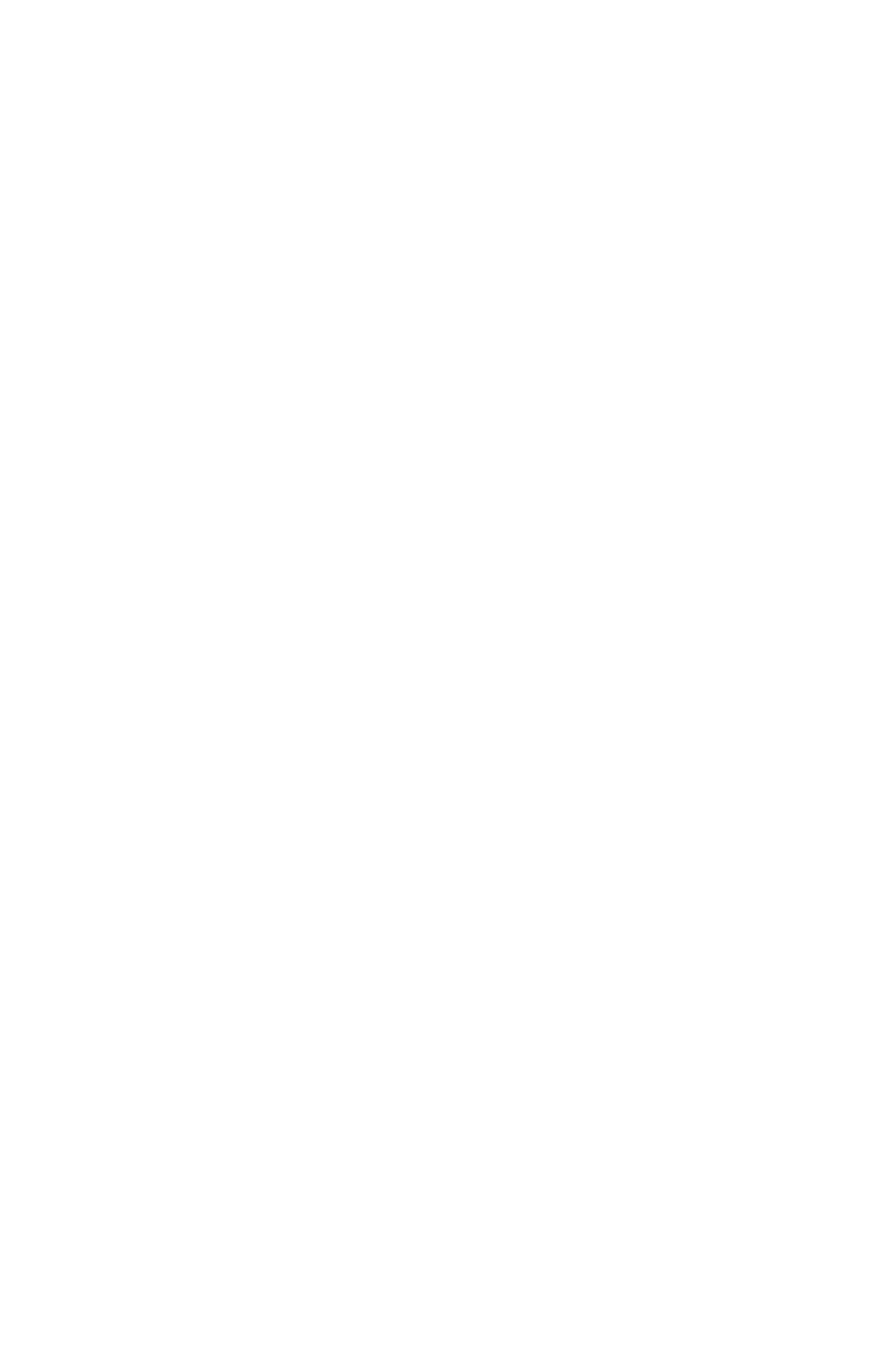# Chapter 3

### **THE PERSEVERANCE OF THE SAINTS**

Another widely taught doctrine of the Baptist denomination is known as "the perseverance of the saints." This doctrine basically states that once a person is saved, then that person cannot fall from his or her saved position. "This concept is sometimes called 'the security of the believer' or 'once saved, always saved'" (Hobbs, 1964, p. 103). The *Baptist Faith and Message,* under Article V, states:

All true believers endure to the end. Those whom God has accepted in Christ, and sanctified by His Spirit, will never fall away from the state of grace, but shall persevere to the end. Believers may fall into sin through neglect and temptation, whereby they grieve the Spirit, impair their graces and comforts, and bring reproach on the cause of Christ and temporal judgments on themselves; yet they shall be kept by the power of God through faith unto salvation (2000, p. 12).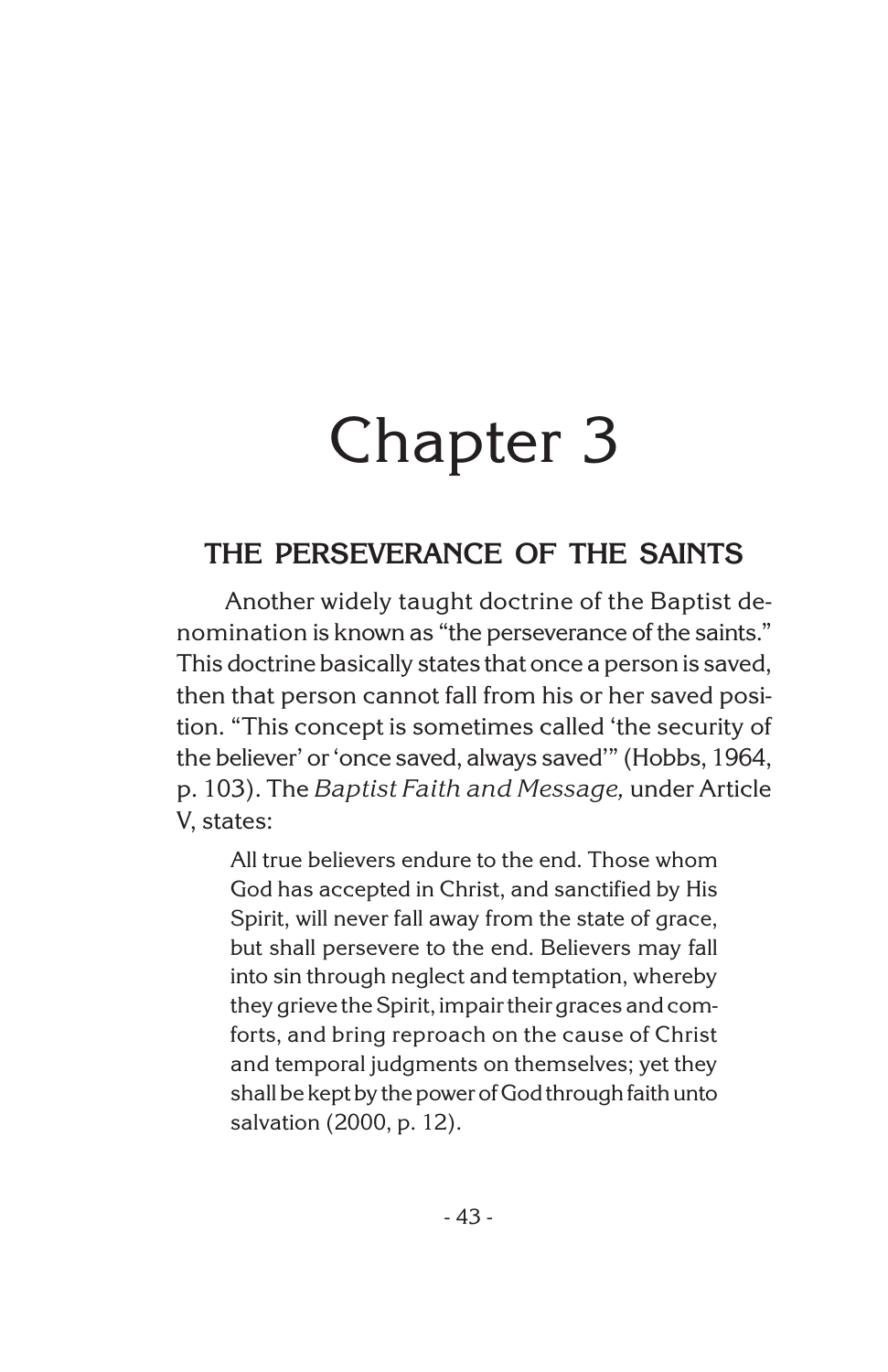Herschel Hobbs, in *What Baptists Believe*, wrote: "Redemption in the beginning depends upon what God does, not man. Its permanence likewise depends upon what God has done and continues to do, not man" (1964, p. 104). From Hobbs' statement, one can see that the gist of this doctrine says that, once a person has been saved, nothing that person does after his or her salvation can cause the loss of that salvation. Hobbs clearly stated that the Baptist denomination teaches that once a person is saved, there is "no possibility of losing such a relationship" (p. 90). In his book, *Foundations of the Faith: The Doctrines Baptists Believe,* Roy Edgemon wrote:

When a person truly accepts Christ as Savior, he receives a guarantee that he will not again be lost (see John 3:16; 10:27-29; Phil. 1:5-6; 1 Peter 1:5). The truth of eternal security is a great comfort. Our salvation is not dependent on our own strength, but on God's. If it were dependent on us, most of us would be lost in the end (1999, p. 77).

This doctrine, coming from John Calvin, has permeated the Baptist denomination for hundreds of years. In the Philadelphia Confession of Faith of 1742, the crafters of that particular Baptist confession wrote:

Those whom God hath accepted in the Beloved, effectually called and sanctified by His Spirit, and given the precious faith of His elect unto, can neither totally nor finally fall from the state of grace....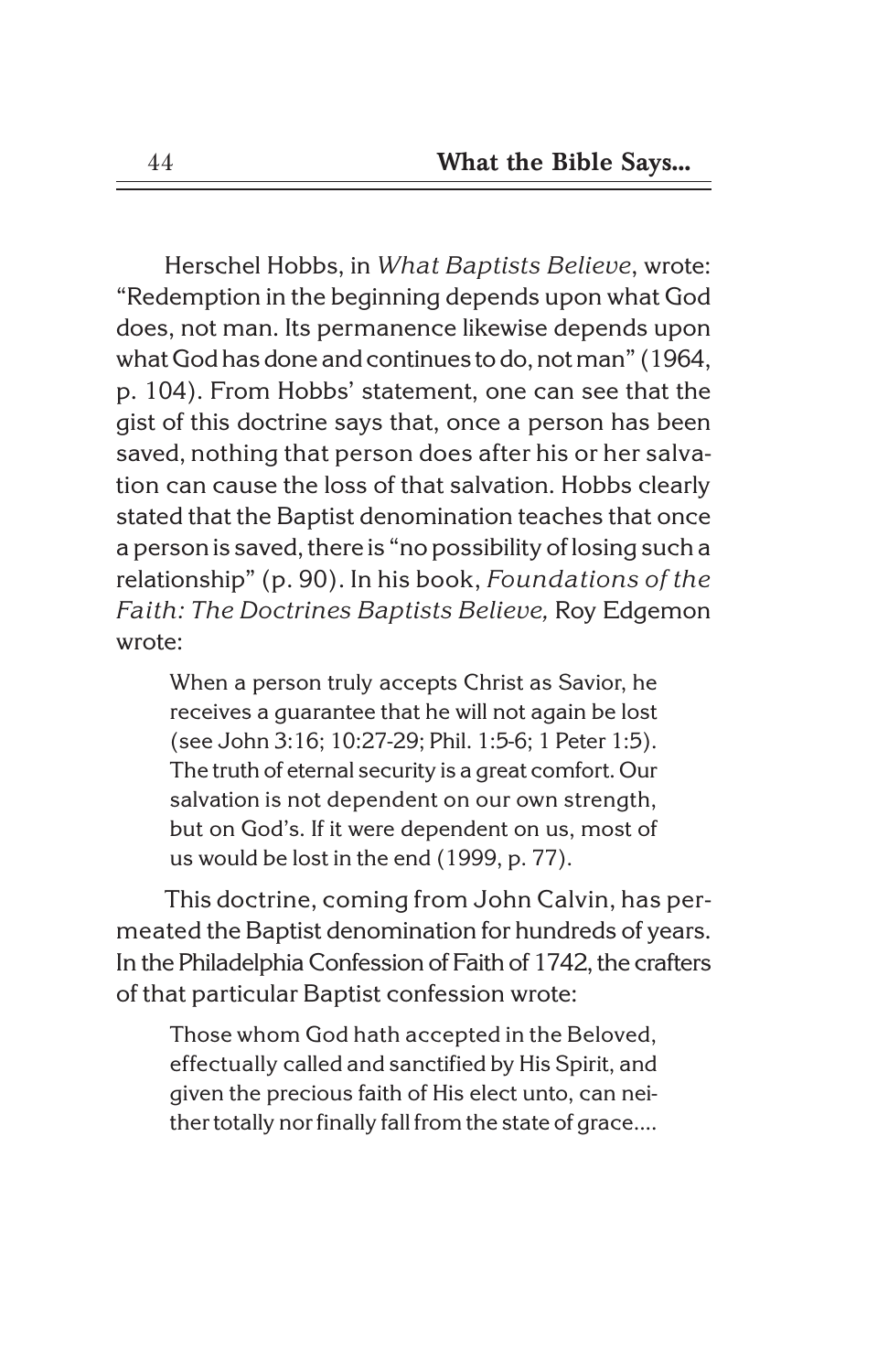This perseverance of the saints depends not upon their own free will, but upon the immutability of the decree of election (George and George, 1999, p. 75).

As comforting as this doctrine may appear—that a person cannot lose his or her salvation—it is another Baptist doctrine that stands in direct opposition to the text of the New Testament. The following pages list but a few of the New Testament passages which prove that a person can be in a saved state but, due to unfaithfulness and disobedience, may fall away from God's grace and end up in a lost condition.

Numerous statements made by Jesus Christ Himself militate against the idea that "once a person is saved, then he is always saved." After Jesus told the parable of the sower, His disciples asked for further clarification as to the meaning of the parable. Answering their request, Jesus declared:

Nowthe parable isthis: The seed istheword of God. Those by the wayside are the ones who hear; then the devil comes and takes away the word out of their hearts, lest they should believe and be saved. But the ones on the rock are those who, when they hear, receive the word with joy; and these have no root, who believe for a while and in time of temptation fall away. Now the ones that fell among thorns are those who, when they have heard, go out and are choked with cares, riches, and pleasures of life, and bring no fruit to maturity. But the ones that fell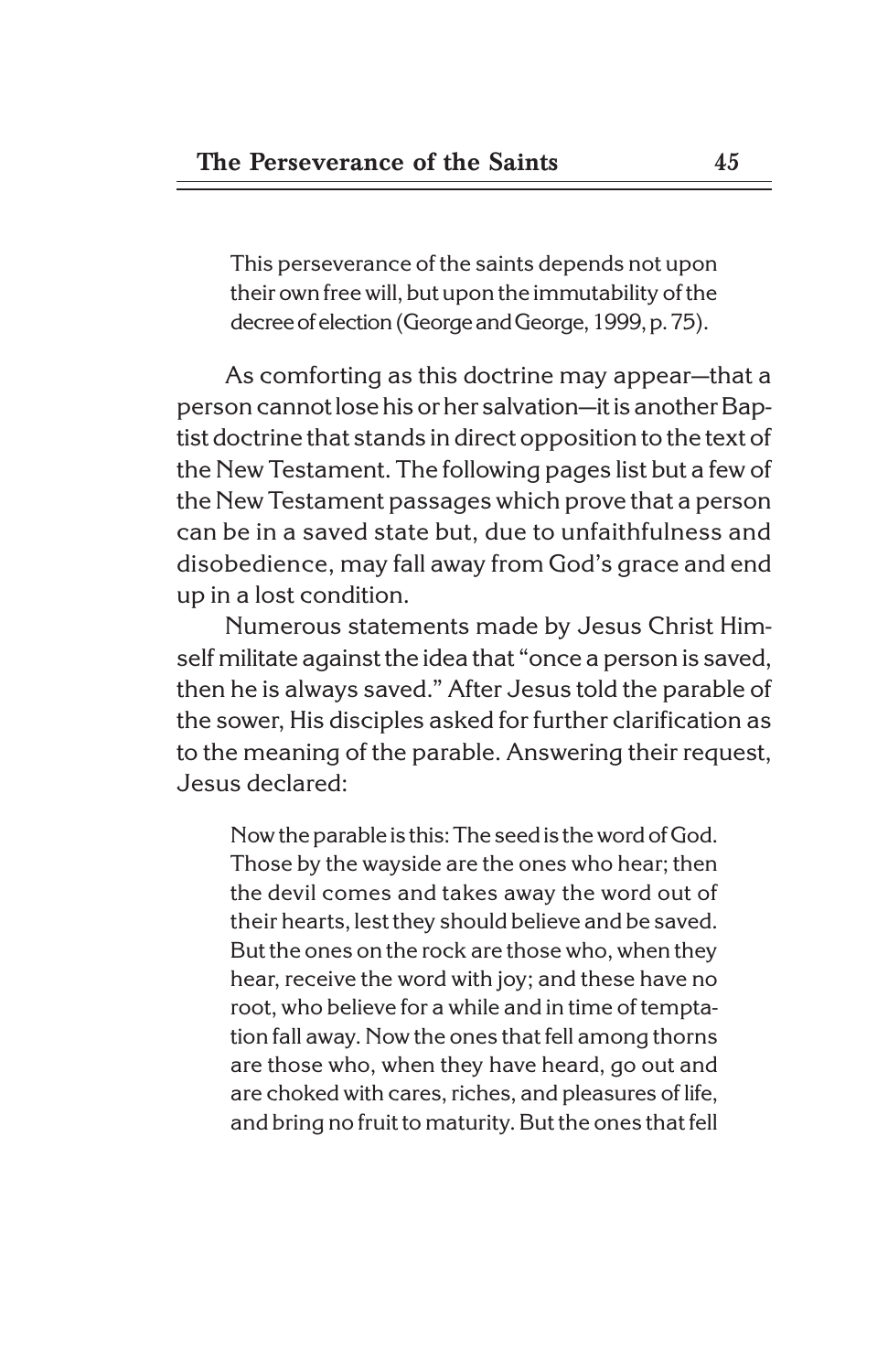on the good ground are those who, having heard the word with a noble and good heart, keep it and bear fruit with patience (Luke 8:11-15).

From this explanation, it is clear that some people "receive the word with joy" and "believe for a while." Jesus pictured some individuals who are fully saved and in a state of grace, but when temptation arises, they "fall away." The question must be asked, "From what do they fall away?" They fall away from the saved state of grace that they had once occupied, because they are not like those represented by the good ground, who hear the Word and "keep it and bear fruit with patience." Failure to continue in the Word, according to Jesus, will cause one to "fall away."

On another occasion, Jesus used a vineto illustrate this same principle. In John 15, He proclaimed:

I am the true vine, and My Father is the vinedresser. Every branch in Me that does not bear fruit **He takes away**; and every branch that bears fruit He prunes, that it may bear more fruit. You are already clean because of the word which I have spoken to you. Abide in Me, and I in you. As the branch cannot bear fruit of itself, unless it abides in the vine, neither can you, unless you abide in Me. I am the vine, you are the branches. He who abides in Me, and I in him, bears much fruit; for without Me you can do nothing.**If anyone does not abide in Me**, he is cast out as a branch and is withered; and they gather them and throw them into the fire, and they are burned (John 15:1-6, emp. added).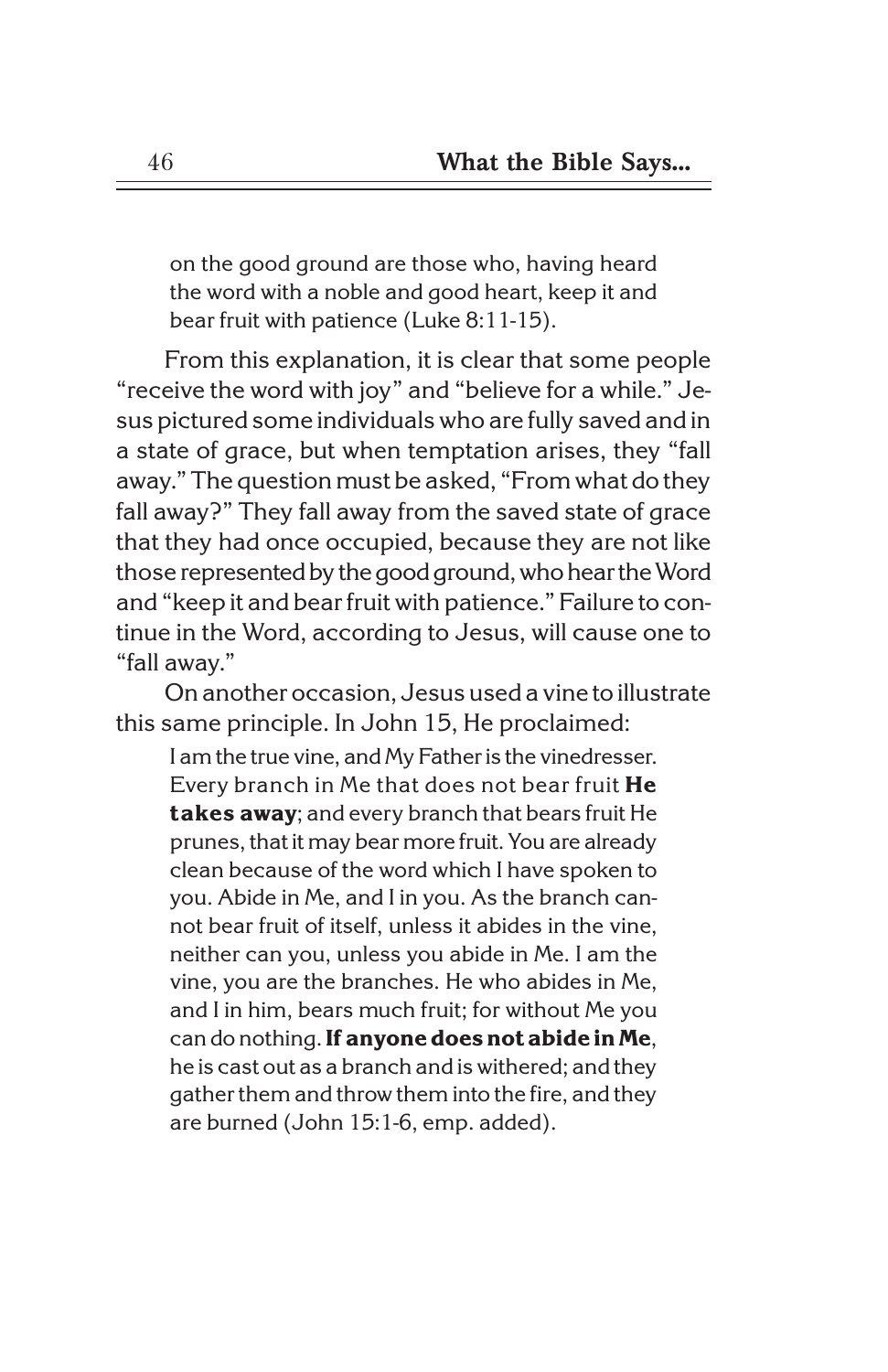From the text, one can read that abiding in Christ is the only way to inherit salvation and avoid being thrown "into the fire." Jesus presented the situation in which some branches at one time were "in" Him, but, due to their barrenness, the Father "takes away" those branches. In the conclusion of the passage, Jesus described a person who does not abide in Him, and thus is "cast out as a branch and is withered." Before this individual was cast out, he was obviously abiding and growing in the vine, else, why would he "wither" upon being cast out?

Other narratives can be cited in which Jesus taught that a person can fall from grace. To illustrate the nature of God's forgiveness, Jesus told the following parable.

Therefore the kingdom of heaven is like a certain king who wanted to settle accounts with his servants. Andwhen he had begun to settle accounts, one was brought to him who owed him ten thousand talents. But as he was not able to pay, his master commanded that he be sold, with his wife and children and all that he had, and that payment be made. The servant therefore fell down before him, saying, "Master, have patience with me, and I will pay you all." **Then the master of that servant was moved with compassion, released him,** and forgave him the debt. But that servant went out and found one of his fellow servants who owed him a hundred denarii; and he laid hands on him and took him by the throat, saying, "Pay me what you owe!" So his fellow servant fell down at his feet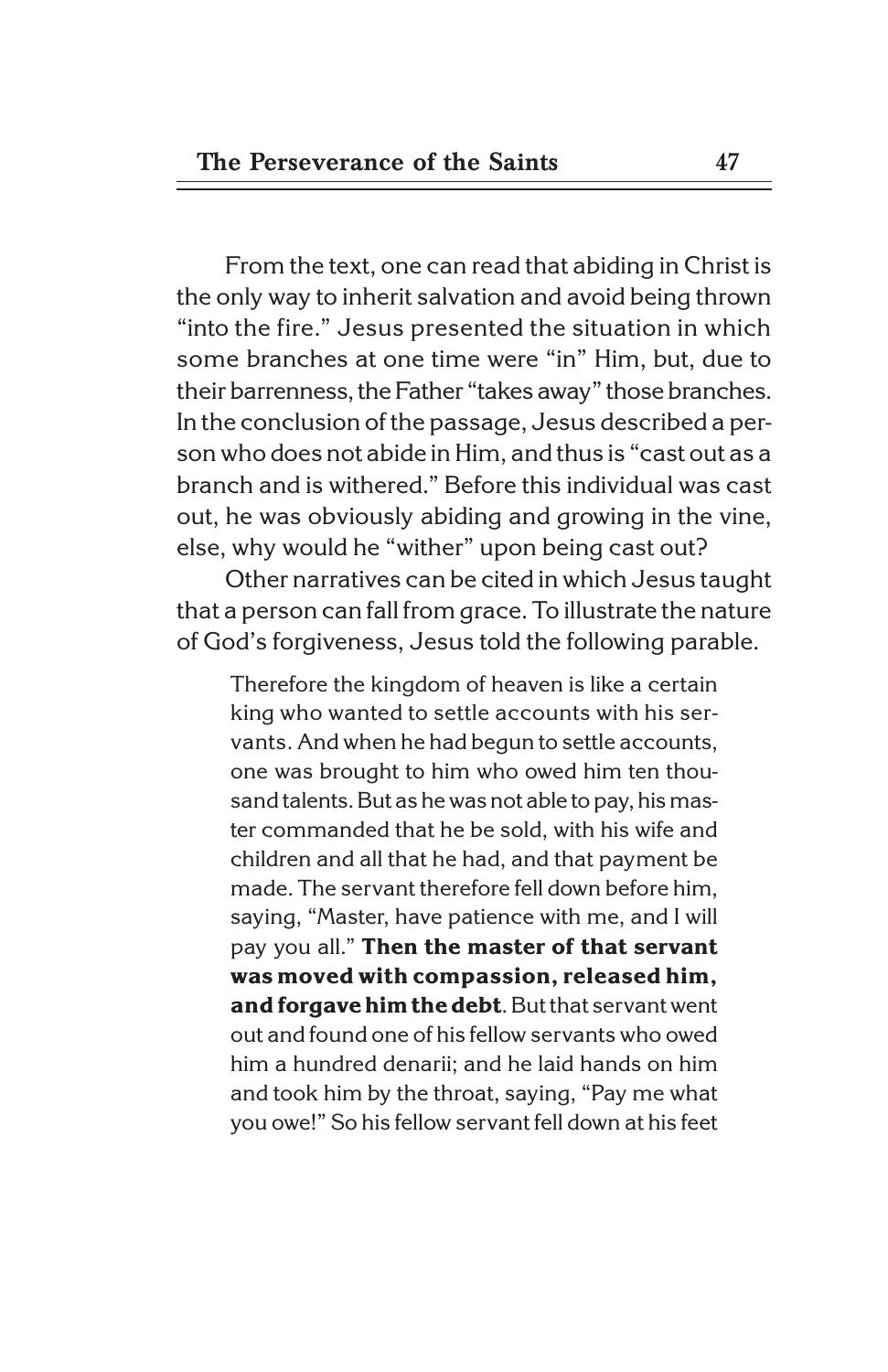and begged him, saying, "Have patience with me, and I will pay you all." And he would not, but went and threw him into prison till he should pay the debt. So when his fellow servants saw what had been done, they were very grieved, and came and told their master all that had been done. Then his master, after he had called him, saidto him, "You wicked servant! I forgave you all that debt because you begged me.Should you not also have had compassion on your fellow servant, just as I had pity on you?" **And his master was angry, and delivered him to the torturers until he should pay all that was due to him.** So My heavenly Father also will do to you if each of you, from his heart, does not forgive his brother his trespasses (Matthew 18:23-35, emp. added).

In this passage, Jesus described a man whom the master "forgave" of a great debt. After forgiveness was granted, however, the wicked servant went and found his fellow servant who owed him a small amount of money. Refusing to forgive his fellow servant, the wicked servant was reported to the master. Upon hearing of the wicked servant's unforgiving attitude, the master reinstated the debt that had previously been forgiven. This parable shows the conditional nature of God's forgiveness toward us today. It also proves that even if a person's sins have been forgiven in the past, unless that person continues to behave in a way pleasing to the Master, he will be lost.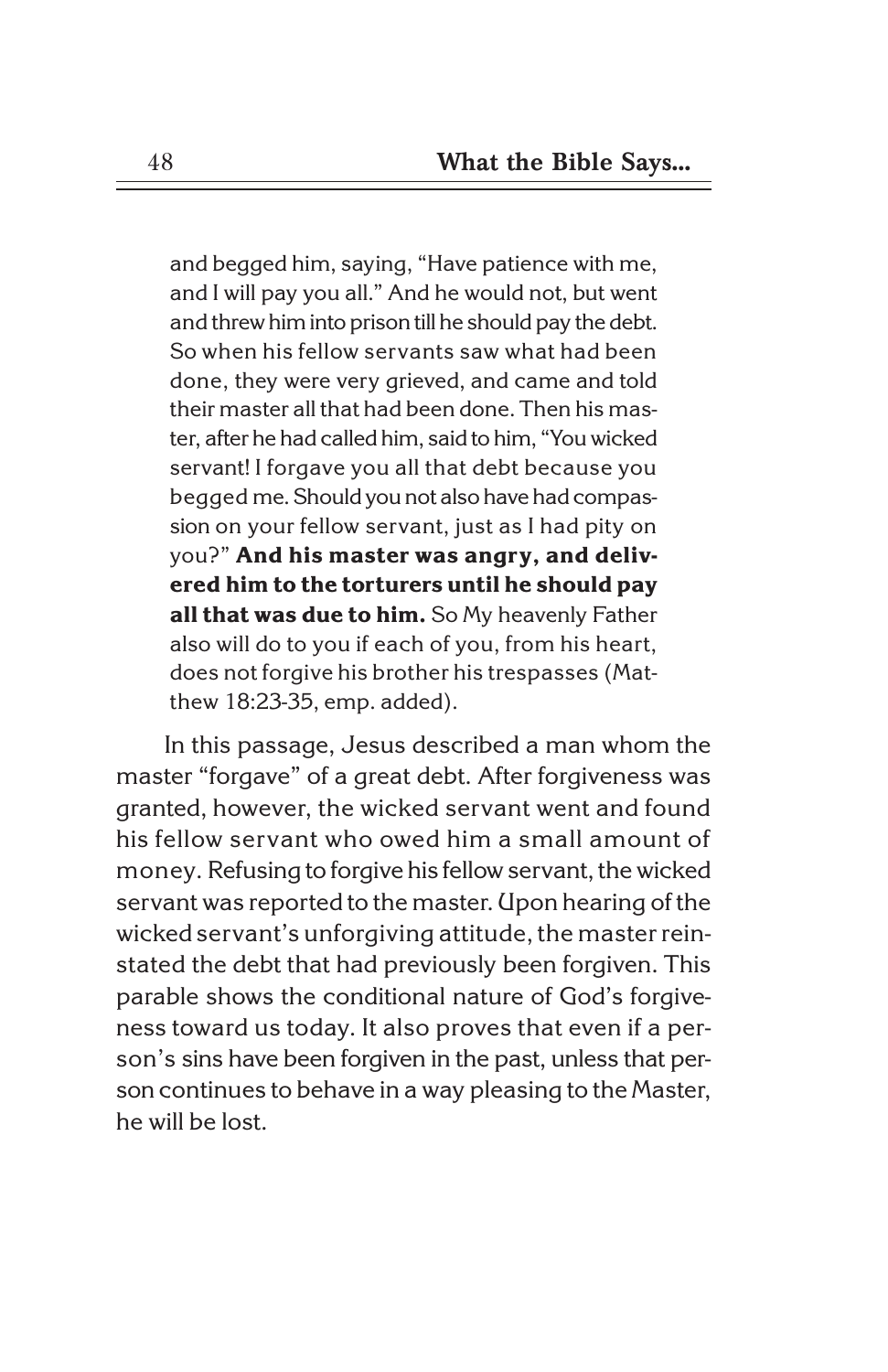The statements of Jesus recorded in the book of Revelation written to the seven churches of Asia offer even more testimony that militates against the "perseverance of the saints." In His comments to the church at Ephesus, He told them that they had left their first love. In His reprimand of the church, He instructed the brethren to "repent and do the first works, or else I will come to you quickly and remove your lampstand from its place unless you repent" (Revelation 2:5).

Along a similar line of reasoning, Jesus informed the church at Pergamos that false teachers had infiltrated their congregation, and were teaching destructive doctrines. Jesus then told the church: "Repent, or else I will come to you quickly and will fight against them with the sword of my mouth" (Revelation 2:16). To the church at Sardis, He wrote that they had a name that they were alive, but they were really dead. He further noted that He had not found their works perfect before God. In keeping with His statements to the other sinning churches, He said: "Remember therefore how you have received and heard: hold fast and repent. Therefore if you will not watch, I will come upon you as a thief, and you will not know what hour I will come upon you" (3:3). To the lukewarm church of the Laodiceans, Jesus wrote that He would "spew" them out of His mouth due to their lackluster profession of faith (3:16).

Jesus' statementstothe sinful churches in Asia show that the salvation of church members was conditioned upon their continued faithfulness to His commands. In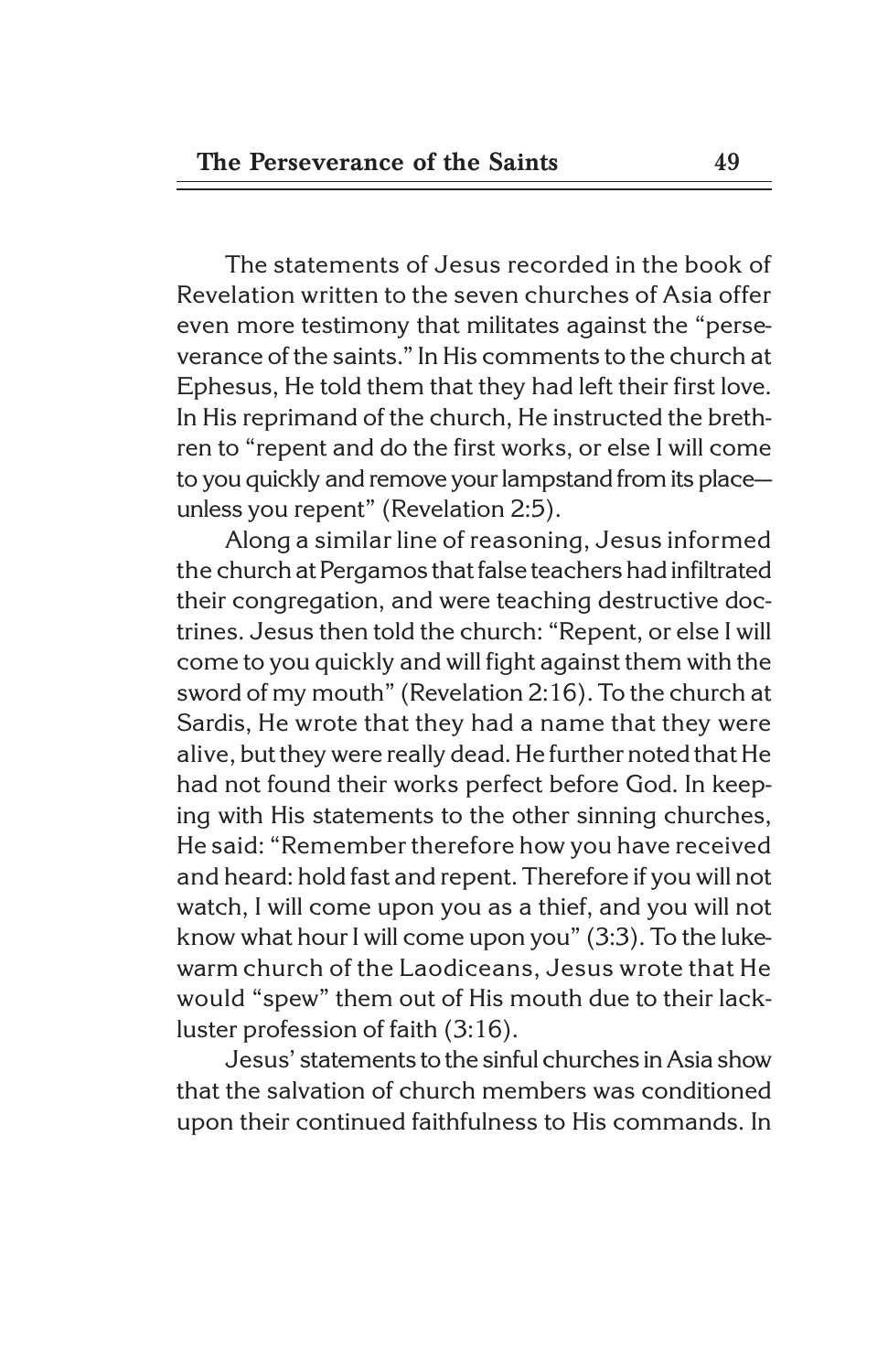Revelation 2:10, Jesus told the church at Smyrna: "Be faithful until death, and I will give you the crown of life." He implied, by this statement, that all those who would not remain faithful until death would not receivethe crown of life.

The apostle Paul also spoke out on numerous occasions against the "once saved, always saved" idea. He wrote to Timothy:

Now the Spirit expressly says that in latter times some will **depart from the faith**, giving heed to deceiving spirits and doctrines of demons, speaking lies in hypocrisy, having their own conscience seared with a hot iron…. Take heed to yourself and to the doctrine. **Continue in them**, for in doing this you will save both yourself andthose who hear you (1 Timothy 4:1,2,16, emp. added).

These verses indicate that certain individuals would **depart** from the faith. In order to depart, however, one must have at one time been **in** the faith. Also, Timothy's salvation was conditioned upon his continuance in the doctrines of the apostles. If Timothy continued in those doctrines, then he would "save" both himself and his hearers. But if he did not continue in those doctrines, then he would be lost.

To the Corinthians, Paul wrote: "Moreover, brethren, I declare to you the gospel which I preached to you, which also you received and inwhich you stand, bywhich also you are saved, **if** you hold fast that word which I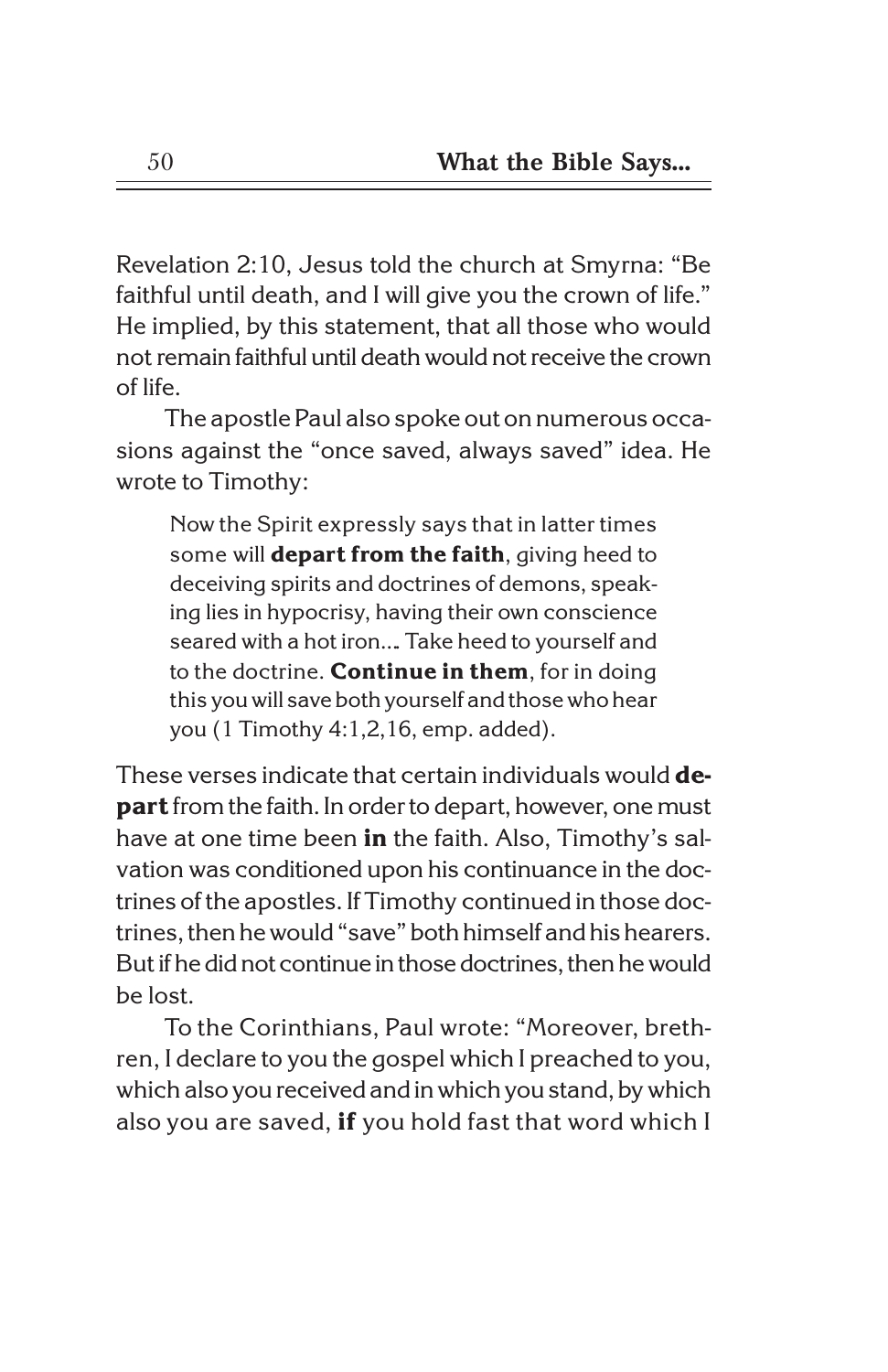preached to you—unless you believed in vain" (1 Corinthians 15:1-2, emp. added). Here again, the inspired Paul warned the Corinthians that their salvation would be assured **if** they held fast God's Word. The direct implication from this verse is that if they did **not** hold fast to that word, then they would not be saved.

One of the most crushing blows to the "once saved, always saved" doctrine is found in Paul's letter to the Galatians. To the Galatians, Paul vehemently attempted to persuade the Christians in that city not to return to the old Law of Moses. Since salvation comes only through Christ, he argued, then the old Law cannot save a person. What would happen to those Christians who attempted to go back to the old Law, trusting it for salvation? Paul wrote:

Stand fast therefore in the liberty by which Christ has made us free, and do not be entangled again with a yoke of bondage. Indeed I, Paul, say to you that if you become circumcised, Christ will profit you nothing. And I testify again to every man who becomes circumcised that he is a debtor to keep the whole law.**You have become estranged from Christ, youwhoattempt to bejustified by law; you have fallen from grace** (Galatians 5:1-4, emp. added).

Those who believe in the perseverance of the saints have a difficult time dealing with this passage, since it explicitly states that anyone who attempts to go back to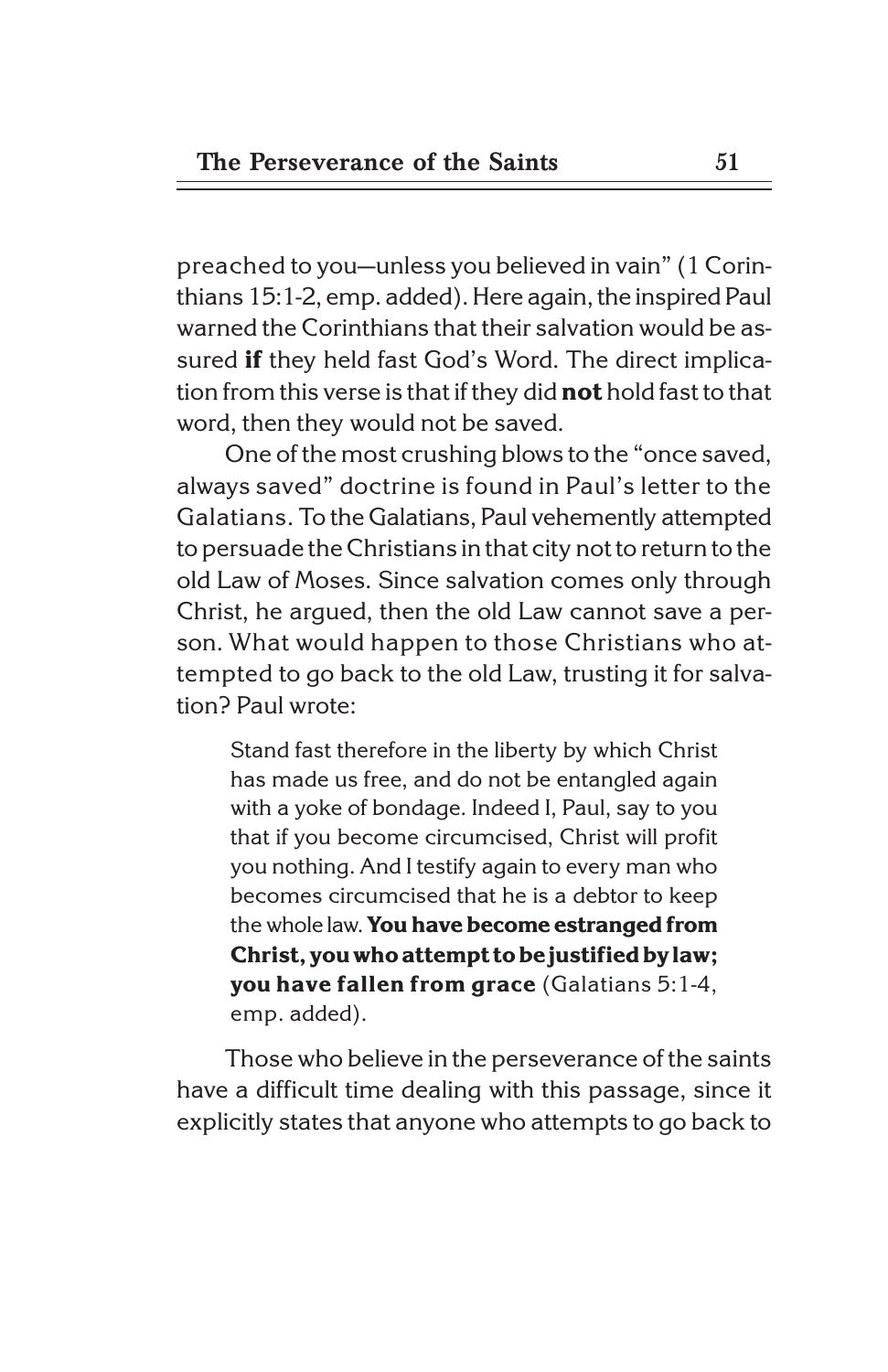the old Law has "fallen from grace." This statement from Paul's pen lies in direct contradiction to the statement made in the*Baptist Faith and Message*, that those once saved "will never fall away from the state of grace." Is it possible, today, for a person to return to his former religion or state of disobedience after his conversionto Christianity? Certainly. What will such an action cause? Such an action will cause those Christians to fall from grace and be lost—just as it caused Galatian Christians in Paul's day to be lost.

Paul understood the conditional nature of a Christian's salvation so well that he even indicated that his own salvation would be in jeopardy if he did not continue in the faith. In 1 Corinthians 9:27, he asserted: "But I discipline my body and bring it into subjection, lest, when I have preached to others, I myself should become disqualified."

The inspired apostle John also wrote concerning the conditional nature of salvation. In 1 John 2:24-25, we read: "Therefore let that abide in you which you heard from the beginning. **If** what you heard from the beginning abides in you, you also will abide in the Son and in the Father. And this is the promise that He has promised us—eternal life" (emp. added). John, in agreement with Jesus and Paul, conditioned the salvation of his readers upon their choice to abide in the doctrine that they had received.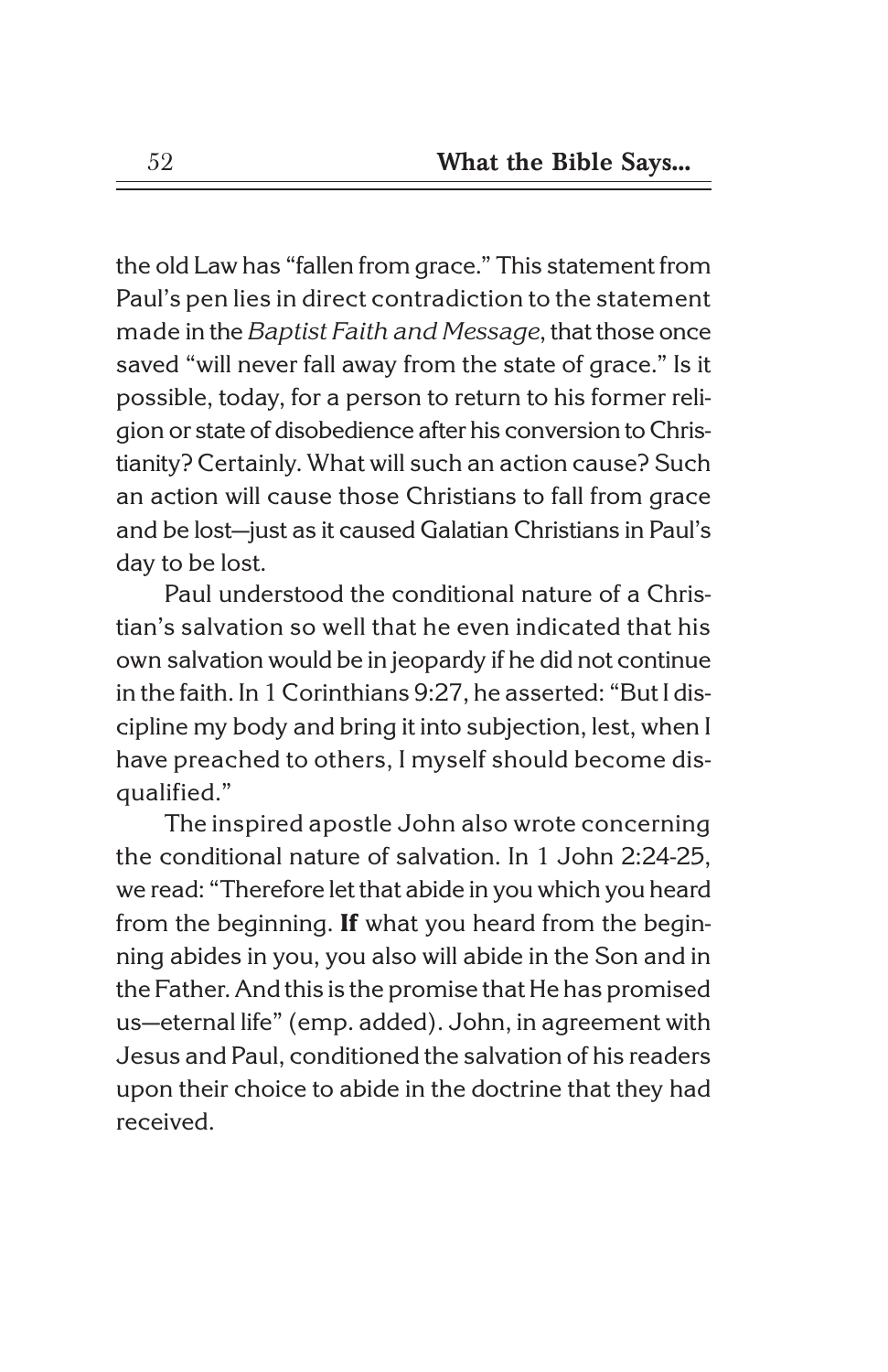Advocates of the "once saved, always saved" doctrine point to certain verses that they believe support their doctrine. When these verses are analyzed closely, however, it becomes evident that they do not support the doctrine, and thus do not contradict the various passages listed above.

One such verse is John 5:24, which has Jesus on record as stating, "Most assuredly, I say to you, he who hears My word and believes in Him who sent Me has everlasting life, and shall not come into judgment, but has passed from death into life." Many of those who accept the idea of the perseverance of the saints point to this verse and declare that the phrase "has everlasting life" proves the "once saved, always saved" idea. It should be noted, however, that having everlasting life is conditioned upon whether a person "hears" and "believes." Those two words are not one-time actions, but rather, describe a person who **continues** to hear and **continues** to believe. (These two words in Greek are present participles that denote continuous action.) Thus, whoever continues to hear and believe Jesus has everlasting life.

Another important aspect of this verse that sometimes goes unnoticed is the fact that the biblical usage of the word "believe" often implies obedience that accompanies that belief. In 1 Peter 2:7, the apostle wrote: "Therefore, to you who **believe**, He is precious; but to those who are **disobedient**, 'The stone which the builders rejected Has become the chief cornerstone'" (emp.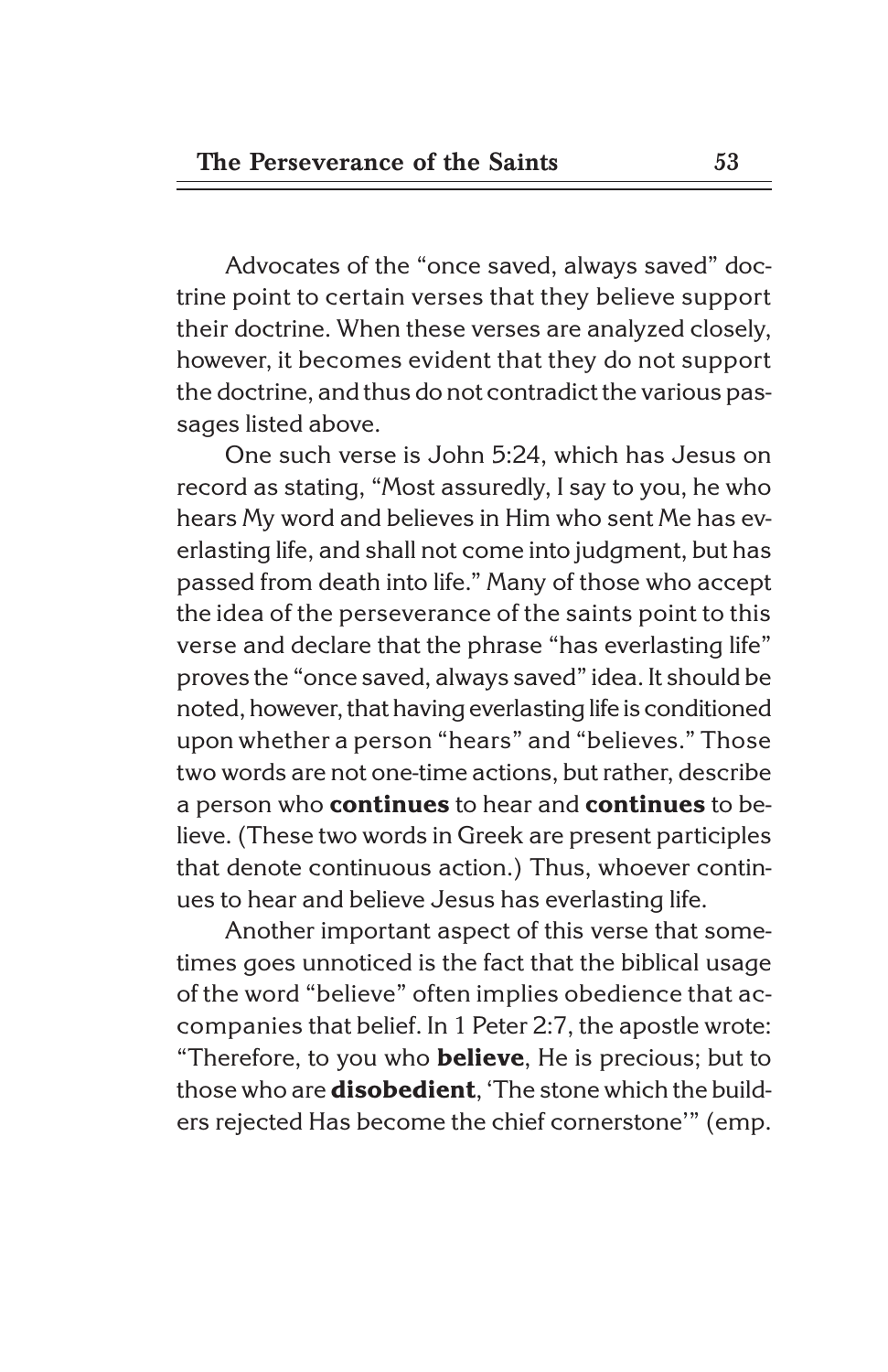added). In this verse, Peter regarded disobedience as the opposite of belief. The Hebrew writer also equated unbelief and disobedience. In Hebrews 3:18-19, the Israelites were not allowed into the Promised Land because they "did not obey" (3:18). But the next verse states, "So we see that they could not enter in because of unbelief" (3: 19). And Hebrews 4:6 also declares that they "did not enter because of disobedience."

Indeed, when a person diligently studies the New Testament, it should become clear that mere mental acceptance of the fact that Jesus is the Son of God has never been enough to save. The gospel of Mark records that Jesus went into a synagogue on the Sabbath and met amanwith an unclean spirit. The unclean spirit cried out, "Let us alone!What have weto do with You, Jesus of Nazareth? Did You come to destroy us? I know who You are—the Holy One of God" (Mark 1:24). Truly, the unclean spirit believed that Jesus was the Christ, the Son of God. Yet that knowledge did not put the unclean spirit in a saved condition. In like manner, the gospel of John records that "even among the rulers many believed in Him [Jesus—KB], but because of the Pharisees they did not confess Him, lest they should be put out of the synagogue; for they loved the praise of men more than the praise of God" (John 12:42-43). Would anyone contend that these Jewish leaders should be saved based on their mental assent to Jesus' deity, even though they desired to please men instead of God? James wrote: "You be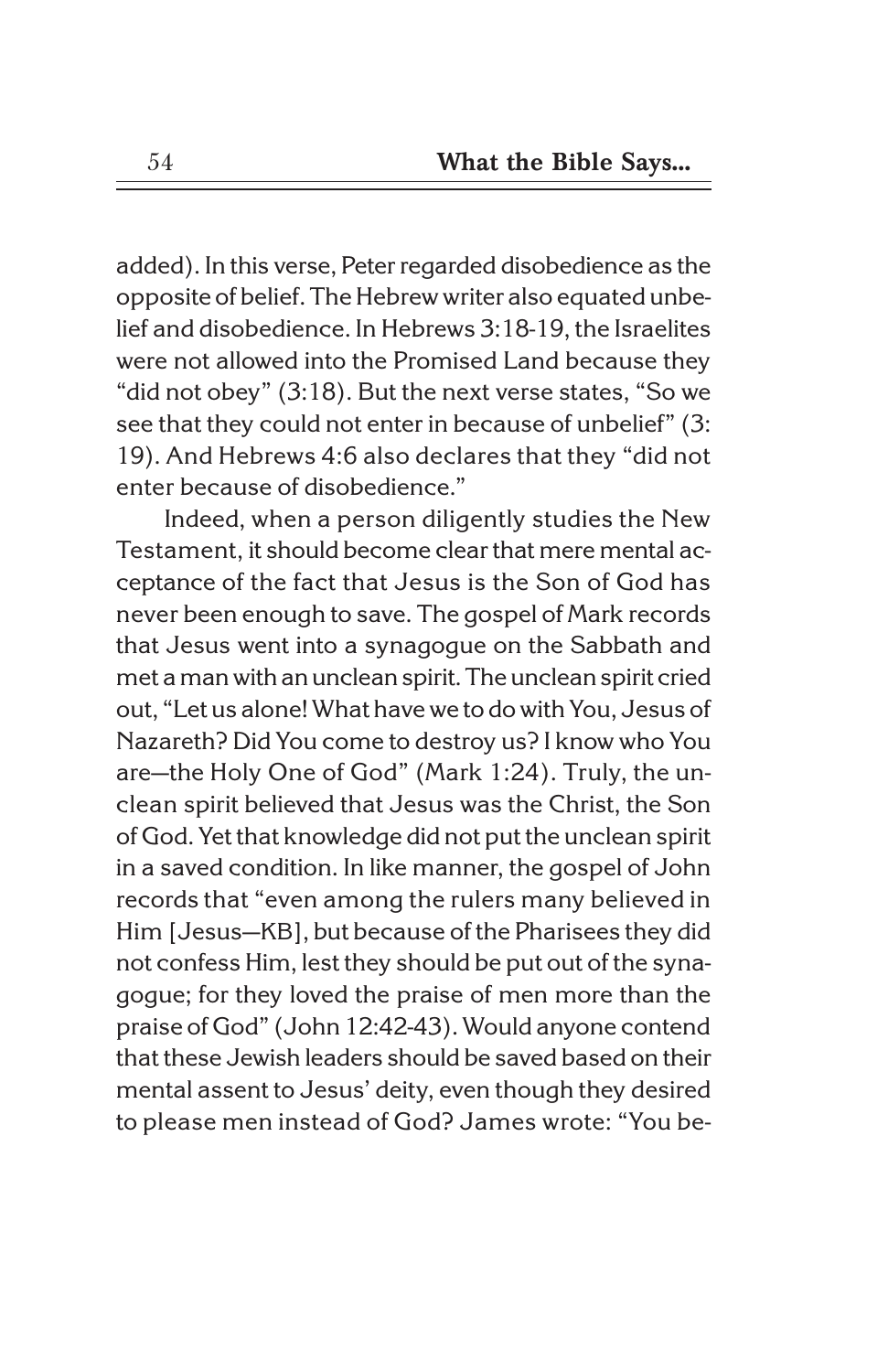lieve that there is one God. You do well. Even the demons believe—and tremble! But do you want to know, O foolish man, that faith without works is dead?" (James 2:19-20). Saving faith in the New Testament always entails the mental acceptance that Jesus is the Christ, the Son of God, **combined with obedience to His commands**.

Another passage used to support the "perseverance of the saints" can be found in Romans 8:38-39, where Paul wrote: "For I am persuaded that neither death, nor life, nor angels nor principalities nor powers, nor things present nor things to come nor height nor depth, nor any other created thing, shall be able to separate us from the love of God which is in Christ Jesus our Lord." Does this passage teach that a person cannot be separated from Christ? If we look closely, we see that the passage teaches that **no outside force** such as death or the devil can separate a faithful believer from his God. However, this verse does not say that a person cannot separate himself fromthe love of God. Infact, when we look atthe beginning of Romans 8, we seethatthis salvation is conditioned upon living "in the spirit." Paul wrote: "Therefore, brethren, we are debtors-not to the flesh, to live according to the flesh. For**if** you live according to the flesh you will die; but **if** by the spirit you put to death the deeds of the body, you will live" (emp. added). In this chapter, as in other passages discussing the salvation of the saints, a continued state of salvation is based upon the actions of those who are being saved. Paul declared that noth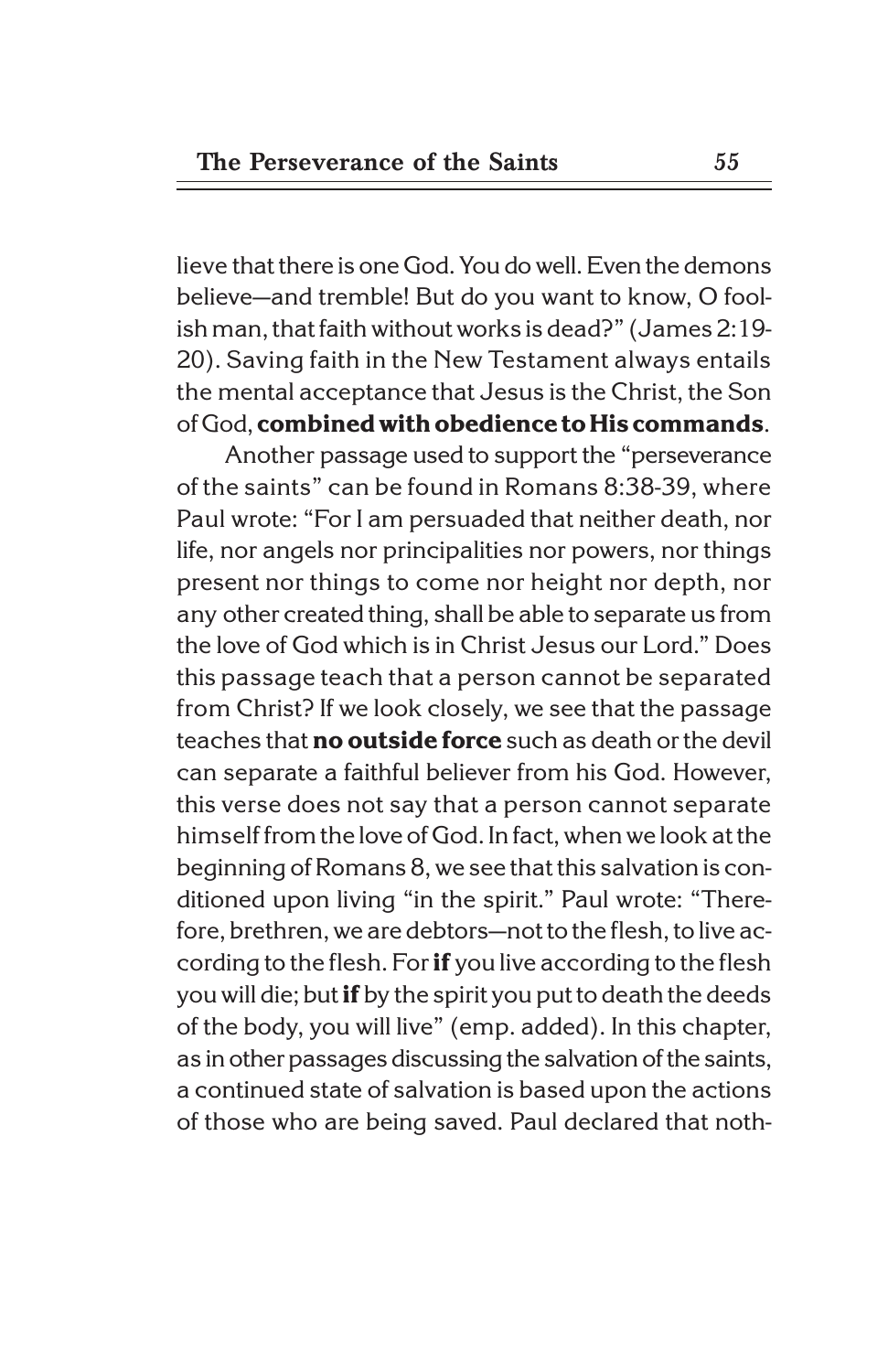ing could separate us from the love of Christ-if we walk by the Spirit. The obvious implication is that**if**we do not walk by the Spirit, then we separate ourselves from the love of Christ.

Indeed, every verse used to "prove" the perseverance of the saints, when examined in its proper context, can be shown to be conditioned on the continued faithful behavior of the one being saved. The "once saved, always saved" doctrine held by the Baptist church does not square with the Bible's teaching on salvation. The Bible clearly states in numerous passages that certain people were, at one time saved, but due to their own unfaithfulness, lost that salvation. The teachings of the Baptist church offer a false sense of security to its adherents. Salvation can be lost, and that was one of the main reasons the books and epistles of Romans through Revelation were written. The recipients of these teachings were already Christians, but they needed further instruction, admonition, and encouragement so that they would be "faithful unto death."

In reality, even some Baptists in past generations recognized the truth of these statements. Thomas Helwys was the primary author of the 27 articles published in 1611 which, according to McBeth, "form one of the first Baptist confessions of faith and thus one of the earliest systematic expressions of Baptist theology" (1990, p. 39). Article 7 states: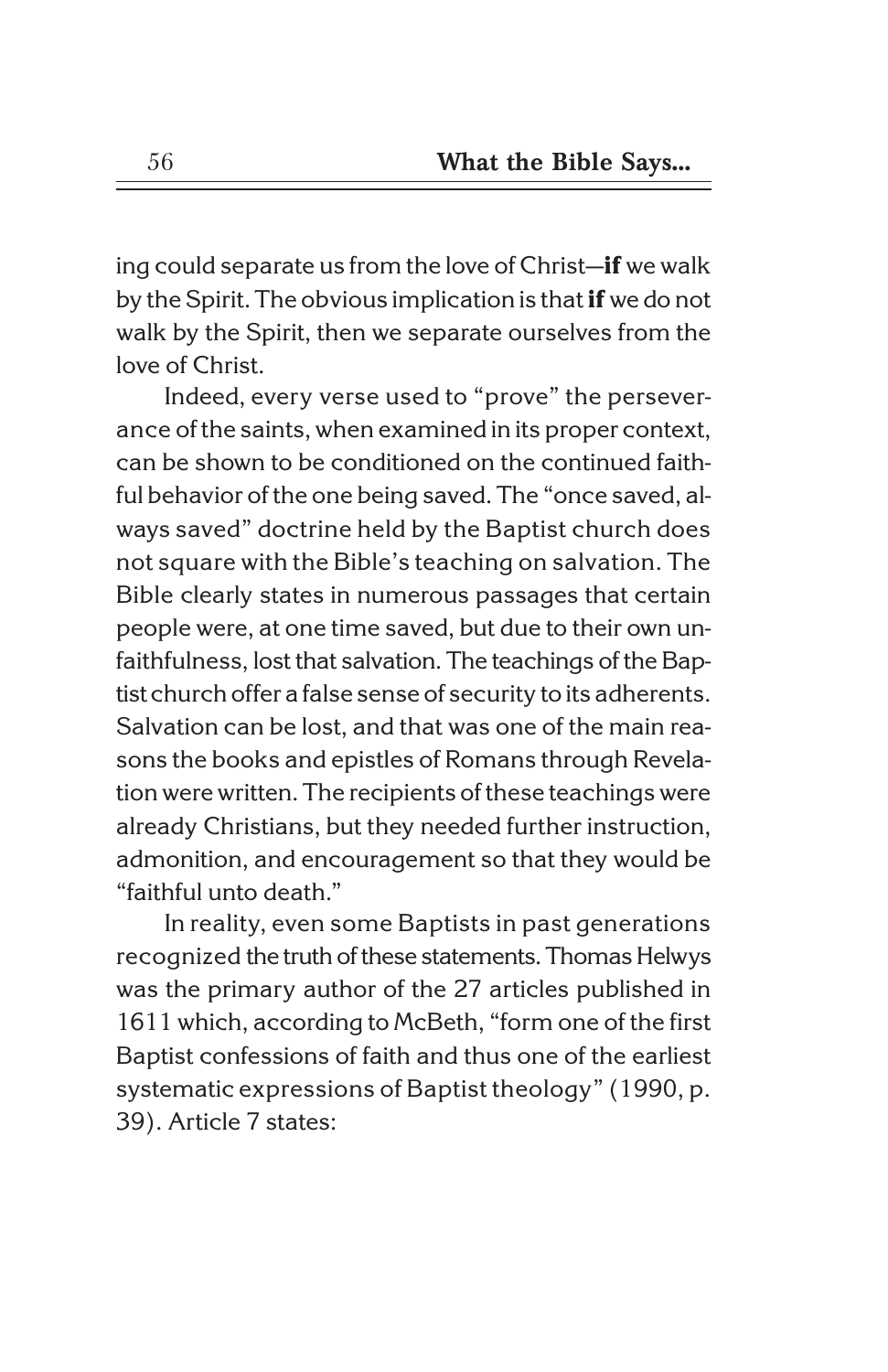A righteous man may forsake his righteousness and perish (Ezekiel 18:24-26). And therefore let no man presume to think that because he hath, or had once grace, therefore he shall always have grace. **But let all men have assurance, that if they continue unto the end, they shall be saved. Let no man then presume**; but let all work out their salvation with fear and trembling (as quoted in McBeth, p. 40, emp. added, adapted from Old English).

It is truly sad that the Baptist denomination today has drifted far from Helwys' statement—and the New Testament's teaching—concerning the conditional nature of salvation. [For an exhaustive study of the doctrine of the perseverance of the saints, see *Life in the Son* by former Baptist preacher Robert Shank.]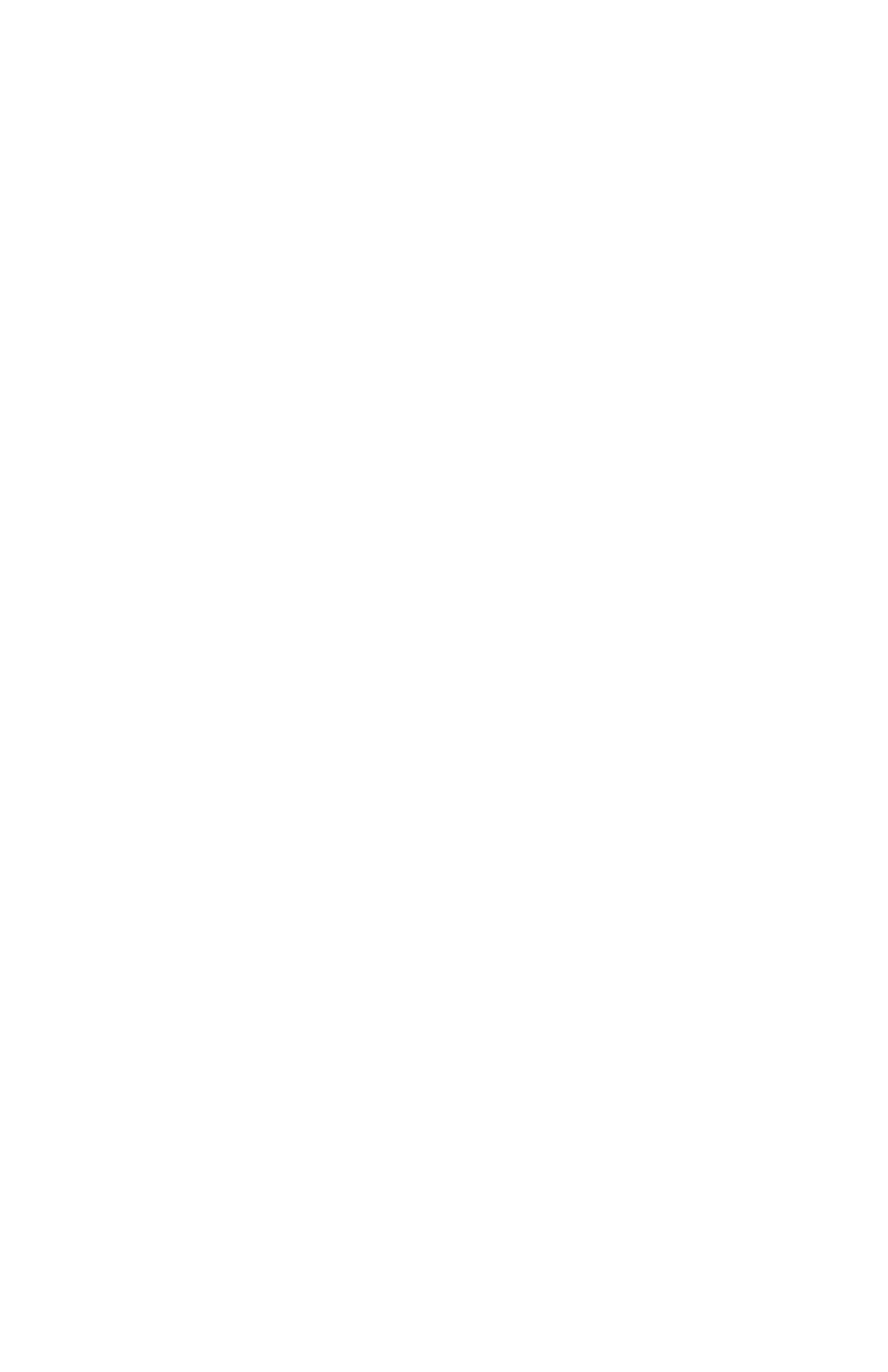# Chapter 4

### **CHURCH ORGANIZATION**

Another distinct doctrine of most forms of the Baptist denomination is the democratic nature of each autonomous congregation. Many things are put before the entire congregation or a board of deacons for them to cast their vote opposing or favoring. One of the things about which the congregations or deacons vote is whether or not to receive a person into their fellowship. J. Newton Brown, in his book, *A Baptist Church Manual*, wrote concerning this practice under a section titled "Rules of Church Order," Article I, "Reception of Members," Section 6: "No person shall be received as a member of this church if five members object to his or her admission" (1994, p. 34). Edward T. Hiscox, in his monumental work, *The Standard Manual for Baptist Churches*, wrote concerning those seeking fellowship in any Baptist congregation: "And while they cannot become members with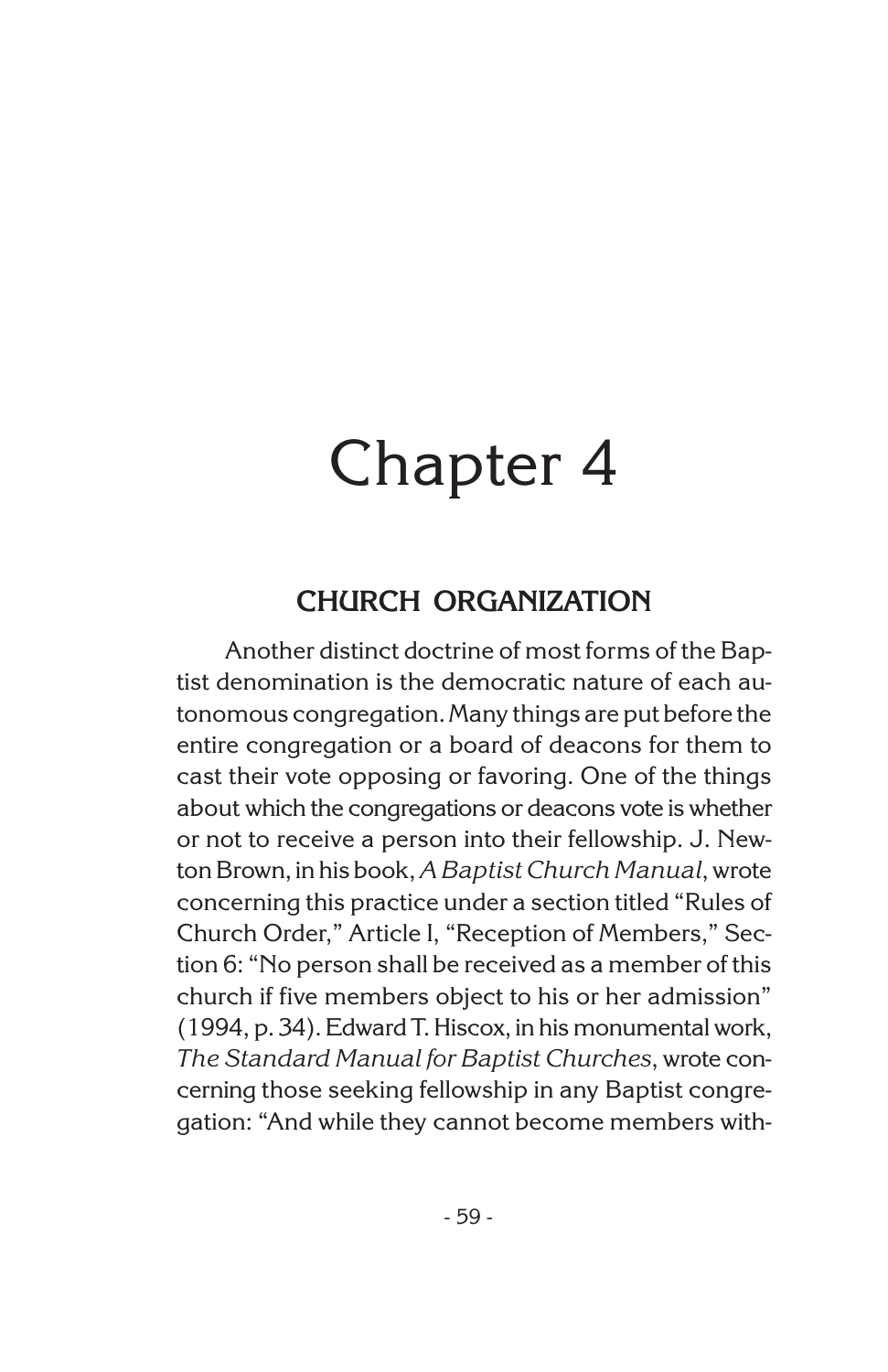out baptism, yet it is the vote of the body which admits them to its fellowship on receiving baptism (1903, p. 22). The *Baptist Faith and Message* reads: "Each congregation operates under the Lordship of Christ through democratic processes" (p. 13, Article 6). Stan Norman wrote: "Baptist churches practice what some call 'pure democracy.' All the members of the church are equal citizens in Christ's kingdom, and the majority of the citizenry discerns the direction of God for the church" (2001b, p. 124).

This view, that each congregation is a democracy, jibes well with the western mindset that all people should have an equal voice in the decision-making process of a congregation. Democracy has worked well for those of us in the United States, and it is easy to see how such an idea has carried over into the Baptist denomination. This democratic view, however, does not harmonize with the biblical doctrine of church organization and operation.

In the New Testament, a group of elders, who met very strict qualifications, made the decisions for each congregation. Titus 1:5-9 and 1 Timothy 3:1-7 list the qualifications for these men. They are to be the spiritual overseers of each congregation. InActs 20:17, Paul called to him the "elders (*presbuteros*) of the church" at Ephesus. In verse 28 of that same chapter, Paul told these elders to "take heed to yourselves and to all the flock, among whichtheHolySpirit hasmade you overseers (*episkopos)*, to shepherd (*poimaino*) the church of God...." In this same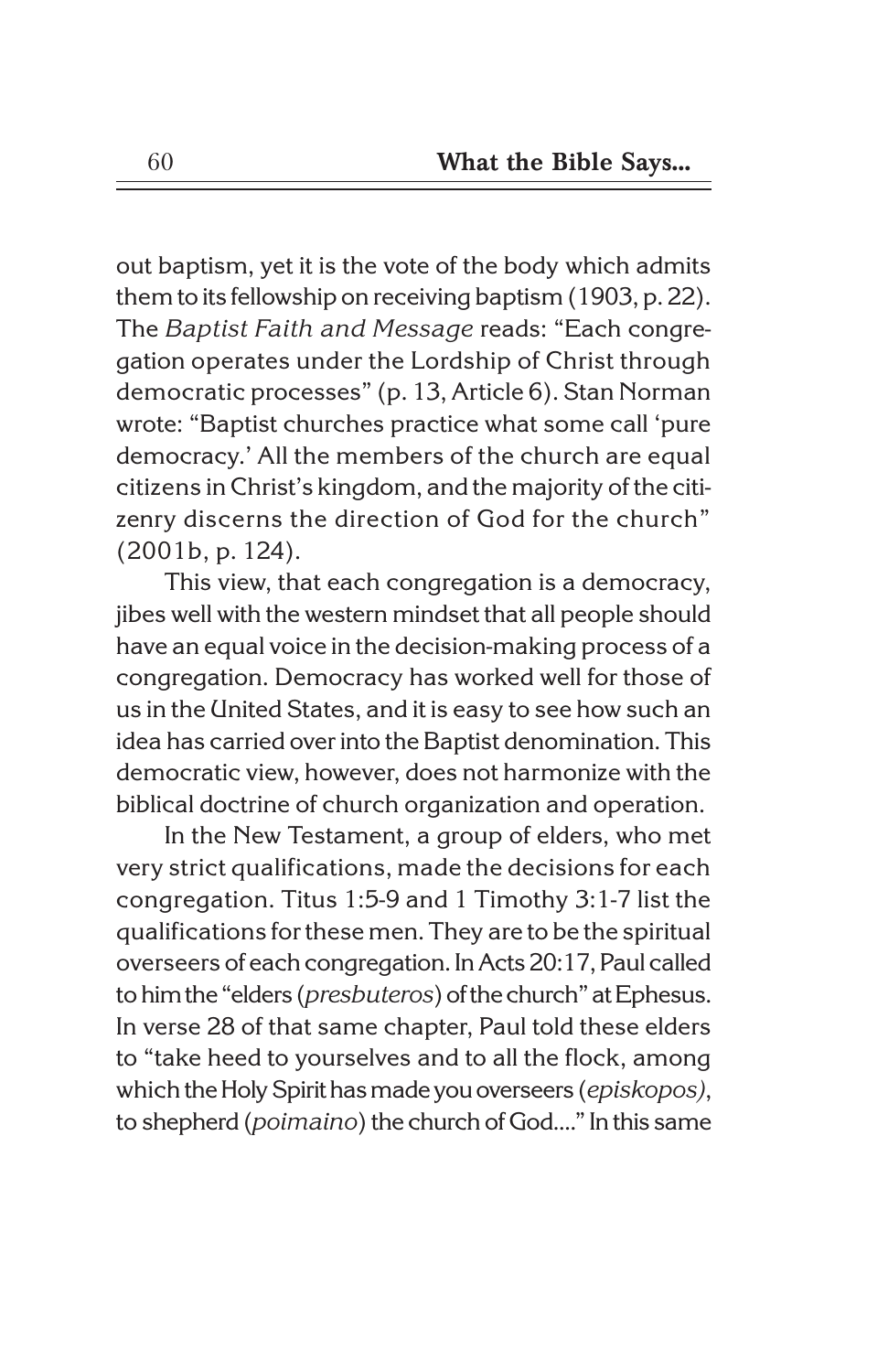verse, Paul stated that these elders were the "overseers" (*episkopos*) andthattheywere "to shepherd" (*poimaino*). Paul's use of the phrase "to shepherd" is the source from which we get our word "pastor." The men given the spiritual oversight of each congregation are overseers or bishops (*episkopos*), and also are referredto as pastors (*poimen*—Ephesians 4:11) or elders (*presbuteros*). The Greek words used in the New Testament to describe these men and their functions are used interchangeably to describe the same office. Edward Hiscox wrote, "Titus is in like manner directed by Paul to place pastors over the churches in Crete. These **pastors** he calls **elders** in the fifth verse and **bishops** in the seventh. Here both terms are applied to the same persons, and must indicate the same office—Titus 1:5,7" (n.d., p. 91, emp. in orig.). Peter wrote that the elders were to shepherd (*poimaino*) the "flock of God serving as overseers" (*episkopos*), not as being "lords over those entrusted to you, but being examples to the flock" (1 Peter 5:1-4).

It is interesting to note, also, that the New Testament always presents a **plurality** of pastors for every congregation. We never read about a lone "pastor" or "bishop" ruling over a congregation or a group of congregations. Yet, in the Baptist denomination it is a common practice to appoint one pastor "over" a church. Brown, in *A Baptist Church Manual,* on several occasions, talks about "the pastor" of a congregation. And, in his discussion on conducting a business meeting, he says "the pastor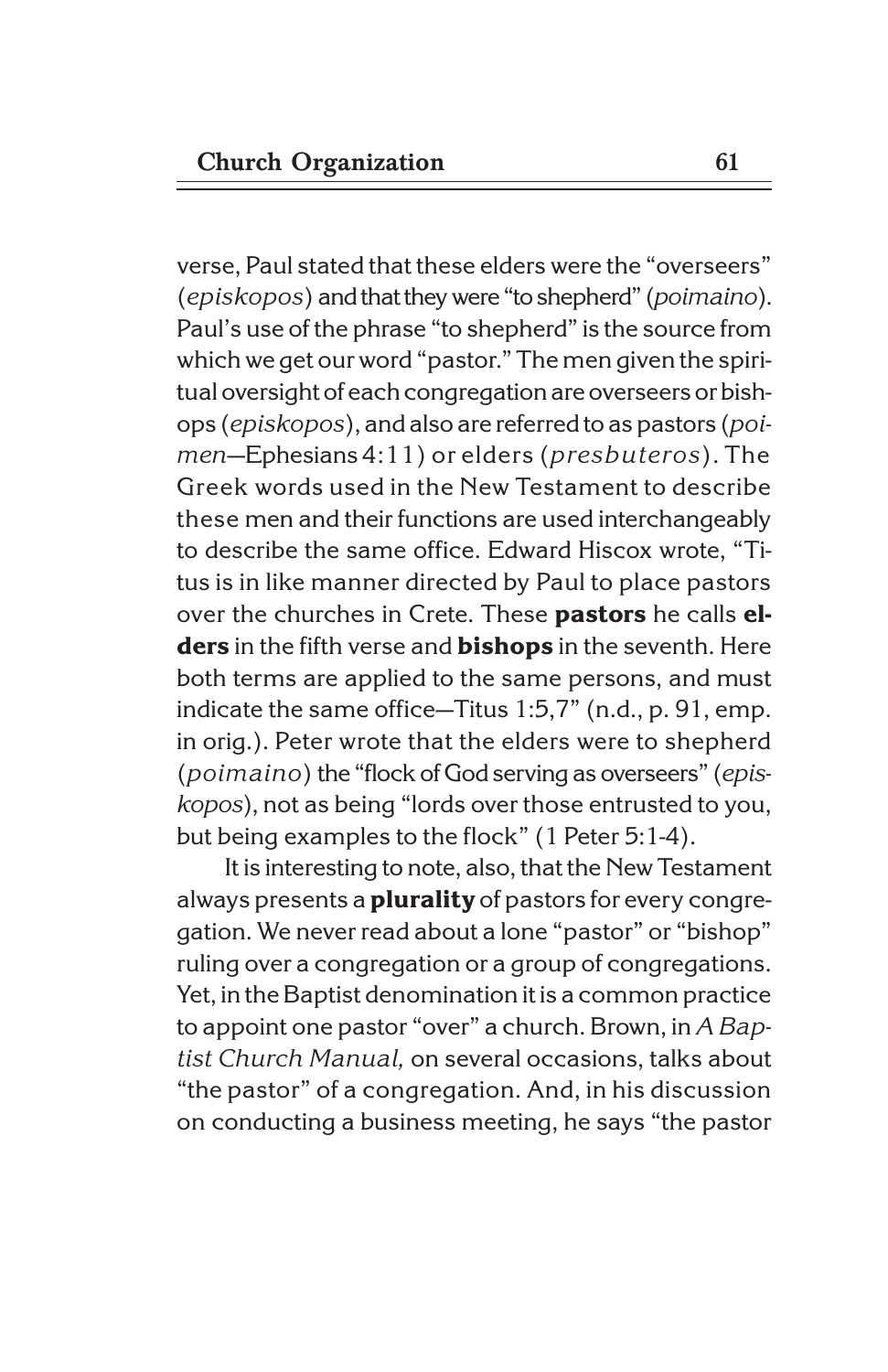of the church" should act as moderator (1994, p. 38). The New Testament never mentions or sanctions the "one pastor" system.

Furthermore, many of the "pastors" who are put over Baptist congregations do not meet the qualifications found in 1 Timothy 3 and Titus 1. Such qualifications as being the husband of one wife and having faithful children are not optional; they are required by God. It is interesting to note that the apostle Paul, who was probably not married (see 1 Corinthians 7:6-7), "did not refer to himself as a pastor" (Mosley, 1996, p. 67). But Peter, who we know was married (Matthew 8:14-15), did class himself with the bishops or pastors (1 Peter 5:1-4). Even if the New Testament allowed for one pastor to oversee an entire congregation (which it does not), that pastor still must meet the qualifications found in Paul's letters to Titus and Timothy.

In addition, the New Testament **never** presents the idea that the church is to be a "pure democracy." The elders are to make the spiritual decisions for the congregation (assuming, of course, that those decisions are in agreement with the "Chief Shepherd's" commandments as presented in 1 Peter 5:4). The various members of the congregation are to submit to the elders (1 Peter 5: 5). Members of a congregation do not have the right to "vote" a person into or out of its fellowship. If a person has obeyed God's commands for salvation, he or she should be allowed into any congregation of the Lord's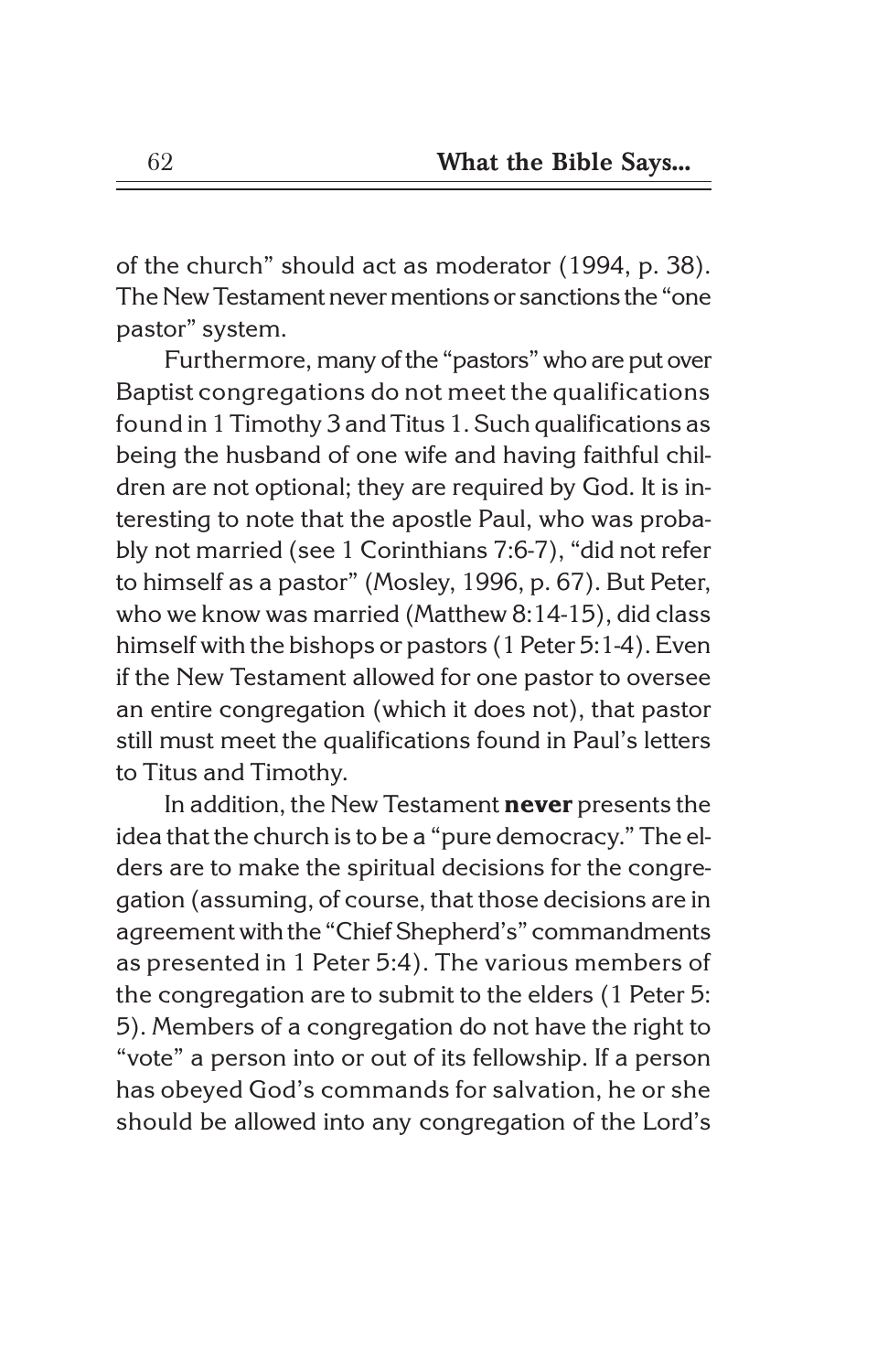people, regardless of whether or not "five members object to his or her admission." Mosley, in *Basics for Baptists,* wrote: "The pastor and other church leaders may be helpful in developing church programs and policies, but all decisions should be approved by the gathered church" (1996, p. 66). His comment proves that the Baptist denomination does not have a group of pastors who make the spiritual decisions for each congregation. Rather, each Baptist congregation is ruled by "majority vote." Yet, the New Testament speaks in direct opposition to these teachings of Mosley and the Baptist denomination. Only with the true New Testament organization, where qualified, spiritually mature men make the decisions, can each congregation function properly under the ultimate headship of Christ (Ephesians 1:22-23).

Mosley admitted: "Baptists **have chosen** a form of church government that utilizes democratic processes under the lordship of Jesus Christ" (1996, p. 65, emp. added). But, if the Baptist denomination were the Lord's church, then it would not "choose" a form of church government that does not find its origin in the New Testament. Furthermore, the Lord's church has no right to "choose" which type of government it likes, dislikes, or thinks ismore effective. The Lord's church is constrained to utilize the form of church government that its head, Christ, has chosen for it. Through the New Testament, we see that each congregation was to be under the oversight of a plurality of qualified elders. These men made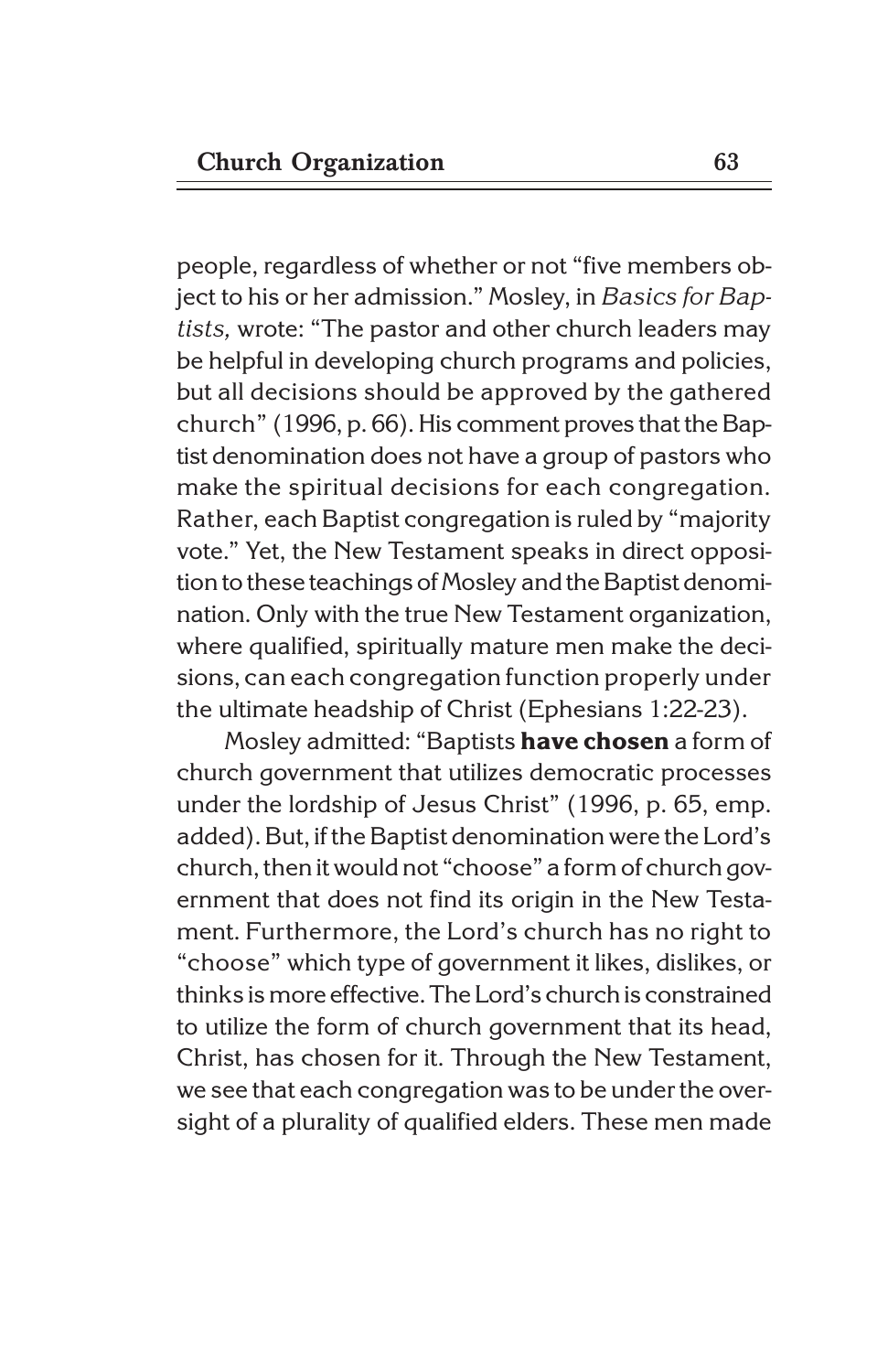the spiritual decisions for the congregation, and were not obliged to take their decisions before the congregation for a democratic vote.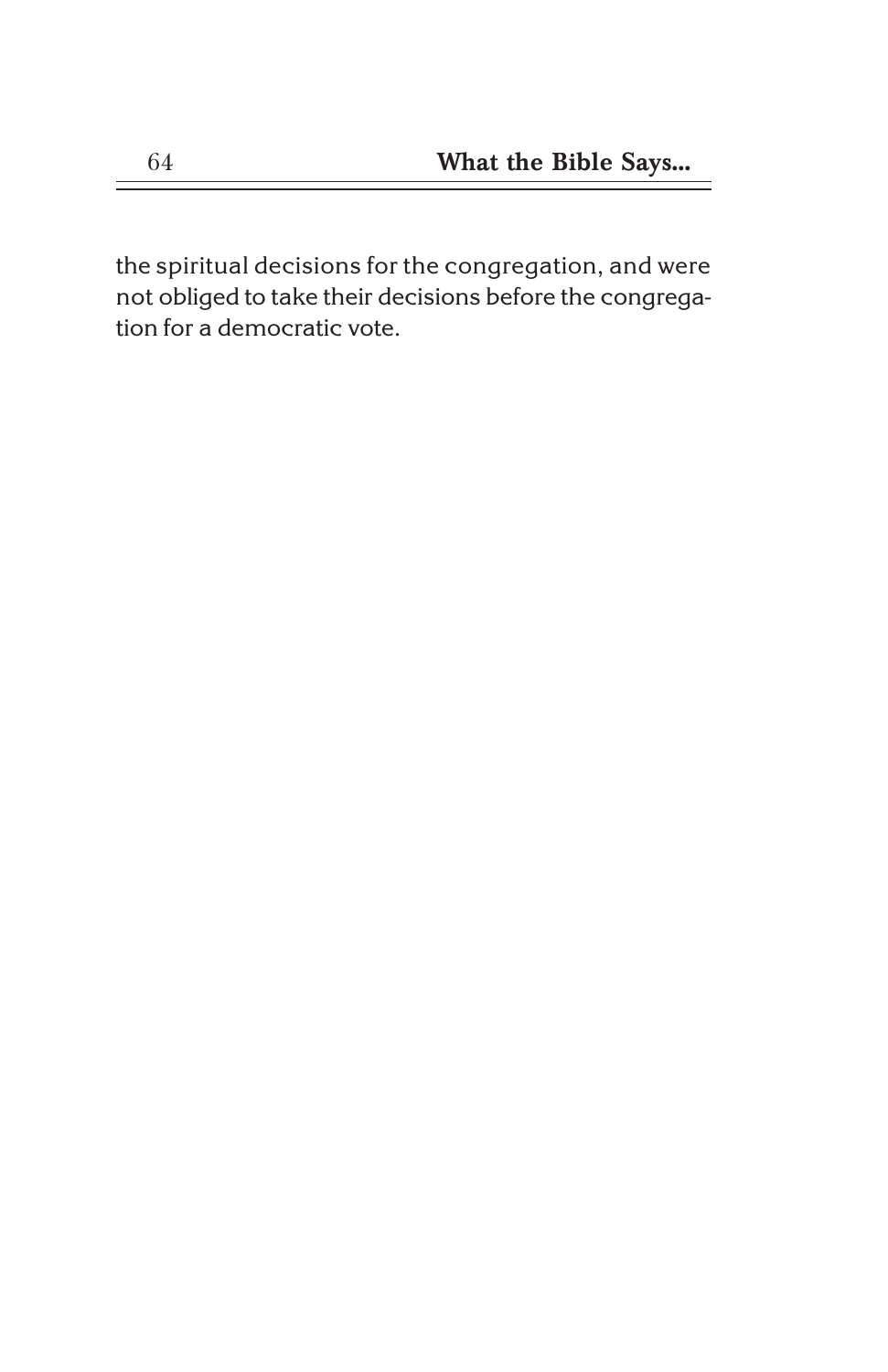# Chapter 5

## **CONCLUSION**

In Matthew 16:18, the Lord Jesus said that He would build His church, and the gates of Hades would not prevail against it. Paul, in his letter to the church at Ephesus, informed us that the church is the body of Christ (1:22- 23), and that there is only one church that belongs to Jesus (4:4). The church of Jesus Christ is composed of those people who are following the teachings found in the New Testament. The church of the Lord must teach the same plan of salvation as the apostles taught in order to be the church. The one church that belongs to Christ must have the proper organization in order to be His church. The church of Christ must teach the correct doctrine of Jesus andthe apostles astothe possibility of a person losing his or her salvation.

In Mark 4:13-20, Jesus told a parable about a sower who sowed seed on four different kinds of ground. The seed that was sown was the Word of God (4:14). When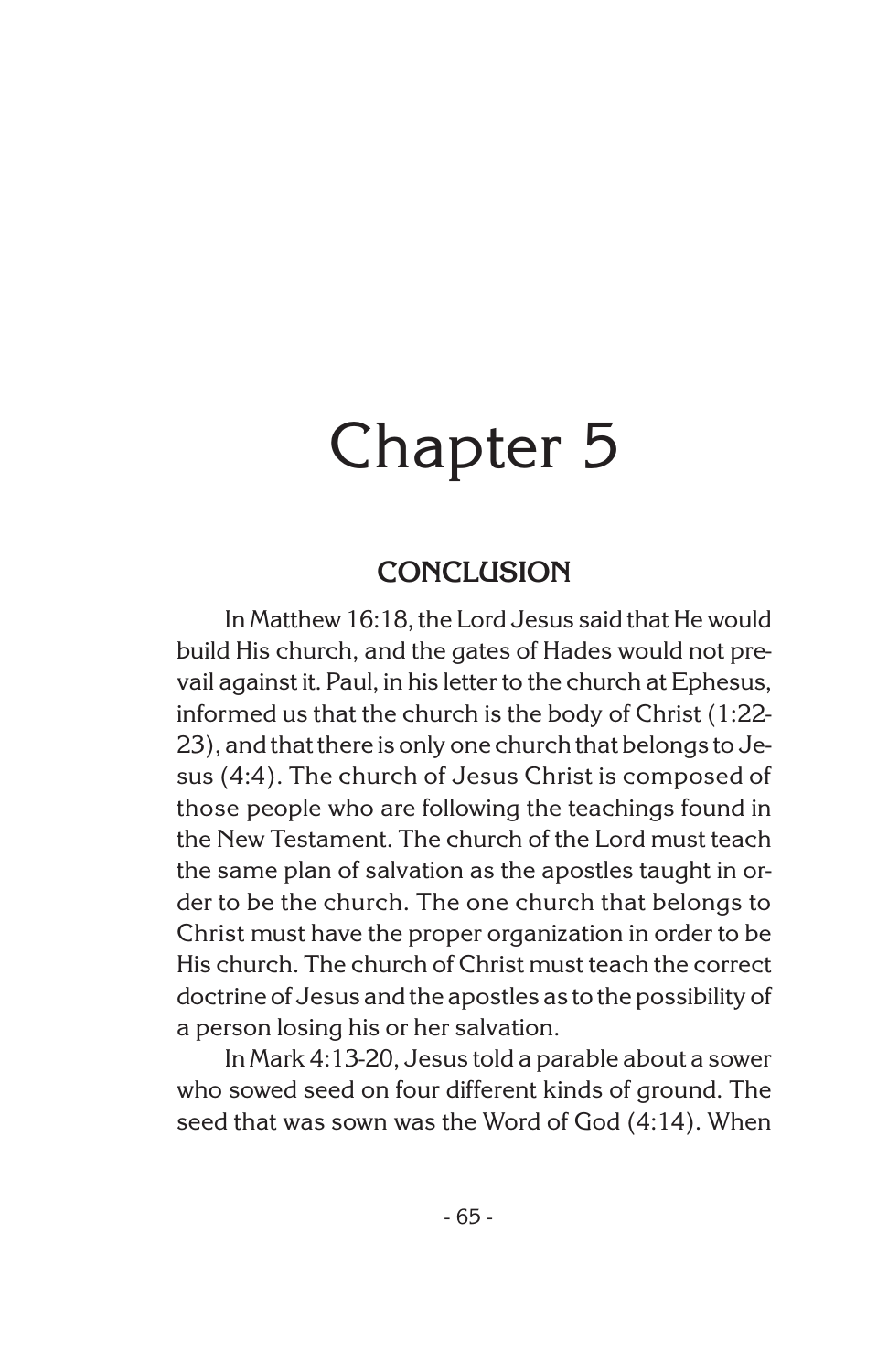the Word of God falls on good and honest hearts, it produces Christians only and only Christians. Doctrines that produce something other than New Testament Christians are not products of the true Word of God.

The Baptist denomination is filled with many kind, sincere people who believe that they are members of the one true church that Jesus bought with His blood. When their basic doctrines are compared to the New Testament, however, the two stand in opposition to one another on several points. The Baptist denomination teaches that a person can be saved before water baptism; the New Testament teaches that a person must be immersed in water to be saved. The Baptist denomination teaches that a saved person cannot fall from his or her saved condition; the New Testament teaches that the saved can fall away. The Baptist denomination teaches that congregations of the church are "pure democracies" that often have only one pastor; the New Testament teaches that each congregation is overseen by a**plurality**of pastors who are responsible for the spiritual decisions of the church. The Baptist denomination, by the very fact that it is a **denomination**, teaches that dividing the church into differing denominations is acceptable; the New Testament insists that such divisions are wrong.

The Baptist denomination is a manmade religious organization that is not the Lord's church. The New Testament knows nothing of a Baptist Church or Baptist Christians. If you are a Baptist, I urge you, in a spirit of love, to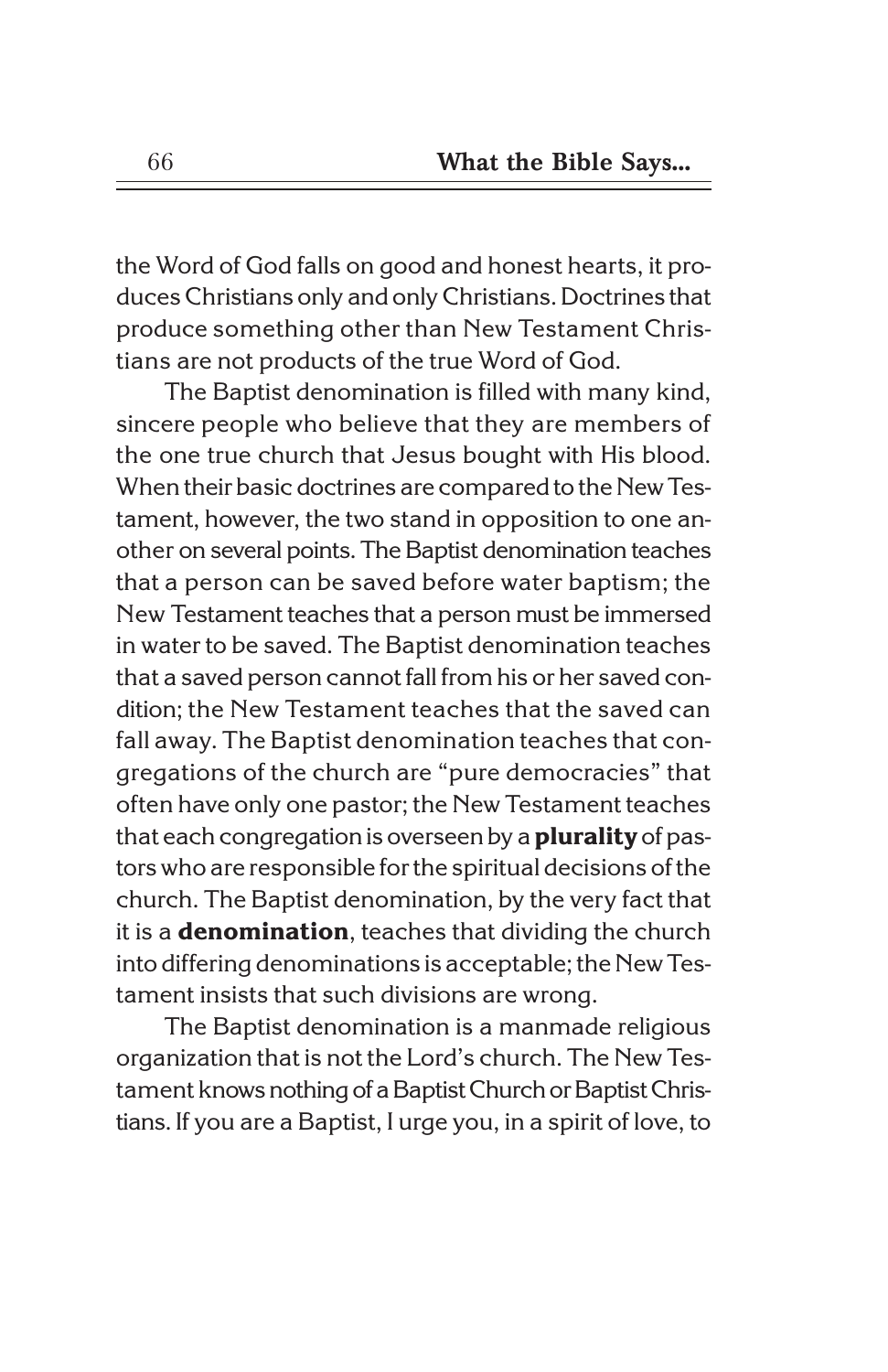leave that denomination and begin your search for the Lord's church that is pictured in the New Testament. I urge you to be baptized into the death of Christ for the remission of your sins, just as the apostles in the New Testament taught (Acts 2:38). And I beseech youto rise from that water of baptism determined to be a Christian only and only a Christian.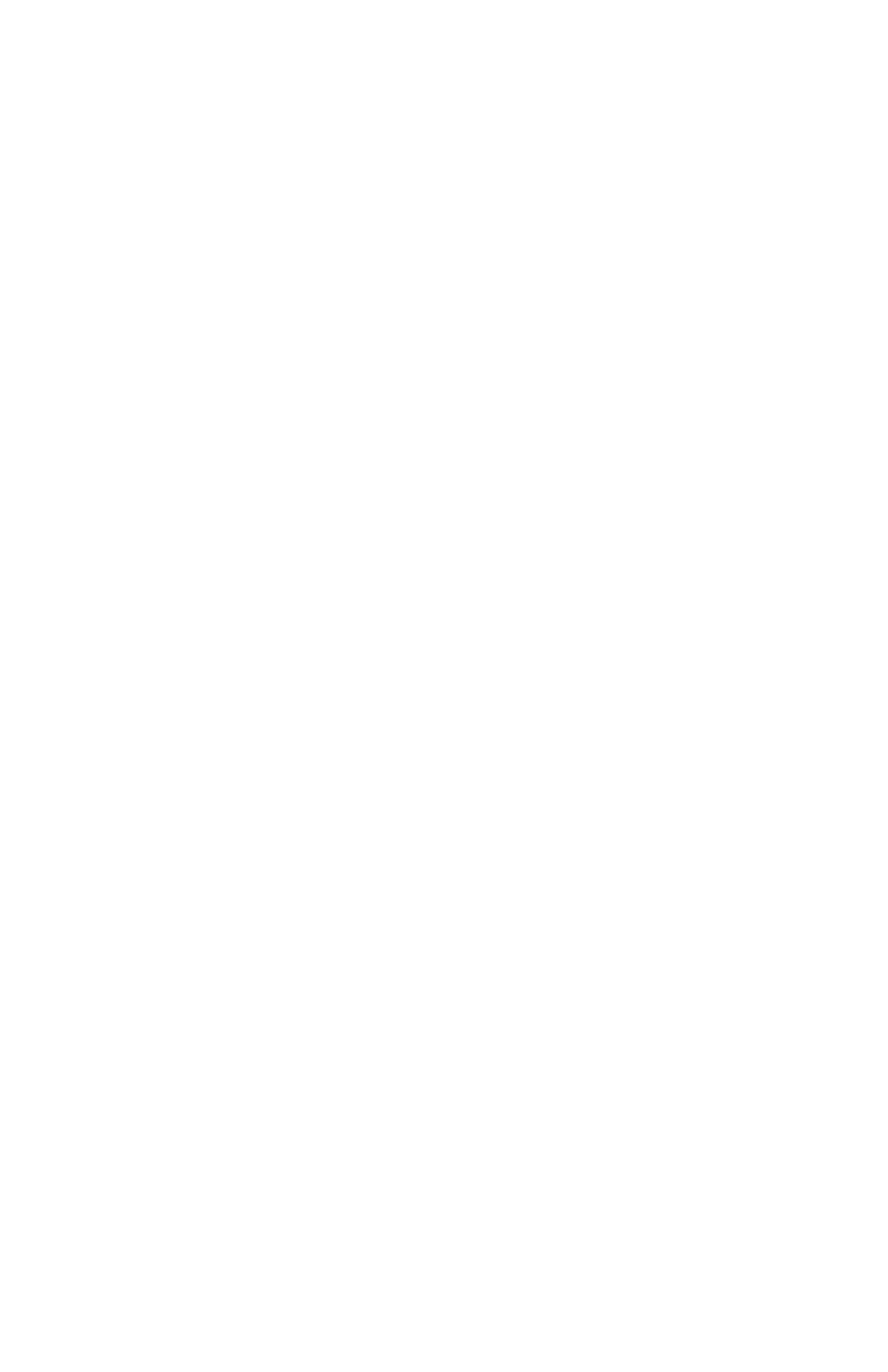# Appendix A

### **"CALLING ON THE NAME OF THE LORD"**

Many people within "Christendom" teach that an individual can be saved merely by professing a belief in Christ. While it is true that Peter and Paul declared, "Whoever calls on the name of the Lord shall be saved" (Acts 2:21; Romans 10:13; cf. Joel 2:32), it also is true that Jesus once stated: "Not everyone who says to Me, 'Lord, Lord,' shall enter the kingdom of heaven, but he who does the will of My Father in heaven" (Matthew 7:21; cf. Luke 6:46). Many professed Christians seem to equate "calling on the name of the Lord" with the idea of saying to Jesus, "Lord, save me." How can certain professed followers of Christ claim that they were saved by simply "calling out to Christ," when Christ Himself proclaimed that a mere calling upon Him will not save a person?

The key to correctly understanding the phrase "calling onthe name ofthe Lord," isto recognize that more is involved in this action than a mere verbal petition directed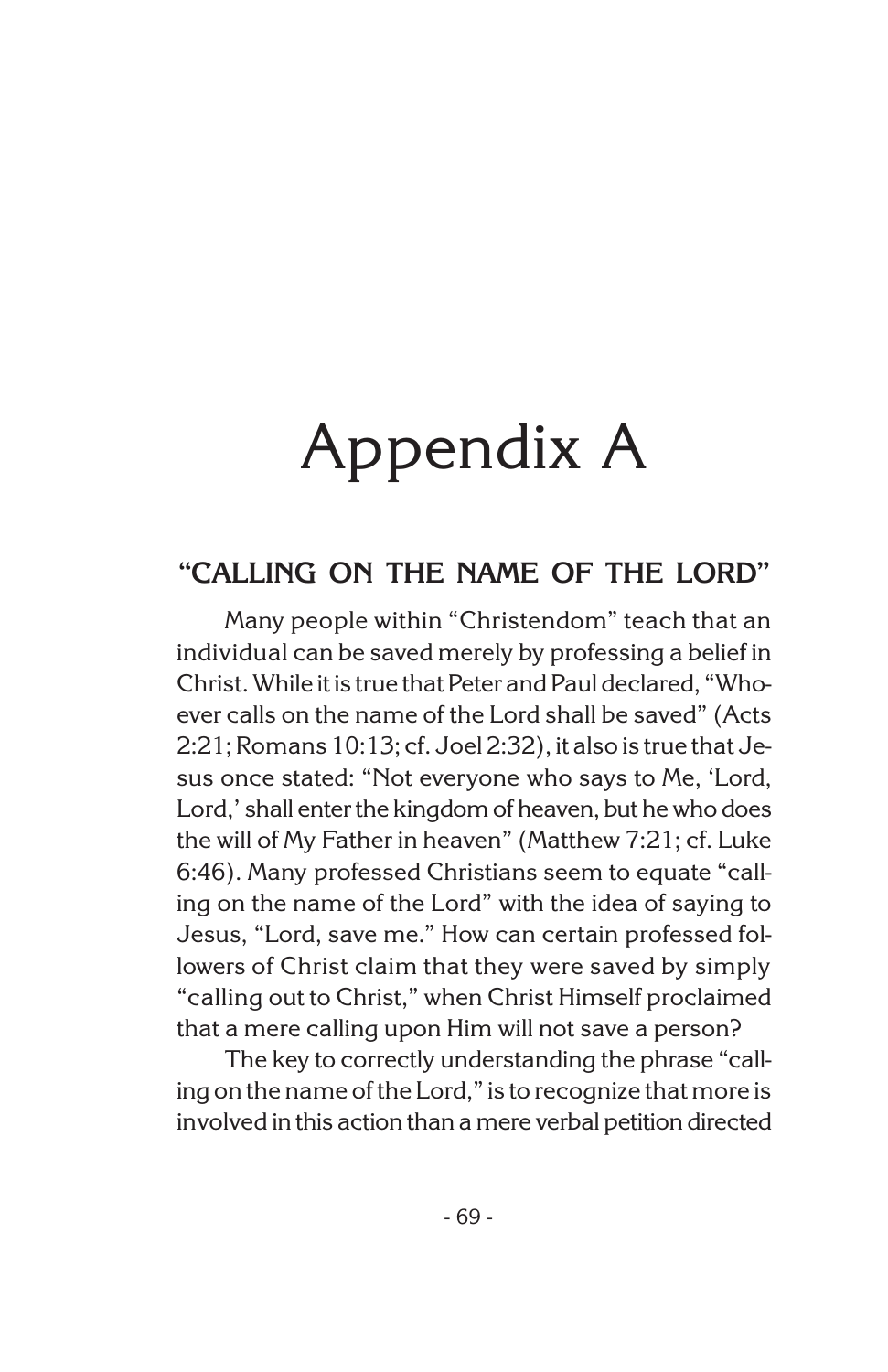toward God. The "call" mentioned in Acts 2:21, Romans 10:13, and Acts 22:16 (where Paul was "calling on the name of the Lord"), is not equated with the "call" ("Lord, Lord") of which Jesus spoke in the Sermon on the Mount (Matthew 7:21).

First, it is appropriate to mention that even in modern times, to "call on" someone frequently means more than simply making a request for something. When a doctor goes to the hospital to "call on" some of his patients, he does not merely walk into the room and say, "I just wanted to come by and say, 'Hello.' I wish you the best. Now pay me." On the contrary, he involves himself in a service. He examines the patient, listens to the patient's concerns, gives further instructions regarding the patient's anticipated recovery, and then oftentimes prescribes medication. All of these elements may be involved in a doctor "calling upon" a patient. In the mid-twentieth century, it was common for young men to "call on" young ladies. Again, this expression meant something different than just making a request.

Second, when an individual takes the time to study how the expression "calling on God" is used throughout Scripture, the only reasonable conclusion to draw is that, just as similar phrases sometimes have a deeper meaning in modern America, the expression "calling on God" often had a deeper meaning in Bible times. Take, for instance, Paul's statement recorded in Acts 25:11: "I appeal unto Caesar." The word "appeal" (*epikaloumai*) is the same word translated "call" (or "calling") in Acts 2:21,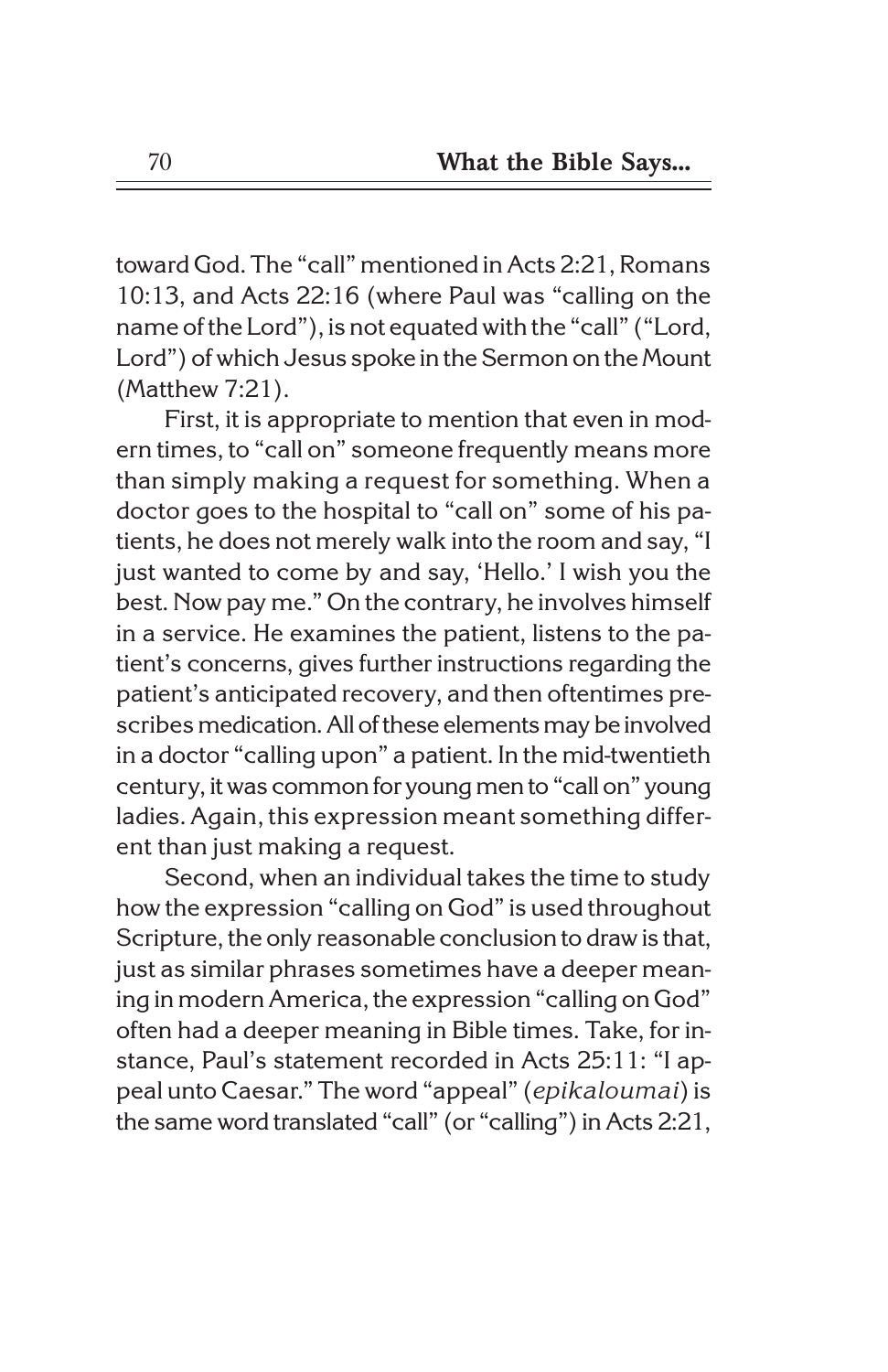22:16, and Romans 10:13. But Paul was not simply saying, "I'm calling on Caesar to save me." Paul's "calling" to Caesar involved his submissionto him. It was not amere verbal recognition of God, or a verbal petition to Him.

Those whom Paul (before his conversion to Christ) sought to bind in Damascus—**Christians** who were described as people "who call on Your [Jehovah's] name" were not people who only prayed to God, but those who were serving the Lord, and who, by their obedience, were submitting themselves to His authority (cf. Matthew 28: 18). Interestingly, Zephaniah 3:9 links one's "calling" with his "service": "For then I will restore to the peoples a pure language, **that they all may call on the name of the Lord, to serve Him with one accord**" (emp. added). When a person submits to the will of God, he can accurately be described as "calling on the Lord." Acts 2:21 and Romans 10:13 (among other passages) do not contradict Matthew 7:21, because to "call on the Lord" entails more than just pleading for salvation; it involves submittingto God's will. Accordingto Colossians 3:17, every single act a Christian performs (in word or deed) should be carried out by Christ's authority. For a non-Christian receiving salvation, this is no different. In order to obtain salvation, a person must submit to the Lord's authority. This is what the passages in Acts 2:21 and Romans 10:13 are teaching; it is up to us to go elsewhere in the New Testament to learn **how** to call upon the name of the Lord.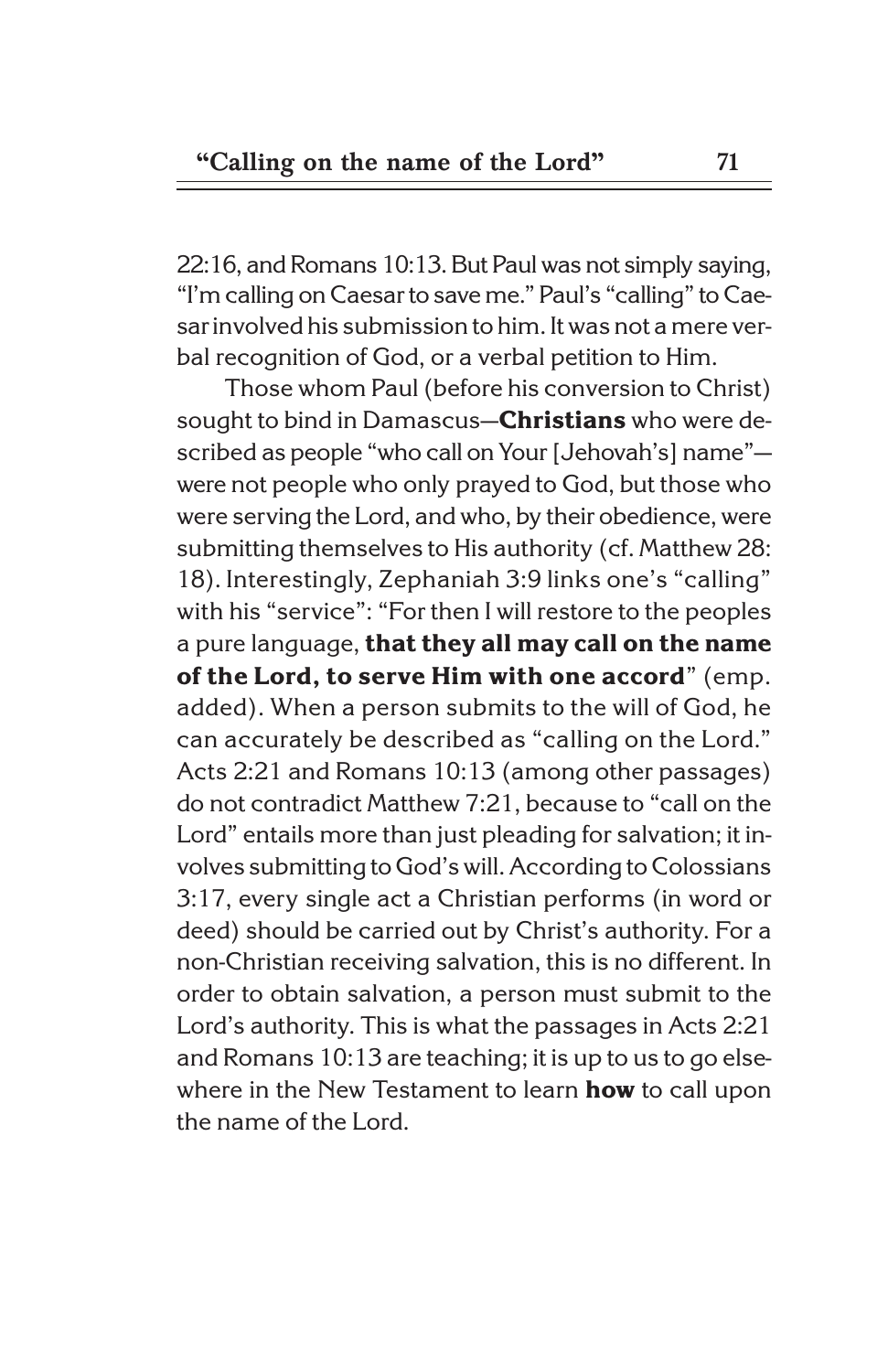After Peter quoted the prophecy of Joel, and told those in Jerusalem on Pentecost that "whoever calls on the name of the Lord shall be saved" (Acts 2:21), he told them **how** to go about "calling on the name of the Lord." The people in the audience in Acts 2 did not understand Peter's quotation of Joel to mean that an alien sinner must pray to God for salvation. [Their question in Acts 2:37 ("Men and brethren, what shall we do?") indicates such.] Furthermore, when Peter responded to their question, and told them what to do to be saved, he did not say, "I've already told you what to do. You can be saved by petitioning God for salvation through prayer. Just call on His name." On the contrary, Peter had to explain to them what it meant to "call on the name of the Lord." Instead of repeating this statement when the crowd sought further guidance from the apostles, Peter commanded them, saying, "Repent, and let every one of you be baptized in the name of Jesus Christ for the remission of sins" (2: 38). Notice the parallel between Acts 2:21 and 2:38:

| Acts $2:21$ | Whoever            | Calls                     | On the name<br>of the Lord                           | Shall be saved |
|-------------|--------------------|---------------------------|------------------------------------------------------|----------------|
| Acts $2:38$ | Everyone of<br>vou | Repentance<br>and baptism | In the name of For the remis-<br><b>Iesus Christ</b> | sion of sins   |

Peter's non-Christian listeners learned that "calling on the name of the Lord for salvation" was equal to obeying the Gospel, which approximately 3,000 did that very day by repenting of their sins and being baptized into Christ (2:38,41).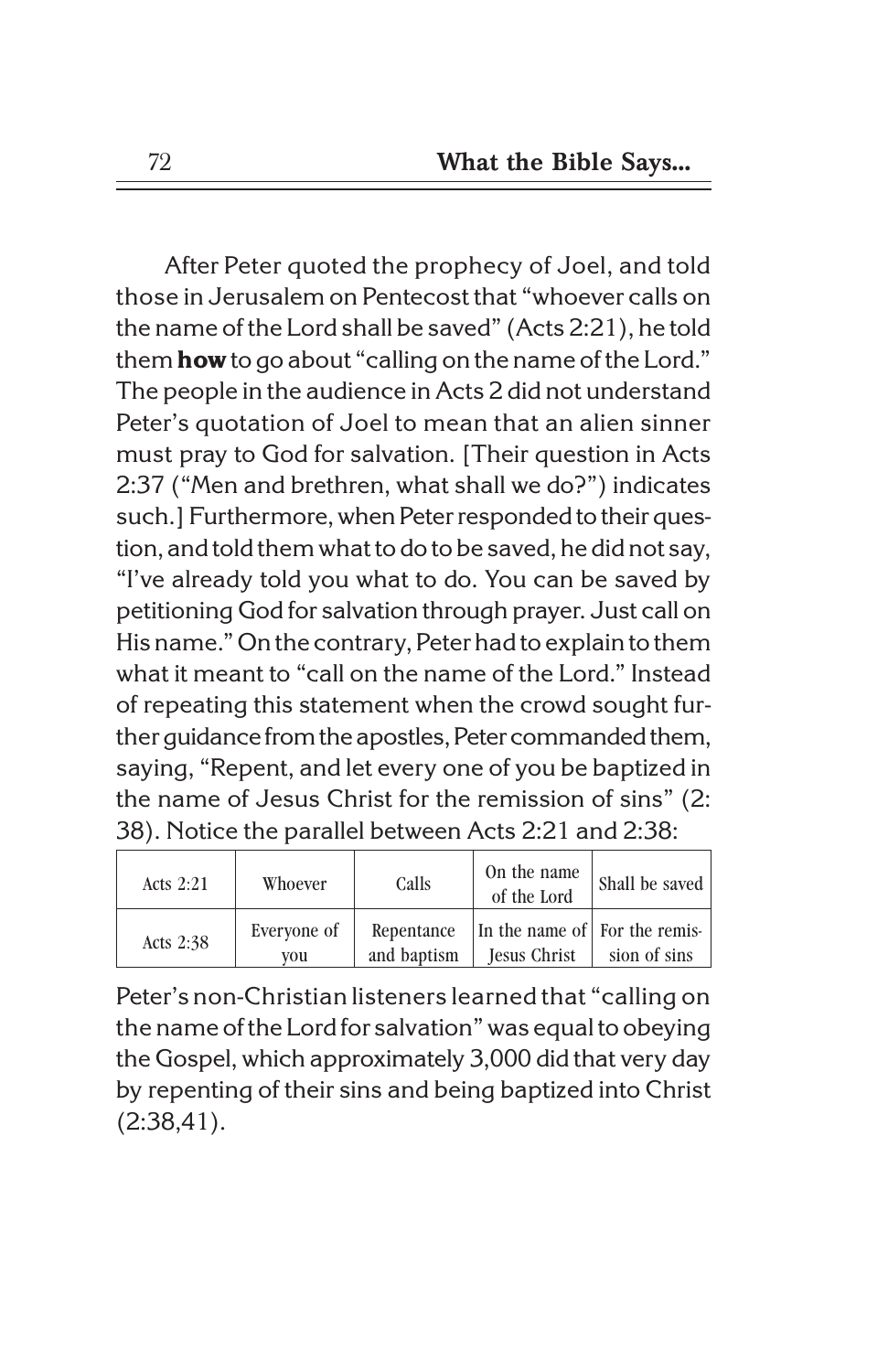But what about Romans 10:13? What is the "call" mentioned in this verse? Notice Romans 10:11-15:

For the Scripture says, "Whoever believes on Him will not be put to shame." For there is no distinction between Jew and Greek, for the same Lord over all is rich to all who call upon Him. For **"whoever calls on the name of the Lord shall be saved." How then shall they call on Him in whom they have not believed?** And how shall they believe in Him of whom they have not heard? And how shall they hear without a preacher? And how shall they preach unless they are sent? As it is written: "How beautiful are the feet of those who preach the gospel of peace, who bring glad tidings of good things!" (emp. added).

Although this passage does not define precisely what is meant by one "calling on the name of the Lord," it does indicate that an alien sinner cannot "call" until after he has heard the Word of God and believed it. Such was meant by Paul's rhetorical questions: "How then shall they call on Him in whom they have not believed? And how shall they believe in Him of whom they have not heard?" Paul's statements in this passage are consistent with Peter's proclamations in Acts 2. It was only **after** the crowd on Pentecost believed in the resurrected Christ Whom Peter preached (as is evident by their being "cut to the heart," and their subsequent question, "Men and brethren, what shall we do?") that Peter told them how to call on the name of the Lord and be saved (2:38).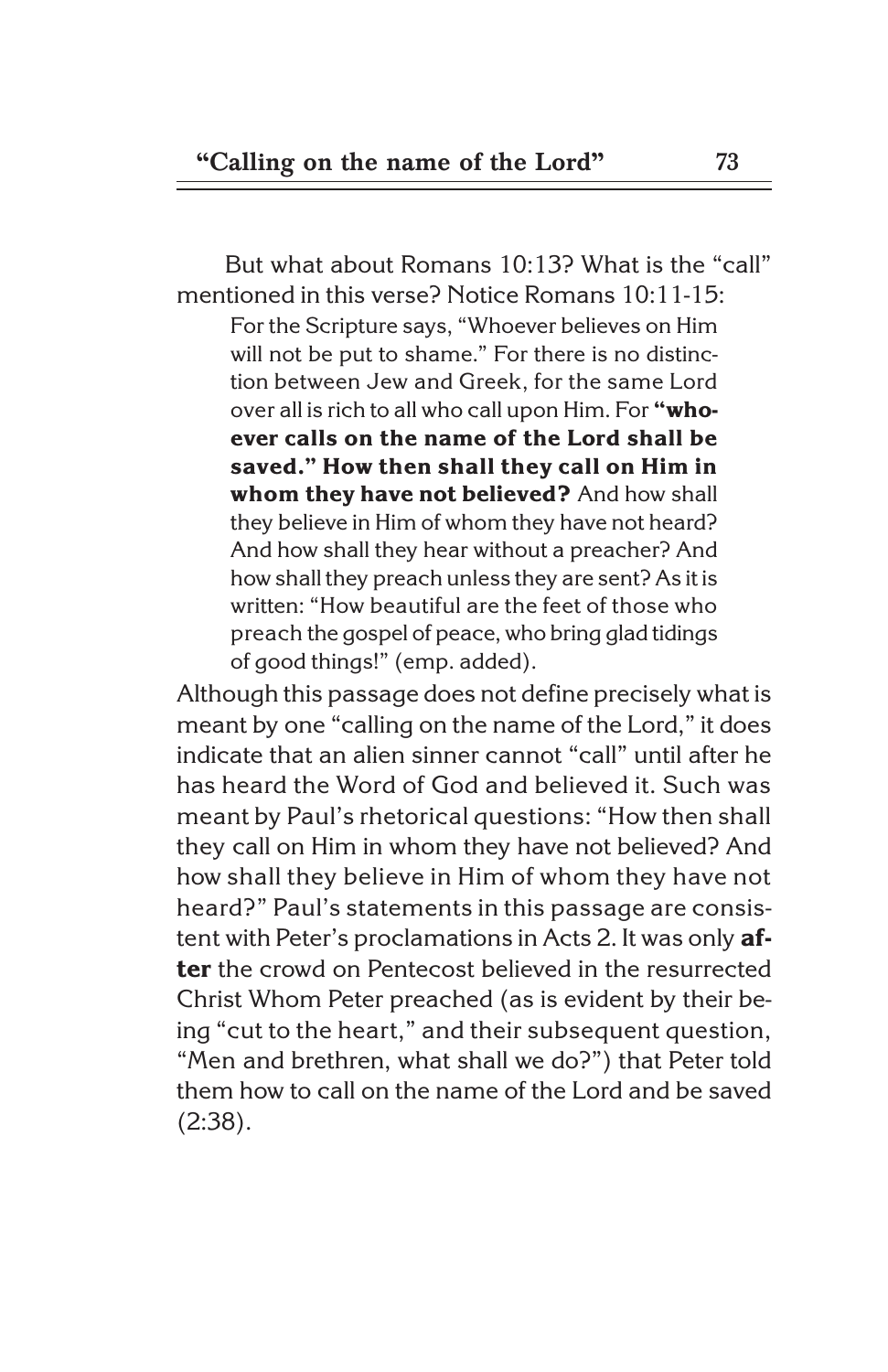Perhaps the clearest description of what it means for an alien sinner to "call on the name of the Lord" is found in Acts 22. Asthe apostle Paul addressedthemob in Jerusalem, he spoke of his encounter with the Lord, Whom he asked, "What shall I do?" (22:10; cf. 9:6). The answer Jesus gave Him at that time was not "call on the name of the Lord." Instead, Jesus instructed him to "arise and go into Damascus, and there you will be told all things which are appointed for you to do" (22:10). Paul (or Saul-Acts 13:9) revealed his belief in Jesus as he went into the city and waitedforfurther instructions. In Acts 9, we learn that during the next three days, while waiting to meet with Ananias, Paul fasted and prayed (vss. 9,11). Although some today might consider what Paul was doing at this point as "calling onthe name ofthe Lord," Ananias, God's chosen messenger to Paul, did not think so. He did not tell Paul, "I see you have already called on God. Your sins are forgiven." After three days of fasting and praying, Paul was still**lost in his sins**. Eventhough he obviously **believed** at this point, and had prayed to God, he had yet to "call on the name of the Lord" for salvation.

When Ananias finally came to Paul, he told him: "Arise and be baptized, and wash away your sins, calling onthe name of the Lord" (22:16). Ananias knew that Paul had not yet "called on the name of the Lord," just as Peter knew that those on Pentecost had not done so before his command to "repent and be baptized." Thus, Ananias instructed Paul to "be baptized, and wash away your sins." The participle phrase, "calling on the name of the Lord,"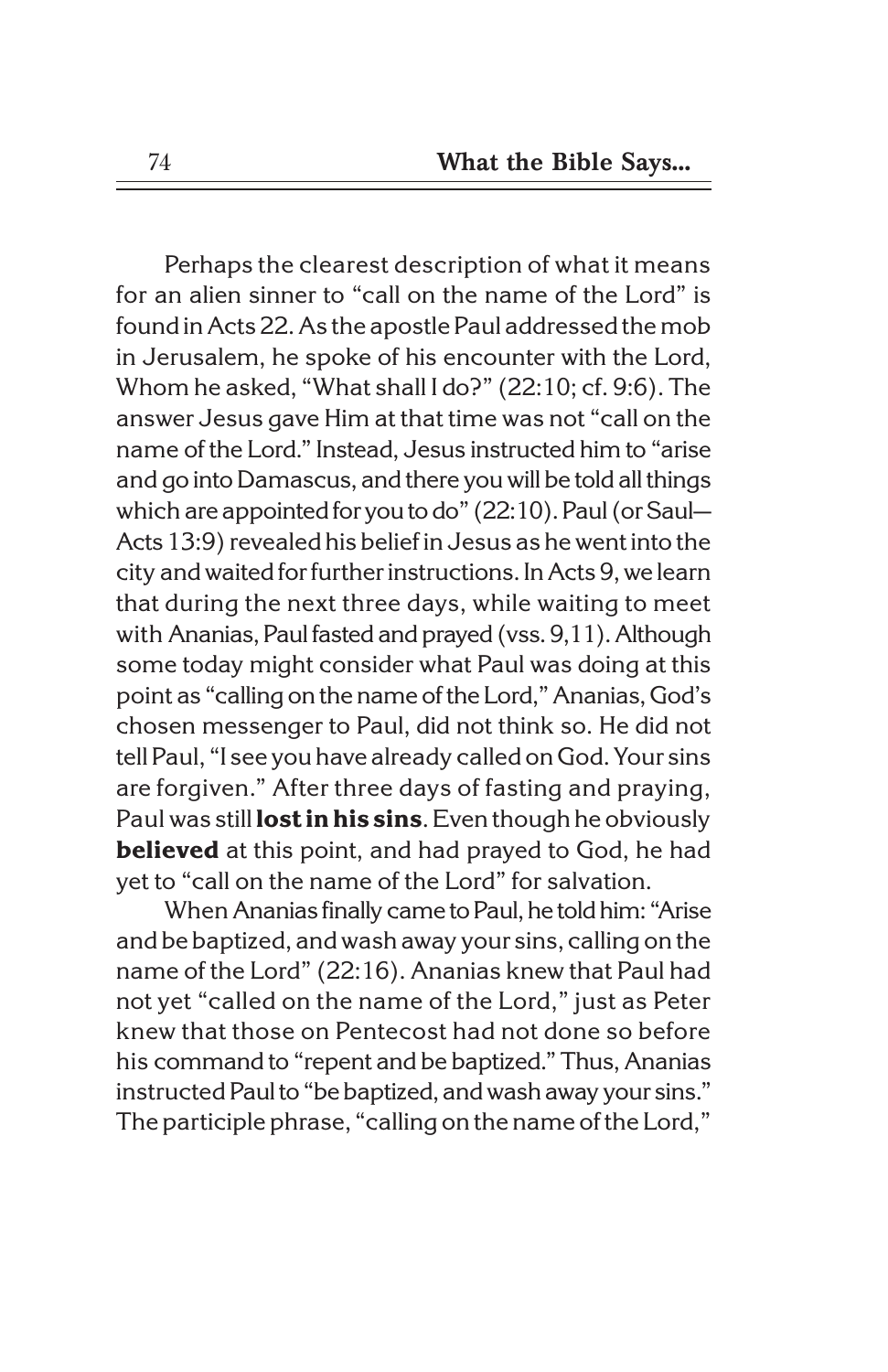describes what Paul was doing when he was baptized for the remission of his sins. Every non-Christian who desires to "call on the name of the Lord" to be saved, does so, not simply by crying out, "Lord, Lord" (cf. Matthew 7:21), or just by wording a prayer to God (e.g., Paul— Acts 9; 22; cf. Romans 10:13-14), but by obeying God's instructions to "repent and be baptized...in the name of Jesus Christforthe remission of your sins" (Acts 2:38).

This is not to say that repentance and baptism have always been (or are alwaystoday) synonymous with "calling onthe name ofthe Lord." Abraham was not baptized when he "called upon the name of the Lord" (Genesis 12:8; cf. 4:26), because baptism was not demanded of God before New Testament times. And, as mentioned earlier, when the New Testament describes people who are already Christians as "calling on the name of the Lord" (Acts 9:14,21; 1 Corinthians 1:2), it certainly does not mean that Christians continually were being baptized for the remission of their sins after having been baptized to become Christians (cf. 1 John 1:5-10). Depending on when andwhere the phrase is used, "calling on the name of the Lord" can include: (1) obedience to the Gospel plan of salvation; (2) worshiping God; or (3) faithful service to the Lord. It is a figurative way of saying, "Do what God expects you to do." However, it is **never** used in the sense that all the alien sinner must do in order to be saved is to cry out and say, "Lord, Lord, save me." The professed Christian who teaches that all one must do to be saved is just say the sinner's prayer is in error.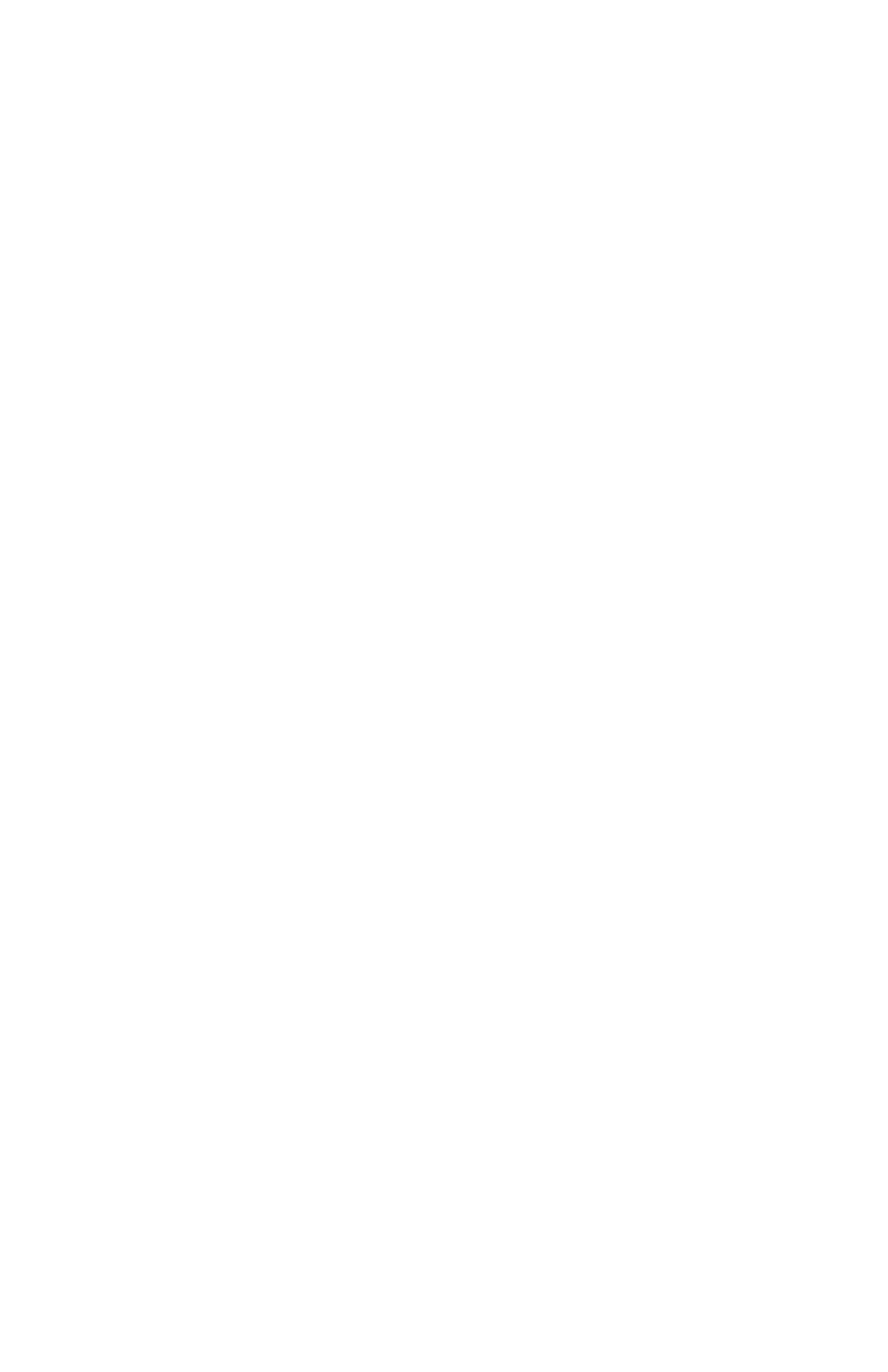# Appendix B

### **HOLY SPIRIT BAPTISM**

What is Holy Spirit baptism? The very first allusion to Holy Spirit baptism in the New Testament is John's statement, "I indeed baptize you with water unto repentance: but He who is coming after me...will **baptize** you with **the Holy Spirit**" (Matthew 3:11, emp. added). From this statement alone, one might be tempted to assume that Christians **in general**would be baptized inthe Holy Spirit. But this assumption would be a premature conclusion. John was not addressing a Christian audience. He was speaking to Jews. Nothing in the context allows the interpreter to distinguish John's intended recipients of the promise of Holy Spirit baptism—whether all humans, all Jews, all Christians, or merely some of those in one or more of these categories. However, as is often the case in the Bible, the specific recipients of this promise are clarified in later passages.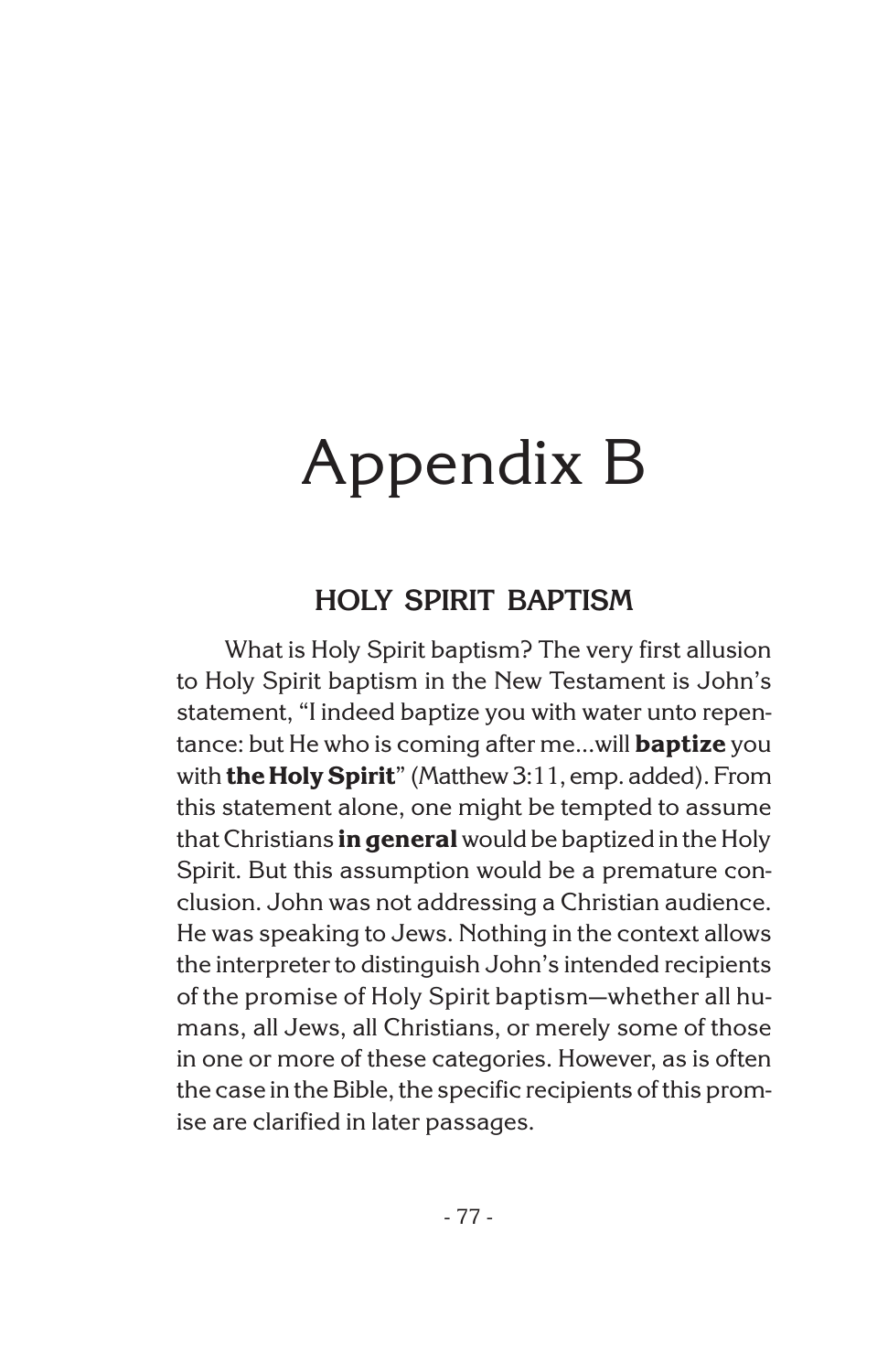Just before His ascension, Jesus told the apostles to wait in Jerusalem until they were "endued with power from on high" (Luke 24:49). In John chapters 14-16, Jesus made several specific promises to the apostles concerning the coming of the Spirit (the "Comforter" or "Helper") upon them, to empower them to do the peculiar work of an apostle (i.e., to recall the words Jesus had spoken to them, to speak and write by inspiration, and to launch the Christian religion). If these verses apply to all Christians, then all Christians ought to have been personally guided "into all the truth" (John 16:13), and thus would have absolutely no need of written Scripture (John 14:26). However, in context, these verses clearly refer to **the apostolic office**.

Jesus further clarified the application of Holy Spirit baptism when He told the apostles that the earlier statement made in Luke 24:49 applied to **them**, and would come to pass "not many days from now" (Acts 1:4-5). Jesus also stated that the "power" that they would receive would be from the Holy Spirit, which would enable them to witness to the world what they had experienced by being with Jesus (Acts 1:8). Notice very carefully that on this occasion Jesus made an explicit reference to the very statement that John had uttered previously in Matthew 3: "for John indeed baptized with water; but **you** [apostles—KB] shall be **baptized with the Holy Spirit** not many days hence" (Acts 1:5, emp. added). Jesus specifically and explicitly noted that the Holy Spirit bap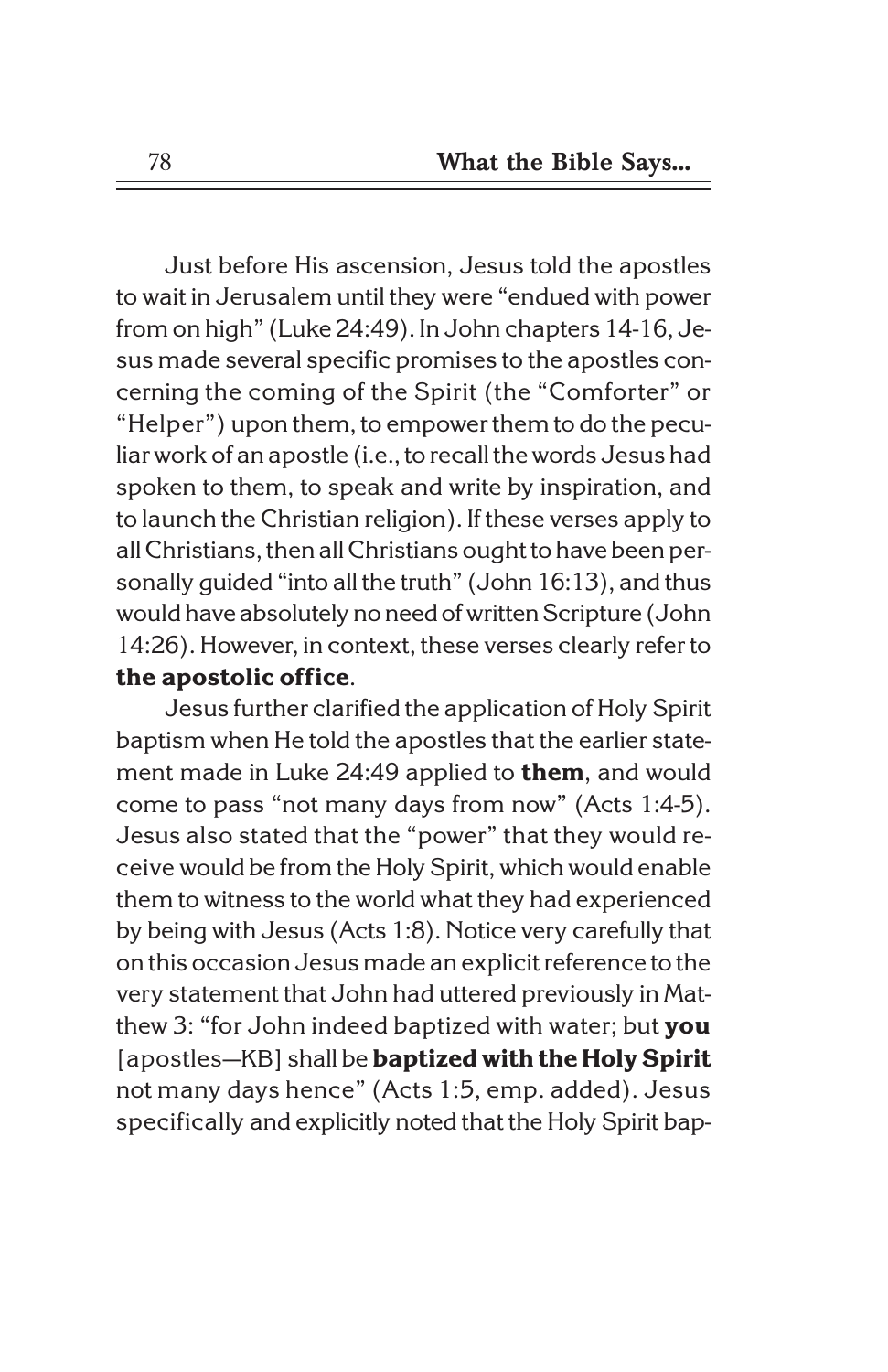tism He would administer (in keeping with John's prediction) would take place within a few days, and would be confined to the apostles.

All a person needs to do is turn the page to see the promise of Holy Spirit baptism achieve dramatic and climactic fulfillment in Acts 2 when the Spirit was poured out only upon the apostles. The antecedent of "they" in Acts 2:4 is "the apostles" in Acts 1:26. The apostles were the ones who spoke in tongues and taught the people. They were the recipients of the baptism of the Holy Spirit, as is evident from the following contextual indicators: (1) "are not all these that speak **Galileans**?" (2:7); (2) "Peter, standing up with **the eleven**" (2:14); (3) "they... said unto Peter and the rest of**the apostles**" (2:37); (4) Peter quoted Joel 2:28-32 and applied it to that occasion as proof that **the apostles** were not intoxicated; and (5) the text even states explicitly that the signs and wonders were "done through **the apostles**" (2:43). This pattern continues in the book of Acts: "And by the hands of**the apostles**were many signs and wonders wrought among the people" (5:12); "the Lord, who bare witness unto the word of his grace, granting signs and wonders to be done by **their hands**" (14:3); "what signs and wonders God had wrought...through **them**" (15:12).

The next direct reference to Holy Spirit baptism consisted of Peter describing the experience of the Gentiles in Acts 10. Referring to their empowerment to speak in tongues, Peter explicitly identified it as being compara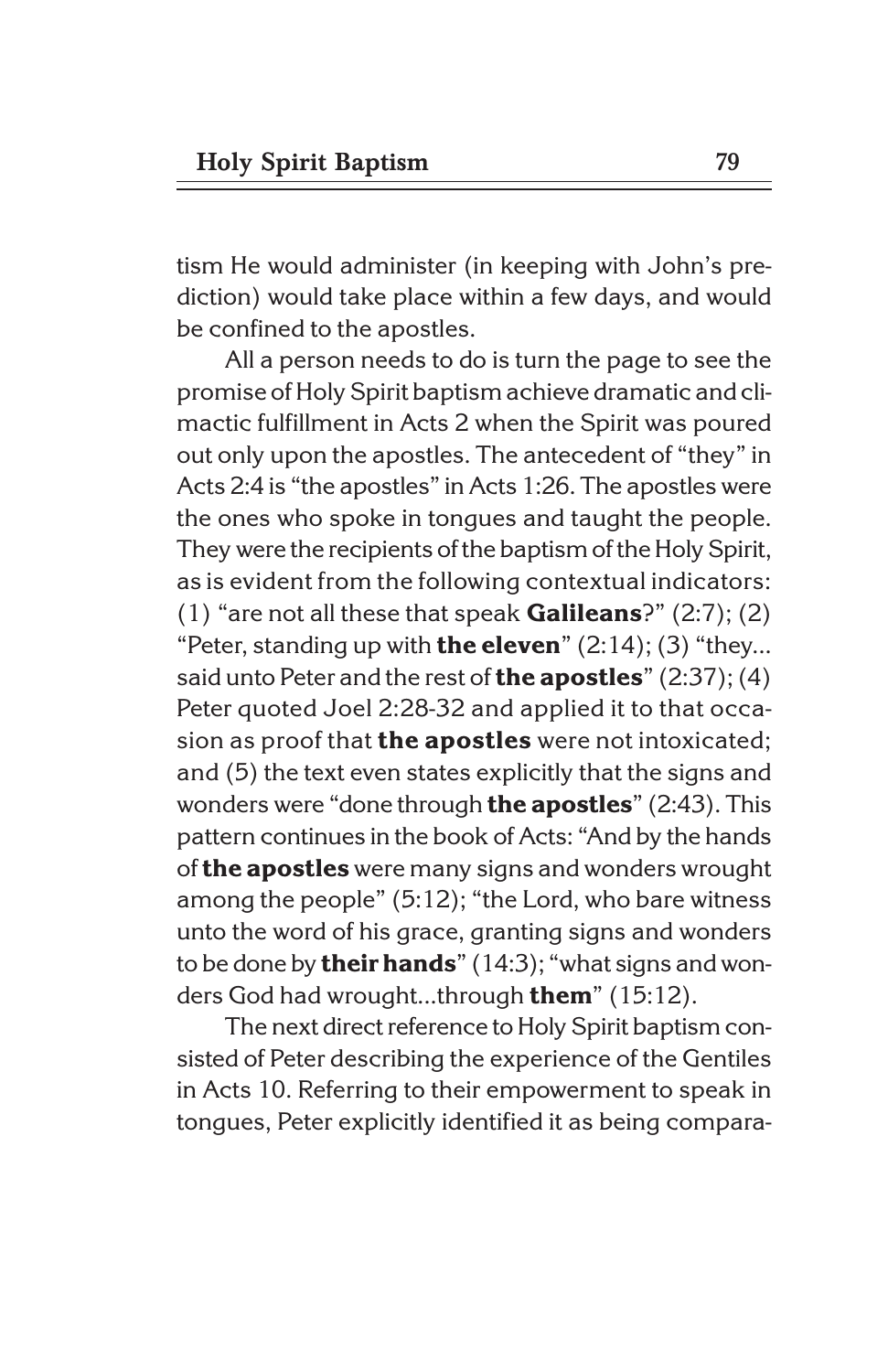ble to the experience of the apostles in Acts 2. Note his explanation: "And as I began to speak, the Holy Spirit fell upon them, as upon **us** [apostles—KB] at the beginning. Then I remembered the word of the Lord, how He said, 'John indeed baptized with water; but you shall be baptized with the Holy Spirit.' If therefore God gave them the same gift as He gave **us** [apostles—KB]…" (Acts 11: 15-17, emp. added). Peter unmistakably linked the baptism of the Holy Spirit predicted by John in Matthew 3: 11, and applied by Jesustothe apostles in Acts 1:5, with the unique and exclusive bestowal of the same on the first Gentile candidates for salvation. If the baptism of the Holy Spirit had occurred between Acts 2 and Acts 10, why did Peter compare the Gentiles' experience with the experience of the **apostles**—rather than comparing it with many other Christians who allegedly would have received it during the intervening years? The answer lies in the fact that the baptism of the Holy Spirit did not occur during the intervening years. Baptism of the Holy Spirit was a unique and infrequent occurrence that came directly from deity.

Observe, then, that the first recipients of Holy Spirit baptism, as we have seen, were the **Jewish** apostles on the day of Pentecost in Acts 2. It equipped them to establish the church and to write, speak, and confirm inspired truth. The second recipients of Holy Spirit baptism were the **Gentile** members of the household of Cornelius in Acts 10. It convinced Jewish Christiansthat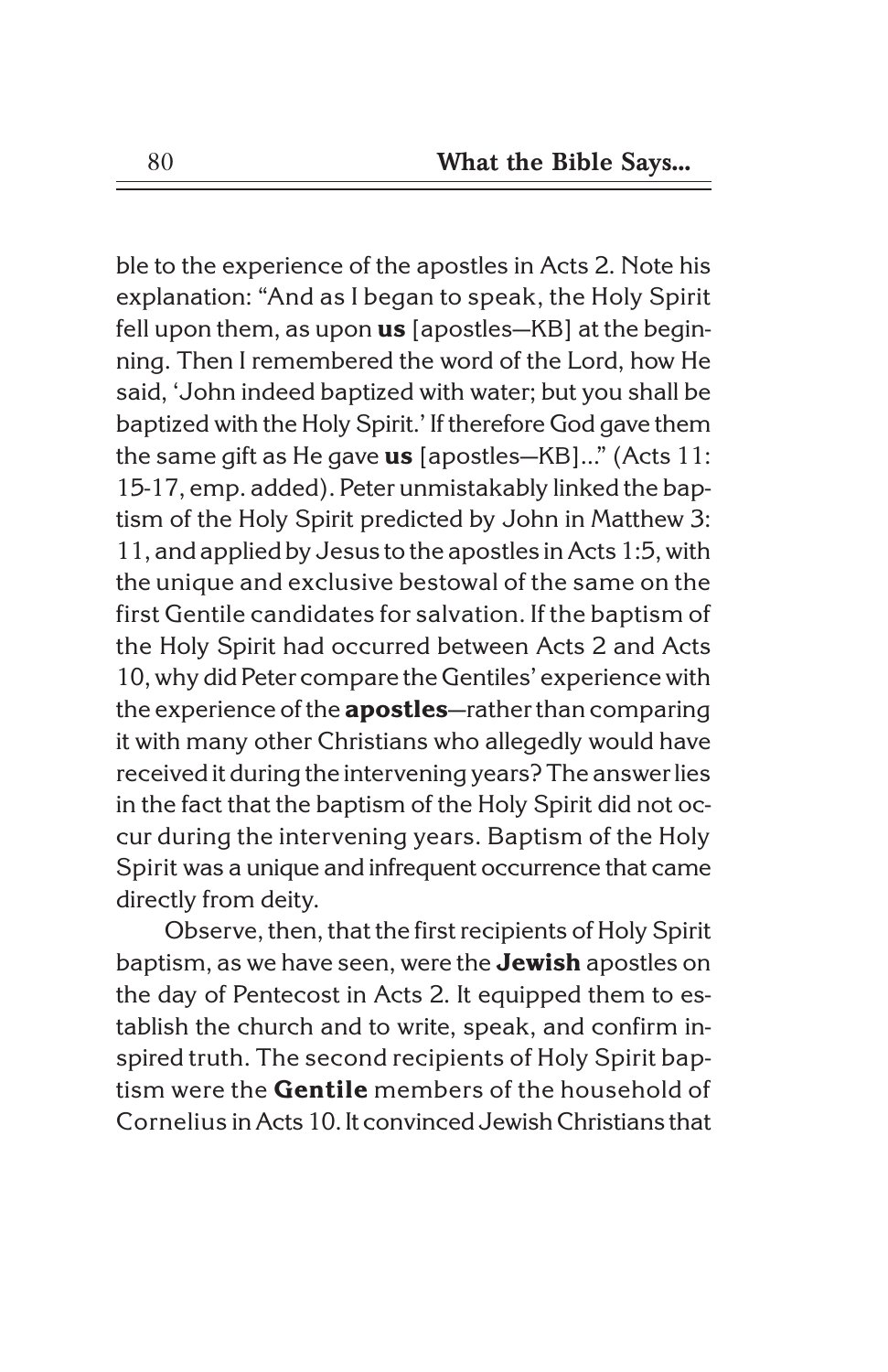Gentiles were fit prospects for the reception of the Gospel, and were valid candidates for entrance into the kingdom (Acts 10:34-35,45; 11:18). So Joel's prophecy, that God would pour out His Spirit on "all flesh," applied to the outpouring on **Jews** in Acts 2 and on **Gentiles** in Acts 10. The only other conceivable occurrence of Holy Spirit baptism would have been Paul, who would have received direct miraculous ability from God as well. His reception was obviously unique because (1) he was not an apostle when the Twelve received the Spirit, and (2) he was "one born out of due time" (1 Corinthians 15:8). Holy Spirit baptism, then, filled two unique and exclusive purposes:  $(1)$  to prepare the apostles for their apostolic (not Christian) roles; and (2) to provide divine demonstration that Gentiles were to be allowed to become Christians.

It should be notedthatwhen Cornelius and his household received the baptism of the Holy Spirit, they were not immediately placed into the Kingdom of Christ. Peter announced immediately following their Holy Spirit baptism: "Can anyone forbid **water** that these should not be baptized who have received the Holy Spirit just as we have? And he commanded them to be baptized in the name of the Lord" (Acts 10:47-48, emp. added). One cannot appeal to Holy Spirit baptism today to take the place of water baptism. Verses such as Romans 6:3, Galatians 3:27, and 1 Peter 3:21 teach the necessity of water baptism, not Holy Spirit baptism.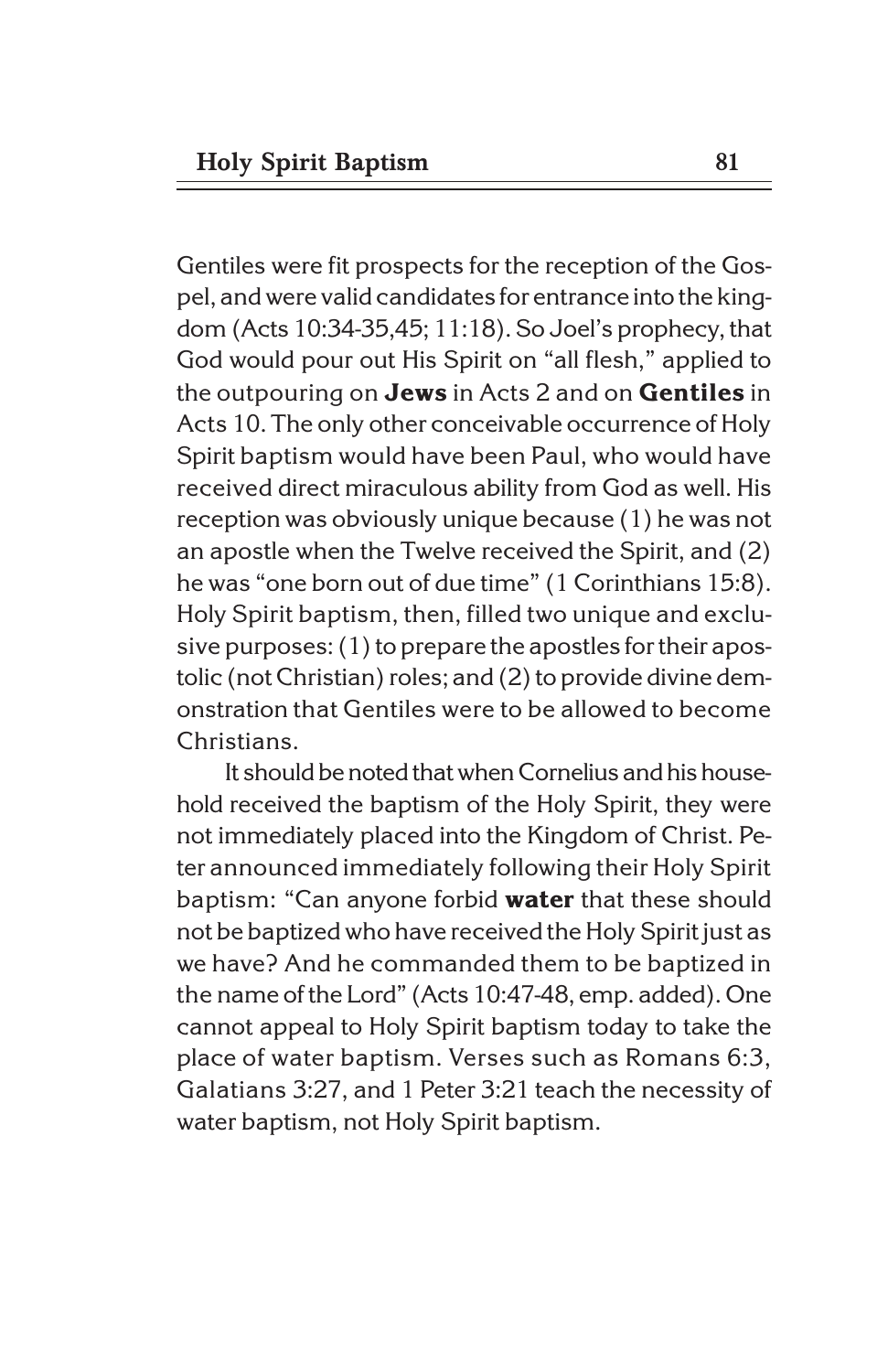Christ commanded His followers—after His death and ascension—to go into all the world and "make disciples of all the nations, baptizing them into the name of the Father and of the Son and of the Holy Spirit" (Matthew 28:18-20). That same command applies no less to Christians today.

During the early parts of the first century, we know there was more than one baptism in existence (e.g., John's baptism, Holy Spirit baptism, Christ's baptism, etc.). But by the time Paul wrote his epistle to the Christians who lived in Ephesus, **only one** of those baptisms remained. He stated specifically in Ephesians 4:4-5: "There is one body, and one Spirit, even as also ye were called in one hope of your calling; one Lord, onefaith,**one baptism**." Which **one** baptism remained? One thing we know for certain: Christ never would give His disciples a command that they could not carry out.

The Scriptures, however, teach that Jesus administers baptism of the Holy Spirit (Matthew 3:11; Luke 3: 15-17). Yet Christians were commanded to baptize those whom they taught, and who believed (John 3:16), repented of their sins (Luke 13:3), and confessed Christ as the Son of God (Matthew 10:32). It is clear, then, that the baptism commanded by Christ was not Holy Spirit baptism. If it were, Christ would be put in the position of having commanded His disciples to do something they could not do—baptize in the Holy Spirit. However, they **could** baptize in **water**, which is exactly what they did.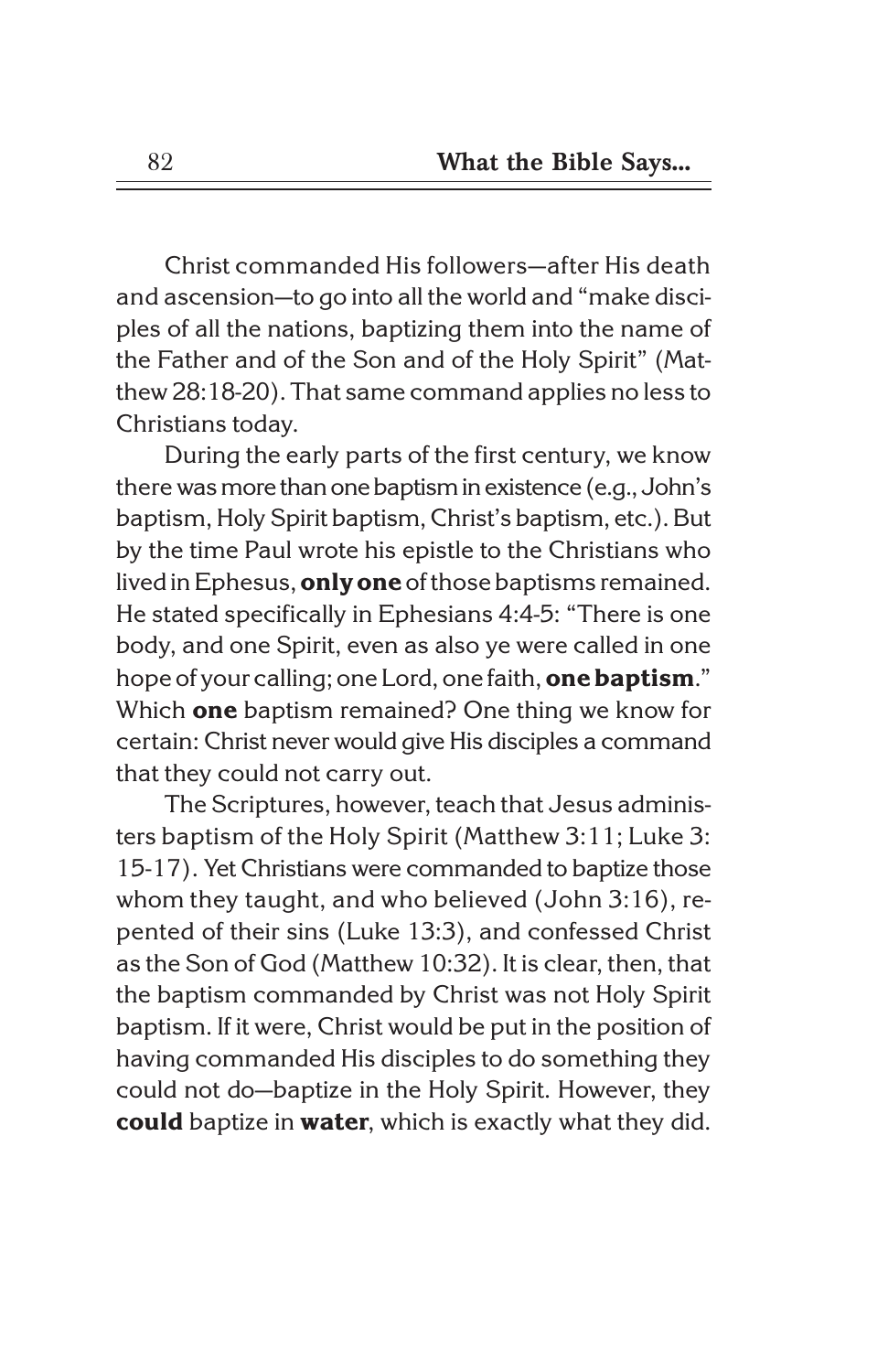And that is exactly what we still are doing today. Baptism in the Holy Spirit no longer is available; only water baptism remains, and isthe onetrue baptismcommanded by Christ for salvation (Ephesians 4:4-5; Mark 16:16; Acts 2:38).

Today, every person who is immersed into Christ for the remission of his or her sins receives the Holy Spirit (see Acts 2:38; 1 John 3:24; Ephesians 1:13-14). However, that is not what the New Testament describes as Holy Spirit baptism, and it does not entail miraculous gifts given to each Christian. Instead, the Holy Spirit works in the Christian to produce the fruit of the Spirit which is "love, joy, peace, longsuffering, kindness, goodness,faithfulness, gentleness, self-control" (Galatians 5:22-23).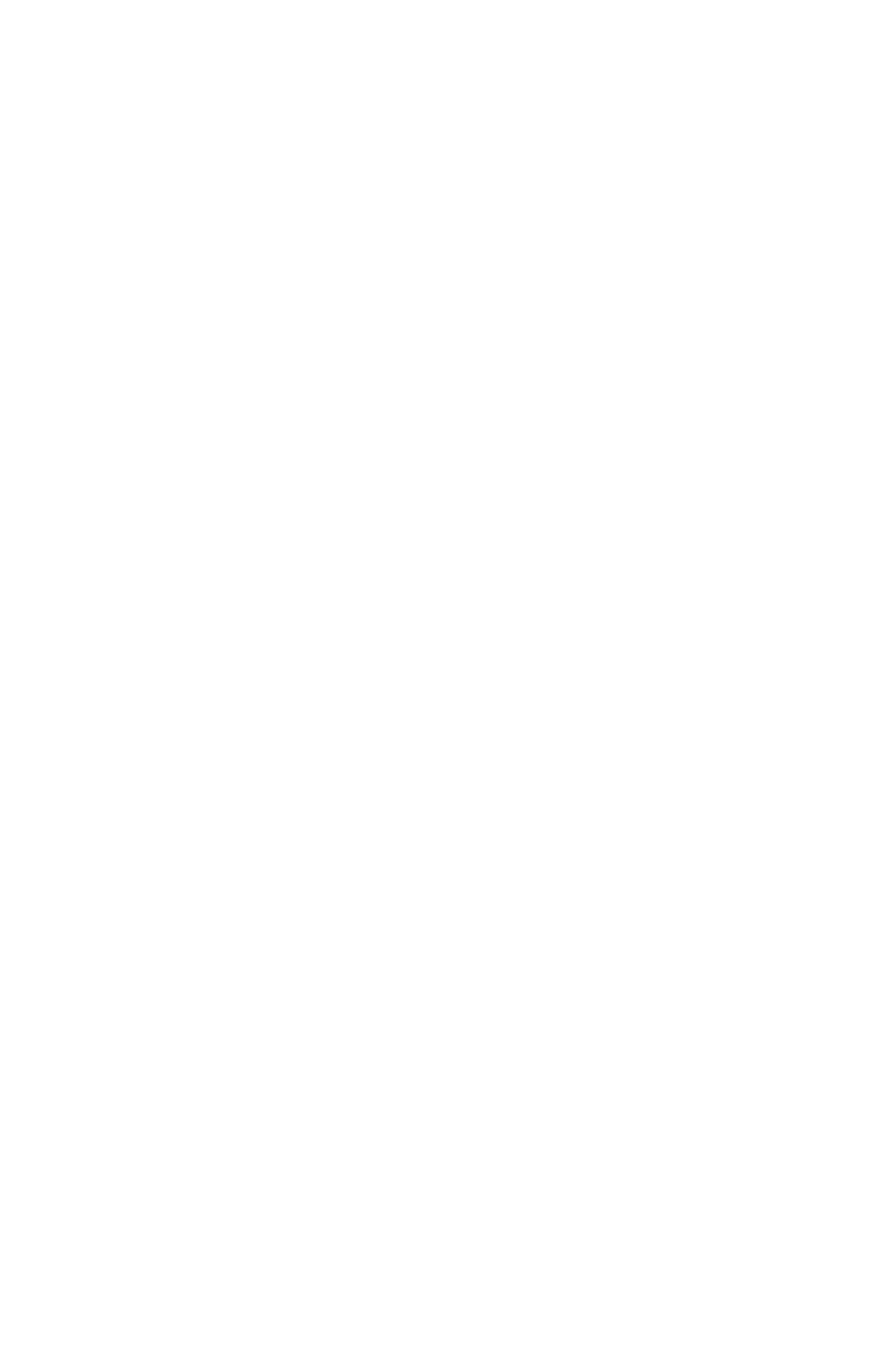### **REFERENCES**

- *American Heritage Dictionary of the English Language* (2000), (Boston, MA: Houghton Mifflin), fourth edition.
- Ascol, Donna (2001), "Everything a Baptist Mother Could Want," *Why I Am a Baptist*, ed. Tom Nettles and Russell Moore (Nashville, TN: Broadman & Holman).
- Arndt, William, F.W. Gingrich, and Frederick Danker (1979), *A Greek-English Lexicon of theNew Testament andOther Early Christian Literature* (Chicago, IL: University of Chicago Press), second revised edition.
- *Baptist Faith and Message* (2000), Southern Baptist Convention (Nashville, TN: LifeWay Christian Resources).
- Brown, J. Newton (1994), *A Baptist Church Manual*(Valley Forge, PA: Judson).
- Davis, Andrew (2001), "When Our Senses Get in the Way: From Catholic Sacraments to Baptist Conviction," *Why I Am a Baptist*, ed. Tom Nettles and Russell Moore (Nashville, TN: Broadman & Holman).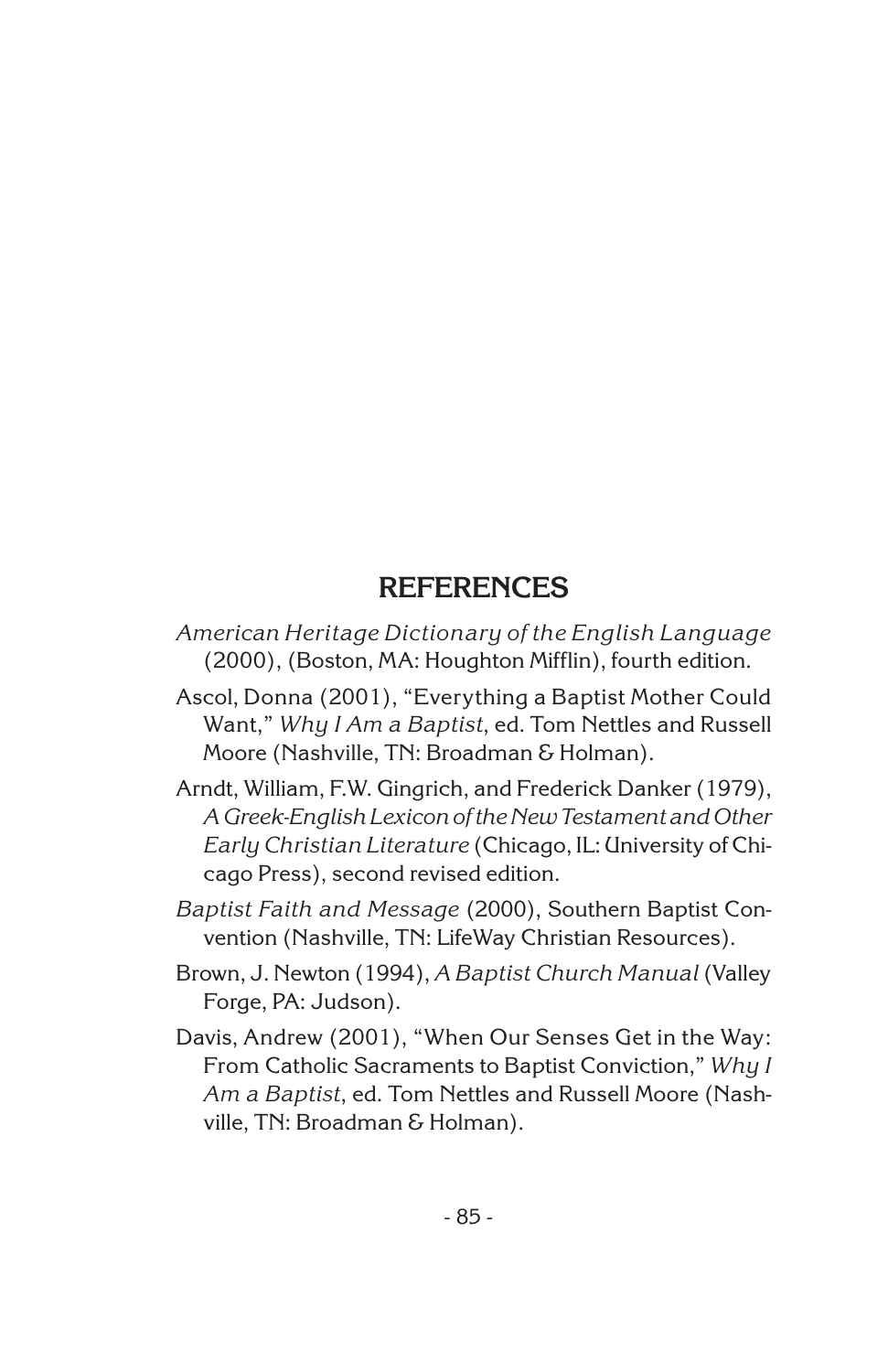- Edgemon, Roy T. (1999), *Foundations of the Faith: The Doctrines Baptists Believe* (Nashville, TN: LifeWay).
- Elliff, Tom (2001), "A Baptist on the Hot Seat," *Why I Am a Baptist*, ed. Tom Nettles and Russell Moore (Nashville, TN: Broadman & Holman).
- George,Timothy and Denise, ed. (1999),*BaptistConfessions, Covenants, and Catechisms* (Nashville, TN: Broadman & Holman).
- Graham, Billy (1996), *The Billy Graham Christian Worker's Handbook* (Minneapolis, MN: World Wide Publications).
- Hobbs, Herschel (1964), *What Baptists Believe* (Nashville, TN: Broadman).
- Hiscox, Edward T. (1903), *The StandardManualfor Baptist Churches* (Philadelphia: American Baptist Publication Society).
- Hiscox, Edward T. (no date),*Principles and Practices for Baptist Churches* (Grand Rapids, MI: Kregel).
- Malone, Fred (2001), "Misery Loves Company? A Presbyterian Pastor," *Why I Am a Baptist*, ed. Tom Nettles and Russell Moore (Nashville, TN: Broadman & Holman).
- Mbewe, Conrad (2001), "Flying the Flags High in Africa: Baptist Hope for a Ravaged Continent," *Why I Am a Baptist*, ed. Tom Nettles and Russell Moore (Nashville, TN: Broadman & Holman).
- McBeth, H. Leon (1990), *A Sourcebook for Baptist Heritage* (Nashville, TN: Broadman).
- Mohler, R. Albert Jr. (2001), "Being Baptist Means Conviction," *Why I Am a Baptist*, ed. Tom Nettles and Russell Moore (Nashville, TN: Broadman & Holman).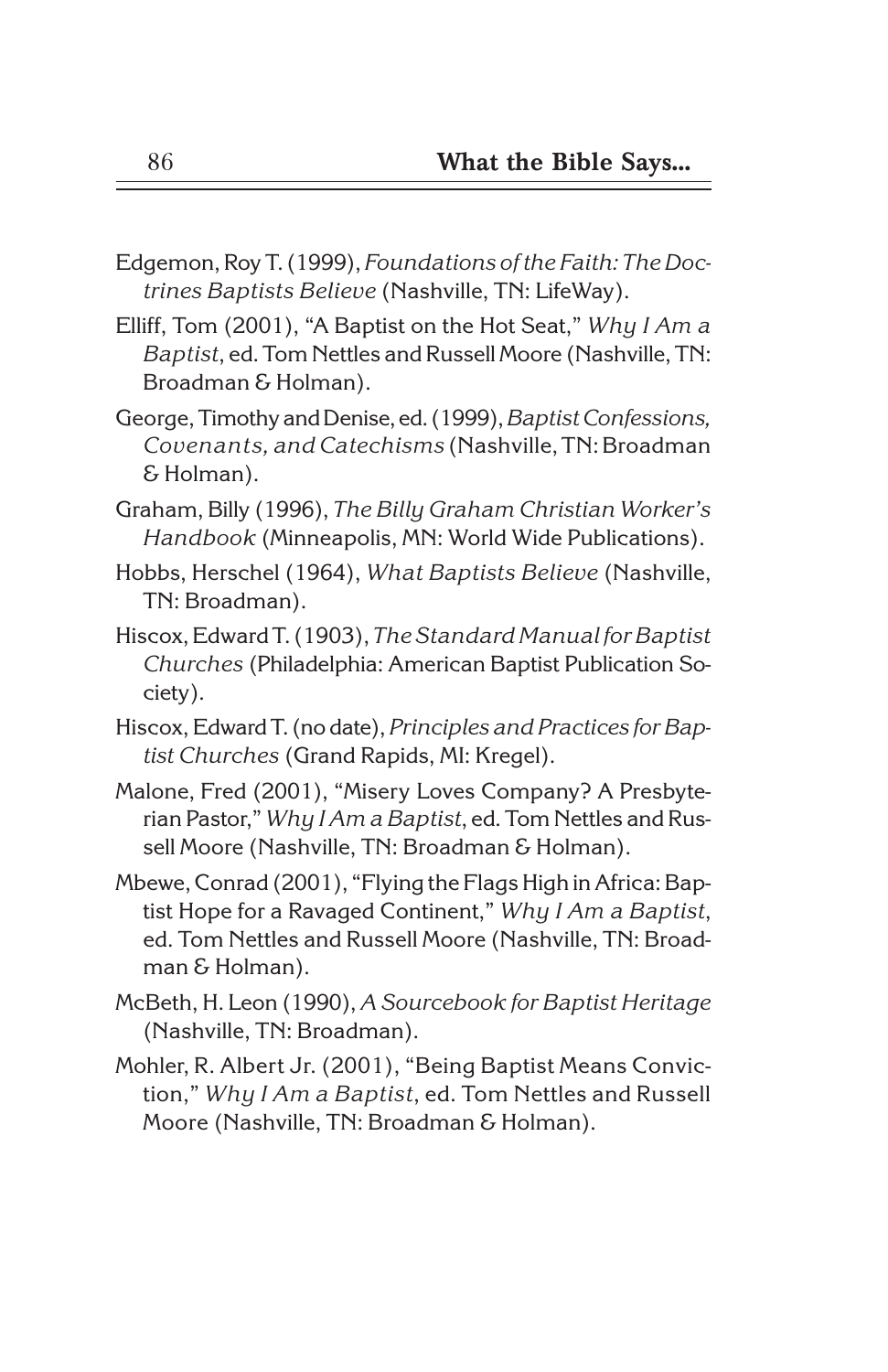- Mosley, Ernest E. (1996),*Basics for Baptists* (Nashville, TN: LifeWay).
- Norman, R. Stanton (2001a),*More Than Just a Name* (Nashville, TN: Broadman & Holman).
- Norman, Stan (2001b), "Distinctively and Unashamedly Baptist," Why I Am a Baptist, ed. Tom Nettles and Russell Moore (Nashville, TN: Broadman & Holman).
- Shank, Robert (1989), *Life in the Son: A Study of the Doc*trine of Perseverance (Minneapolis, MN: Bethany House).
- Sullivan, James (1998), *Baptist Polity: As I See It* (Nashville, TN: Broadman & Holman).
- Thayer, J.H. (1958 reprint), *A Greek-English Lexicon of the New Testament* (Edinburgh: T. & T. Clark).